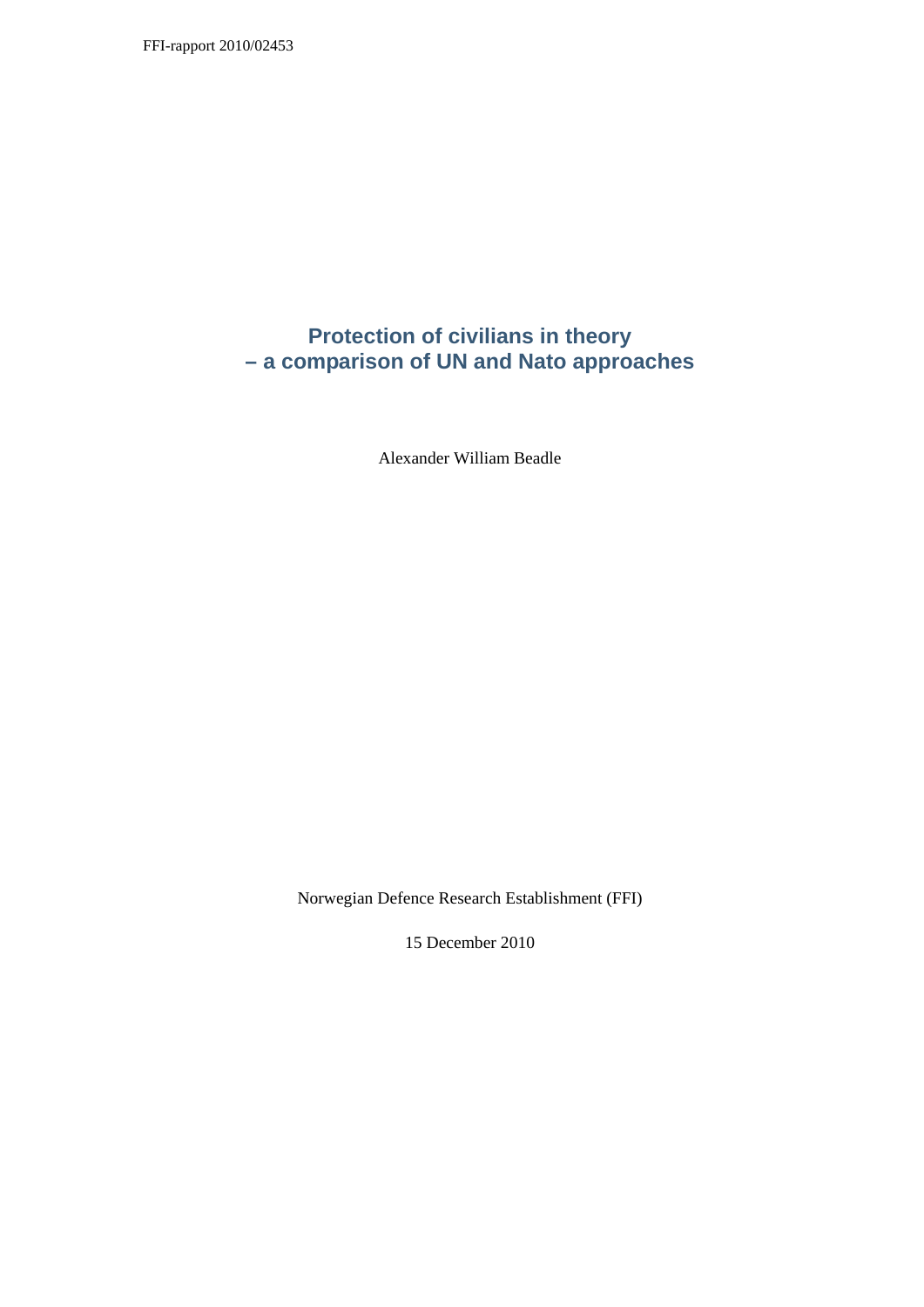FFI-rapport 2010/02453

1150

P: ISBN 978-82-464-1854-4 E: ISBN 978-82-464-1855-1

# **Keywords**

Beskyttelse av sivile

Fredsoperasjoner

Stabiliseringsoperasjoner

FN

Nato

# **Approved by**

Tore Nyhamar Project manager

Espen Skjelland Director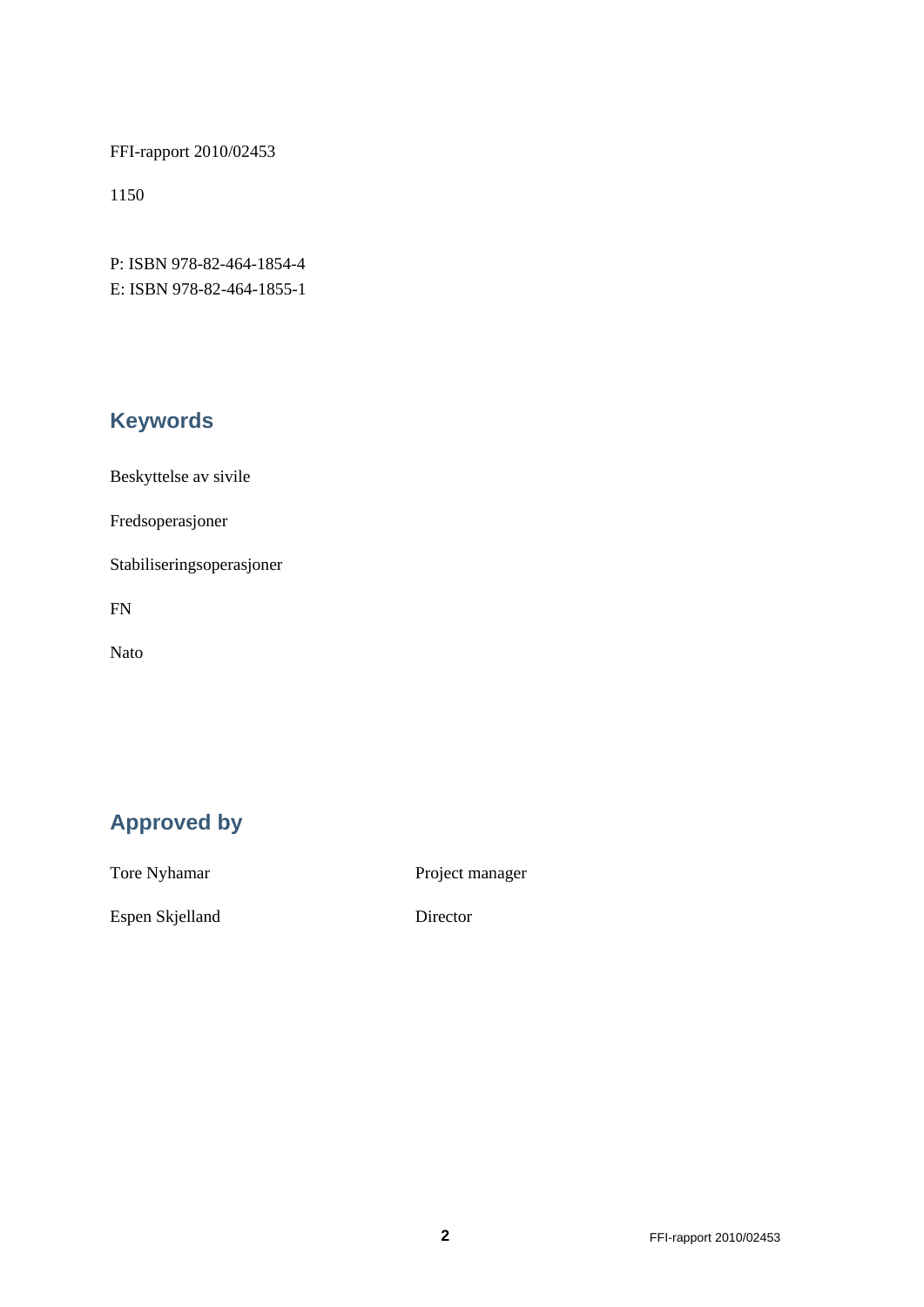# <span id="page-2-0"></span>**English Summary**

Protection of civilians has emerged as a primary objective in contemporary peace and stabilisation operations, but civilians appear to be neither safer nor better protected. The UN and Nato differ in their respective focuses on 'how to protect' and 'how not to kill', whilst they both struggle to successfully protect civilians on the ground despite the unprecedented strategic importance attached to the issue.

Protection of civilians entails a number of seemingly insuperable challenges, especially with regard to the use of armed force. In this report, the degree of threat to civilian security, the dedication of the enemy, the primacy of physical protection, and the absence of sufficient troop numbers are discerned as factors that particularly complicate the search for 'utility of force to protect'.

However, to improve protection of civilians a genuine reconciliation of aims and means is needed. From the outset, planning must be based on a theoretical understanding of protection of civilians that accounts for the comprehensive scope of protection, the challenges it entails and the operational consequences for the armed forces that follow. This report argues that the obvious starting point lies in addressing the gap in existing doctrines, directives, practices and training on protection that presently provide little guidance on how to actually go about protecting civilians.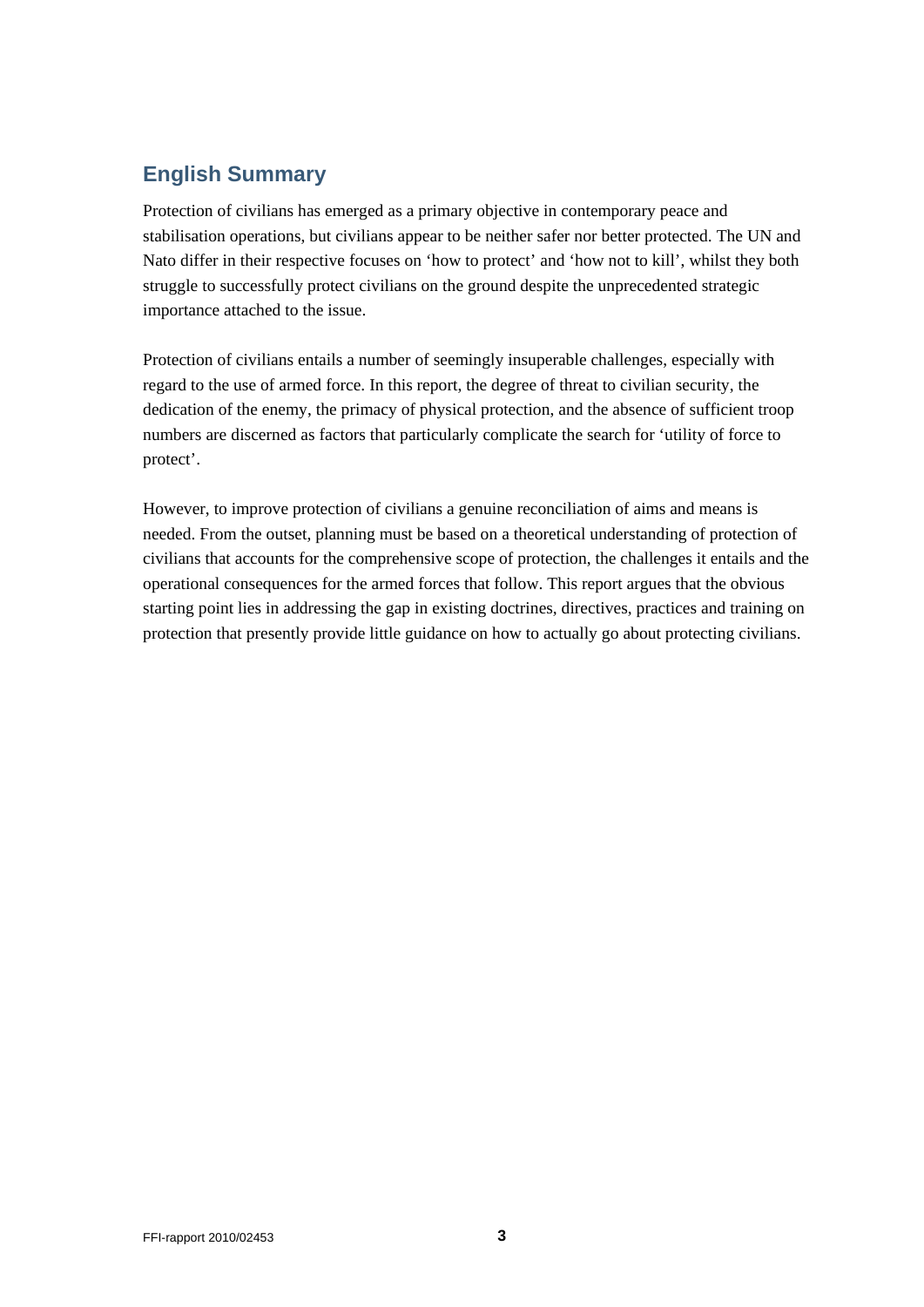# **Sammendrag**

Beskyttelse av sivile har i stadig økende grad blitt et uttalt mål i freds- og stabiliseringsoperasjoner, men sivile ser ikke ut til å være verken tryggere eller bedre beskyttet enn før. FN og Nato tilnærmer seg dette på ulike måter ved å fokusere henholdsvis på 'hvordan beskytte' og 'hvordan ikke drepe', men begge strever likevel med å omsette den strategiske vektleggingen av sivile til faktisk beskyttelse.

I realiteten innebærer beskyttelse av sivile en rekke tilsynelatende uoverkommelige utfordringer, særlig med hensyn til bruk av militærmakt. I denne rapporten blir intensiteten av trusselen mot sivile, fiendens motivasjon, viktigheten av fysisk beskyttelse og antall tilgjengelige styrker identifisert som faktorer som gjør det særlig vanskelig å finne militærmaktens nytteverdi for å beskytte sivile.

Selv om effektiv beskyttelse av sivile fremstår som et nærmest umulig mål, kan likevel graden av måloppnåelse forbedres gjennom en mer genuin samordning av mål og virkemidler. En slik samordning må ta utgangspunkt i en teoretisk forståelse av beskyttelse av sivile som tar høyde for omfanget av oppgaver som dette krever, utfordringene beskyttelse innebærer og operasjonelle konsekvenser for de militære. Rapporten argumenterer for at et åpenbart første steg vil være å videreutvikle og forbedre eksisterende doktriner, direktiver, praktiske tilnærminger og trening på beskyttelse. I dag gir disse i liten grad veiledning om hvordan beskyttelsesaktiviteter kan utføres.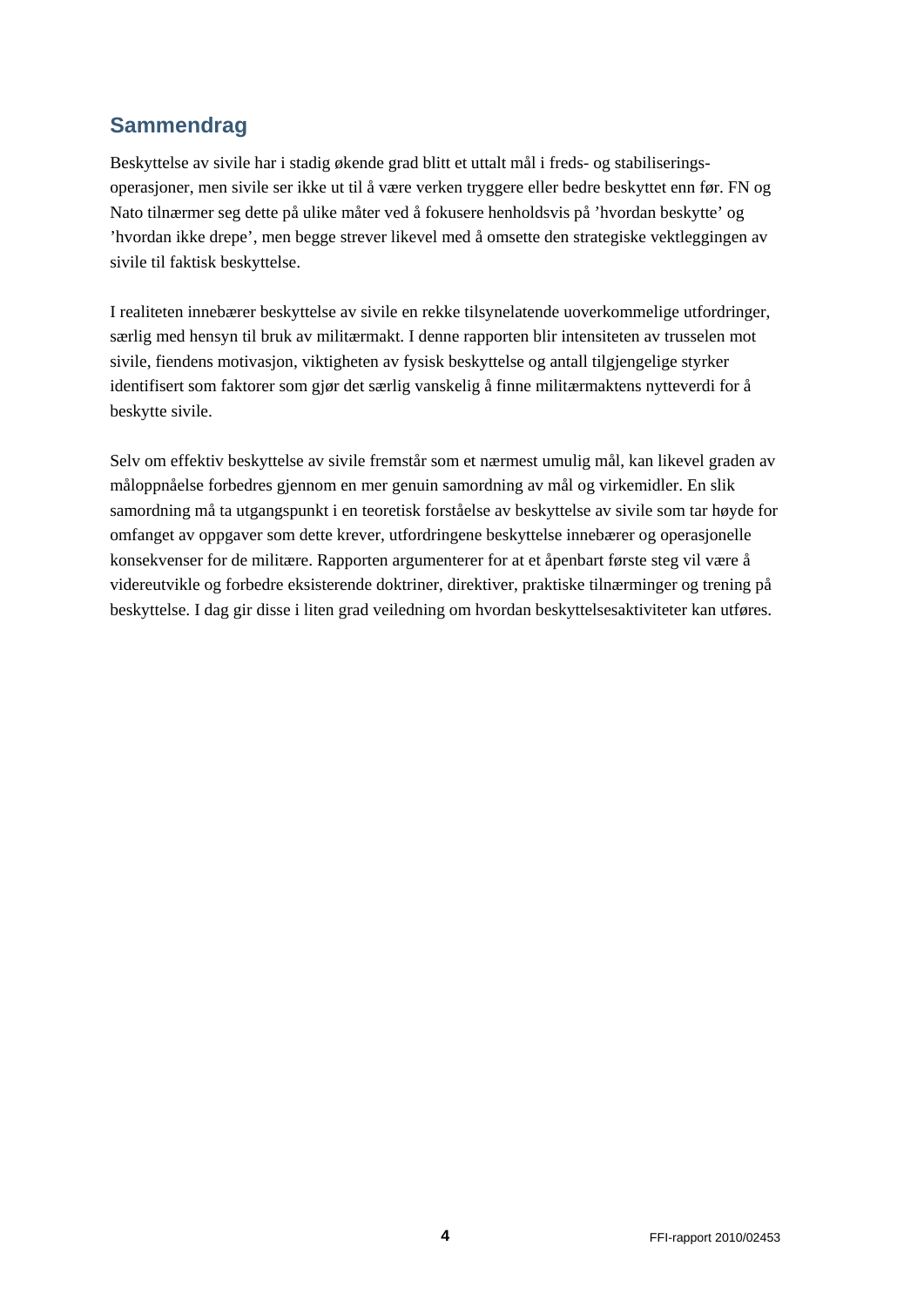# **Contents**

|                | <b>English Summary</b>                                                  | 3               |
|----------------|-------------------------------------------------------------------------|-----------------|
|                | <b>Preface</b>                                                          | $6\phantom{1}6$ |
| 1              | <b>Introduction</b>                                                     | $\overline{7}$  |
| $\overline{2}$ | <b>Defining Protection of Civilians</b>                                 | 8               |
| 2.1            | The Primacy of Civilians in Contemporary Warfare                        | 9               |
| 2.2            | Basic Framework for Understanding Protection of Civilians               | 11              |
| 3              | The UN and Nato Approaches to Protection                                | 12              |
| 3.1            | The UN's Approach to Protection of Civilians                            | 14              |
| 3.1.1          | The UN's Direct Approach to Protection                                  | 14              |
| 3.1.2          | Shortcomings in the UN's Implementation of Protection                   | 15              |
| 3.1.3          | <b>Existing Means for Protection</b>                                    | 17              |
| 3.2            | Nato's Approach to Protection of Civilians                              | 22              |
| 3.2.1          | Nato's Indirect Strategic Approach                                      | 23              |
| 3.2.2          | Shortcomings in Nato's Implementation of Protection                     | 25              |
| 3.2.3          | <b>Existing Means for Protection</b>                                    | 26              |
| 3.3            | Differences and Similarities: Protection of Civilians as Two of a Kind? | 31              |
| 4              | <b>Protection of Civilians as an Objective</b>                          | 33              |
| 4.1            | Finding the 'Utility of Force to Protect'                               | 33              |
| 4.1.1          | Intensity of Threat to Civilian Security                                | 33              |
| 4.1.2          | Dedication of the Enemy                                                 | 35              |
| 4.1.3          | Primacy of Physical Protection                                          | 35              |
| 4.1.4          | <b>Troop Levels</b>                                                     | 36              |
| 4.2            | The Need for a Reconciliation of Aims and Means                         | 37              |
| 5              | <b>Concluding remarks</b>                                               | 40              |
|                | <b>Bibliography</b>                                                     | 42              |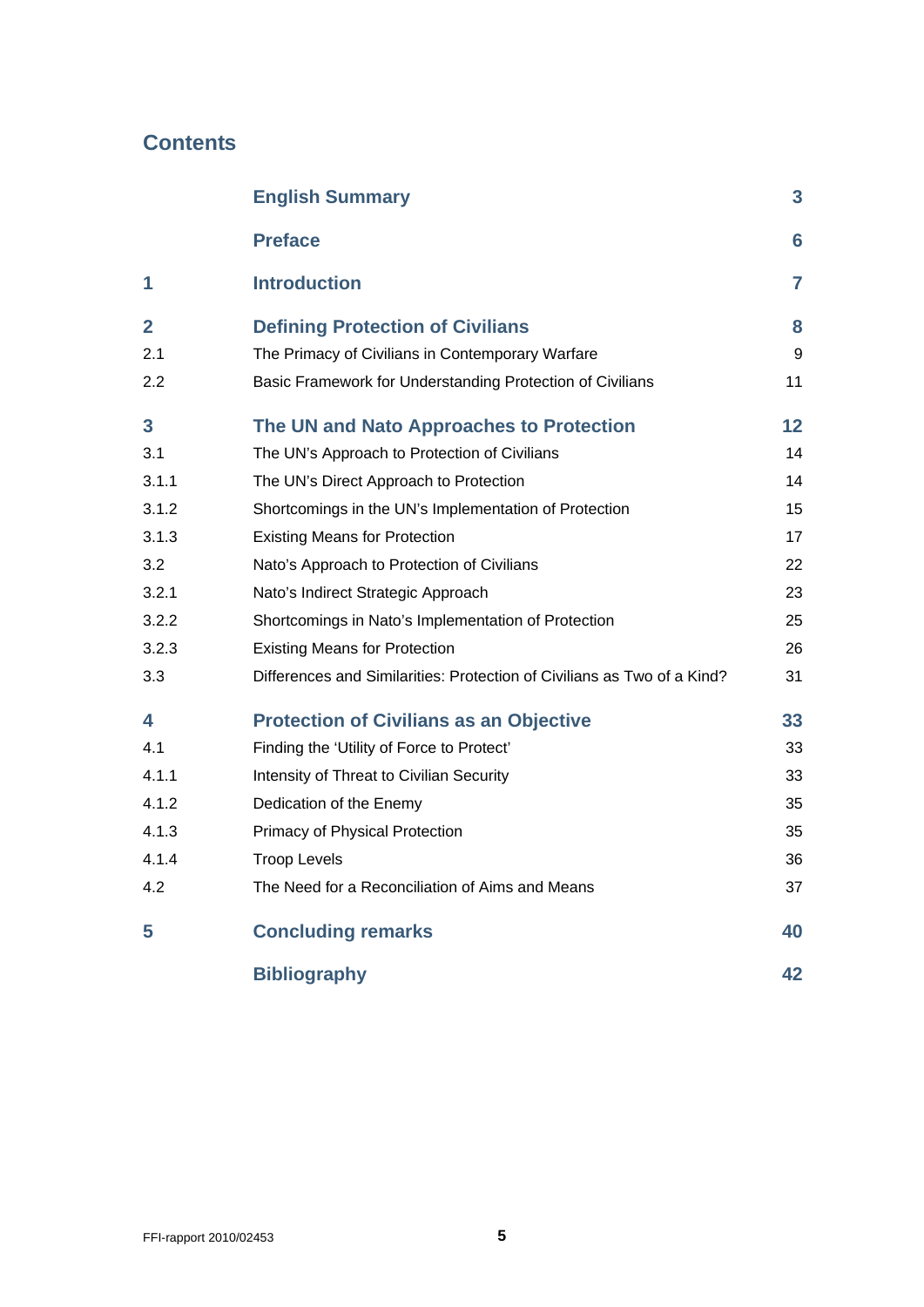## <span id="page-5-0"></span>**Preface**

This report constitutes one of two concurrent FFI-publications on Protection of Civilians (PoC) in armed conflict. The other report, which should be read alongside this, is titled 'Protection of Civilians in Practice: Lessons from the UN Mission in the DR Congo'.[1](#page-5-1) Together, they are intended to bring the debate on Protection of Civilians one step forward by reducing the gap between theory and practice. Specifically, they are meant to inform and improve the preparation of national military contributions in future operations.

Currently, most troop and police contributing countries provide their UN and Nato contingents with little or no pre-deployment training on protection of civilians. One reason for this shortcoming is that the majority of existing military doctrines and training programmes are primarily developed to defend territories and attack enemies, not to protect vulnerable individuals or groups of civilians. This lack of relevant doctrines and training has made it difficult for military officers to translate abstract protection mandates into concrete strategies and operational activities, which are to be carried out in concert with civilian partners on the ground.

The Norwegian Defence Research Establishment (FFI) has initiated several research activities on Protection of Civilians. The aim is to prepare military contingents for implementation of mandated tasks related to Protection of Civilians in armed conflict. These two FFI-reports are the first in a series of forthcoming FFI-publications focusing on the military challenges related to Protection of Civilians.

<span id="page-5-1"></span><sup>&</sup>lt;sup>1</sup> Kjeksrud, S. and Ravndal, J. A. (2010), Protection of Civilians in Practice: Lessons from the UN Mission in the DR Congo, *FFI-report* 2010/02378, (Kjeller: FFI).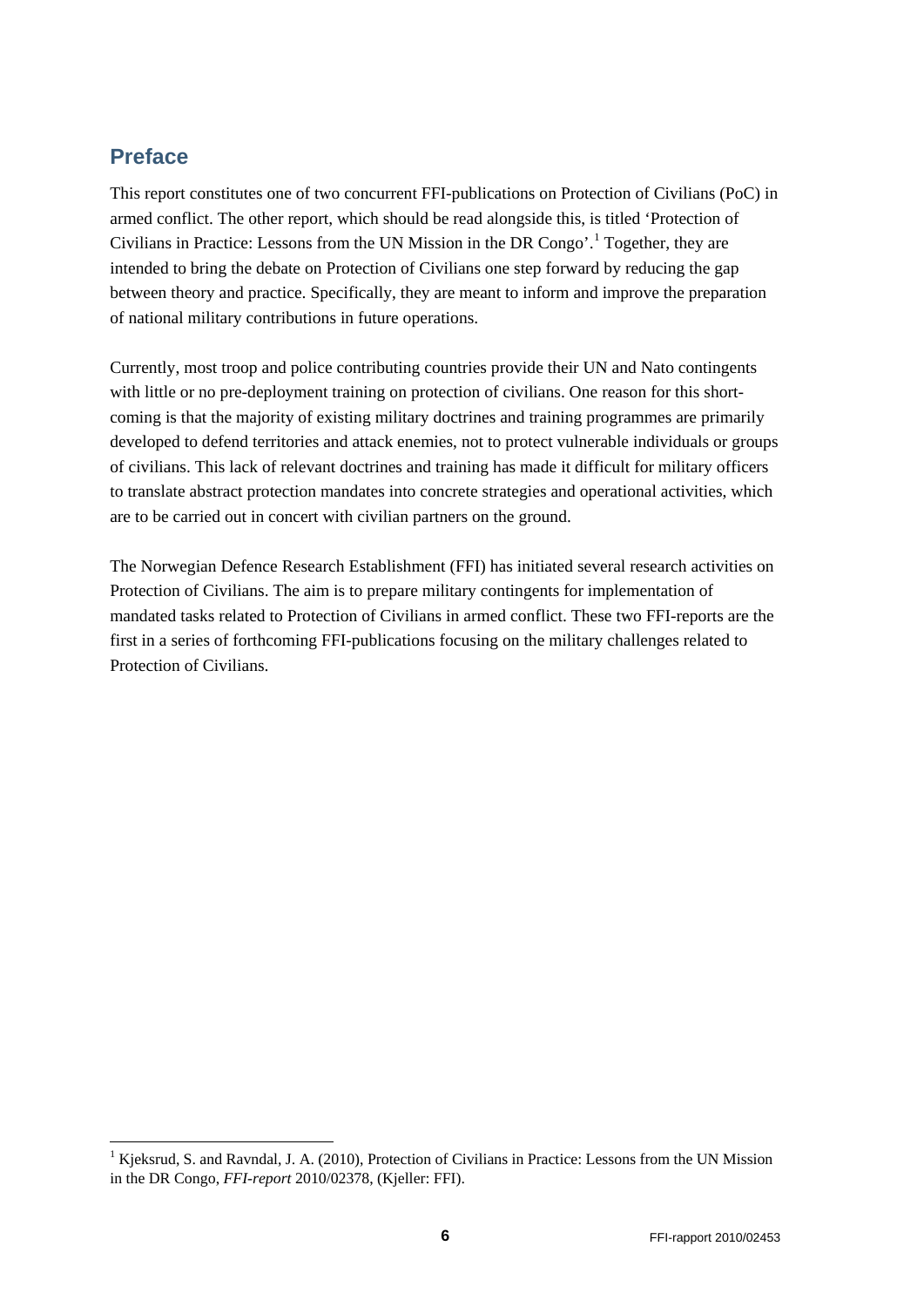## <span id="page-6-0"></span>**1 Introduction**

Hunting season [is] in full swing… it is not only men supposedly belonging to the Bosnian Government who are targeted... women, including pregnant ones, children and old people aren't spared. Some are shot and wounded, others have had their ears cut off and some women have been raped.<sup>[2](#page-6-1)</sup>

*A Dutch soldier on the fall of Srebrenica, 17 July 1995*

Albeit for fundamentally different reasons, protection of civilians has recently become a primary objective in current peace and stabilisation operations for both the United Nations (UN) and the North Atlantic Treaty Organization (Nato). Since 1999, in response to past failures, UN peace operations have been increasingly mandated with the 'protection of civilians under imminent threat of physical violence'.<sup>[3](#page-6-2)</sup> Through the International Security Assistance Force (ISAF) in Afghanistan, Nato is engaged in a stabilisation operation with explicit guidance that 'protecting the people is the mission'.<sup>[4](#page-6-3)</sup> A dramatic increase in the proportion of civilian casualties vis-à-vis combatants attests to the new reality of war amongst the people, in which civilians are deliberately targeted and the 'hunted'.<sup>[5](#page-6-4)</sup> Despite the importance attached to protection at the strategic level, civilians on the ground appear to be neither much safer nor better protected.

This report provides an overview of current means for the protection of civilians, by looking at the UN and Nato's respective military documents, such as the most up-to-date doctrines, field manuals, tactical directives and handbooks; their operational concepts and other mechanisms devoted to the provision of protection; as well as actual capabilities required to conduct such tasks. Taking protection as the provision of both 'basic' and 'sustainable' protection, this definition will be explored and expanded in the light of comparisons of UN and Nato approaches to the issue. Particular emphasis will be given to the use of armed force because it is inevitably required at some stage of protection, arguably where the greatest challenges lie, and because it is the military with which this report is primarily concerned. Therefore, the principal question to be addressed is: *how is the objective of protecting civilians translated into operational principles and activities by the UN and Nato, and what factors can be discerned to expand our understanding of protection in theory, particularly in terms of finding 'utility of force to protect'?*

It is argued that there exists an 'implementation gap' attributable to a lack of guidance on *how* to actually conduct protection at the operational level and below. This gap is common to both UN and Nato approaches. However, the UN's *direct* approach to the issue of protection produces

<span id="page-6-1"></span> <sup>2</sup> *Report of the Secretary-General pursuant to General Assembly Resolution 53/55: The fall of Srebrenica*, 15 November 1999, A/545/49, para. 389.

<span id="page-6-2"></span> $3$  This particular phrasing was first used in UNSCR 1270 (1999), para. 14, and has since been replicated in many peacekeeping mandates.

<span id="page-6-3"></span><sup>4</sup> *ISAF Commander's Counterinsurgency Guidance*, August 2009 (Kabul: Headquarters ISAF), p. 1.

<span id="page-6-4"></span><sup>5</sup> Kaldor, M. (2007), *New & Old Wars* (Stanford, California: Stanford University Press), p. 9.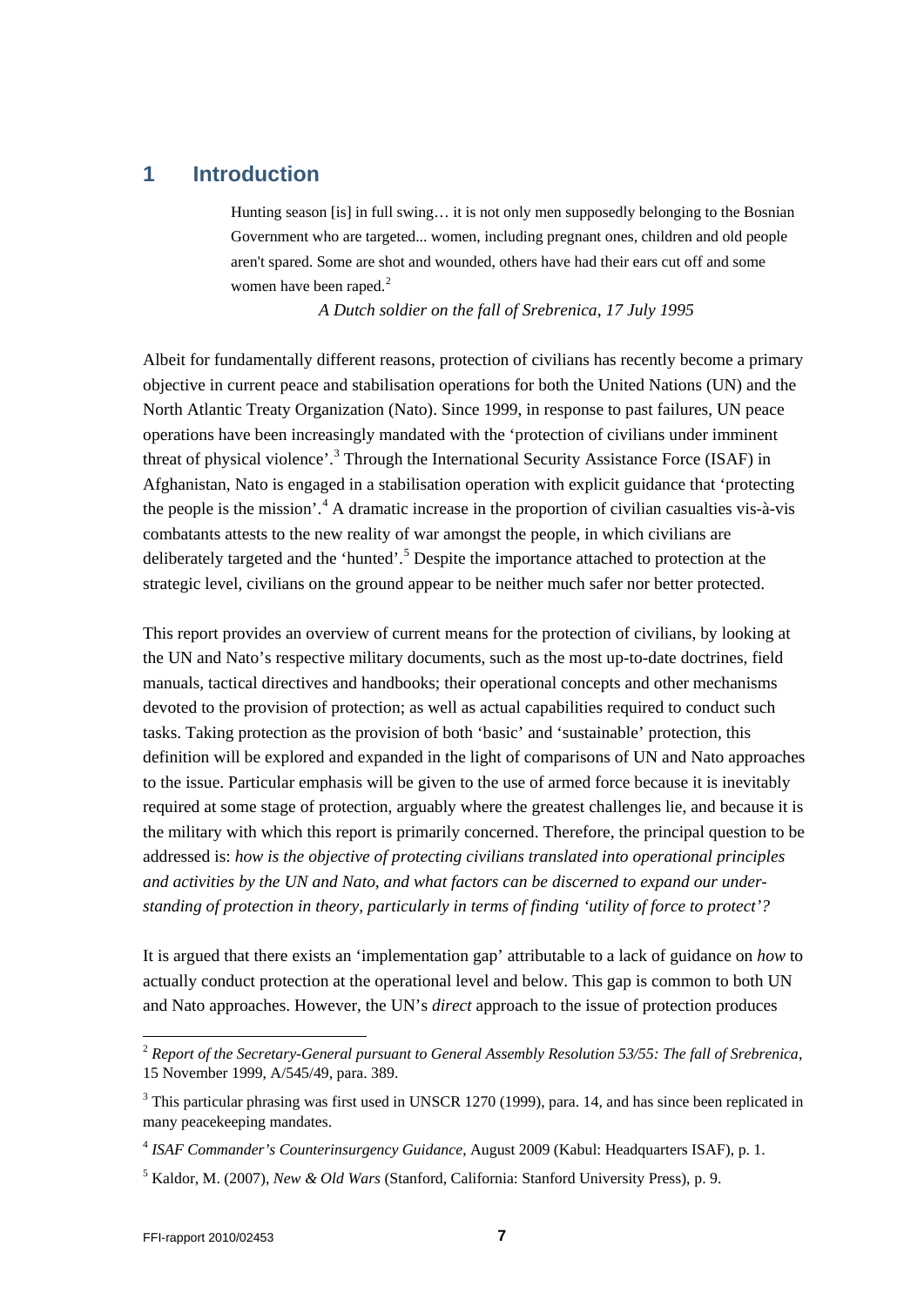focused means that have recently begun to address the 'implementation gap' through concepts, guidelines and training dedicated *exclusively* to protection. Although early in development, this has resulted in the discerning of specific military capabilities and tasks for more efficient implementation of protection efforts. [6](#page-7-1) The importance that Nato attaches to protection is also reflected in ISAF's mission descriptions, documents and concepts, but here more often *indirectly.* This report observes that ISAF rules of engagement and tactical directives indicate a preoccupation with 'how not to kill' rather than 'how to protect' civilians.

Comparing UN and Nato approaches enables certain principles on protection of civilians to be discerned that may not have been as identifiable if their approaches were looked at individually. One example is the different levels of threat to civilian security in UN and Nato deployment scenarios, an issue which also appears to be hugely decisive in terms of prospective success. Although much of what is highlighted suggests that the protection of civilians may be an impossible objective, it cannot yet be relinquished, and this report argues for a realistic reconciliation of aims and means based on a comprehensive theoretical understanding. Aside from different intensities of threat to civilians, the dedication of the enemy, the primacy of physical protection, and the number of troops are identified as particular factors that must be taken into account in such reconciliation. The elements highlighted are meant to contribute as building blocks towards a theoretical framework of protection of civilians. The obvious starting point lies in addressing the gap in doctrines, directives, practices and training on protection, as they currently provide very little guidance on how to actually go about conducting protection in practice.

Chapter two explains the role of protection in 'war amongst the people', before providing a basic framework for understanding what protection of civilians involves. Chapter three provides an empirical investigation into UN and Nato approaches to protection, followed by a comparison of the two. In light of these findings, chapter four discusses protection as an objective faced with the four challenges listed above, which may help explain why it is so difficult to find the 'utility of force to protect'.

# <span id="page-7-0"></span>**2 Defining Protection of Civilians**

The premise of this report is that civilians have assumed a primary role as both objectives to be won and targets to be attacked in modern-day warfare – and that their protection has assumed unprecedented attention as a result. This is a consequence of the contemporary nature of armed conflict, on which there exists a vast amount of literature.[7](#page-7-2) Of this, General Smith's *The Utility of Force: The Art of War in the Modern World* arguably provides the most comprehensive account. It deals not only with the contemporary use of force on the strategic, operational and tactical levels, but even more importantly for the purposes of this report, explaining the role that civilians

<span id="page-7-1"></span> <sup>6</sup> See Kjeksrud, S. and Ravndal, J. A. (2010), Protection of Civilians in Practice: Lessons from the UN Mission in the DR Congo, *FFI-report* 2010/02378, (Kjeller: FFI).

<span id="page-7-2"></span><sup>7</sup> Aside from Kaldor (2007), studies often referred to include Smith, Rupert (2006), *The Utility of Force* (London: Penguin Press); Münkler, H. (2004), *The New Wars* (Cambridge, UK: Polity); Kiszely, J. (2007), 'Post-Modern Challenges for Modern Warriors', *The Shrivenham Papers*, No. 5 (UK Defence Academy).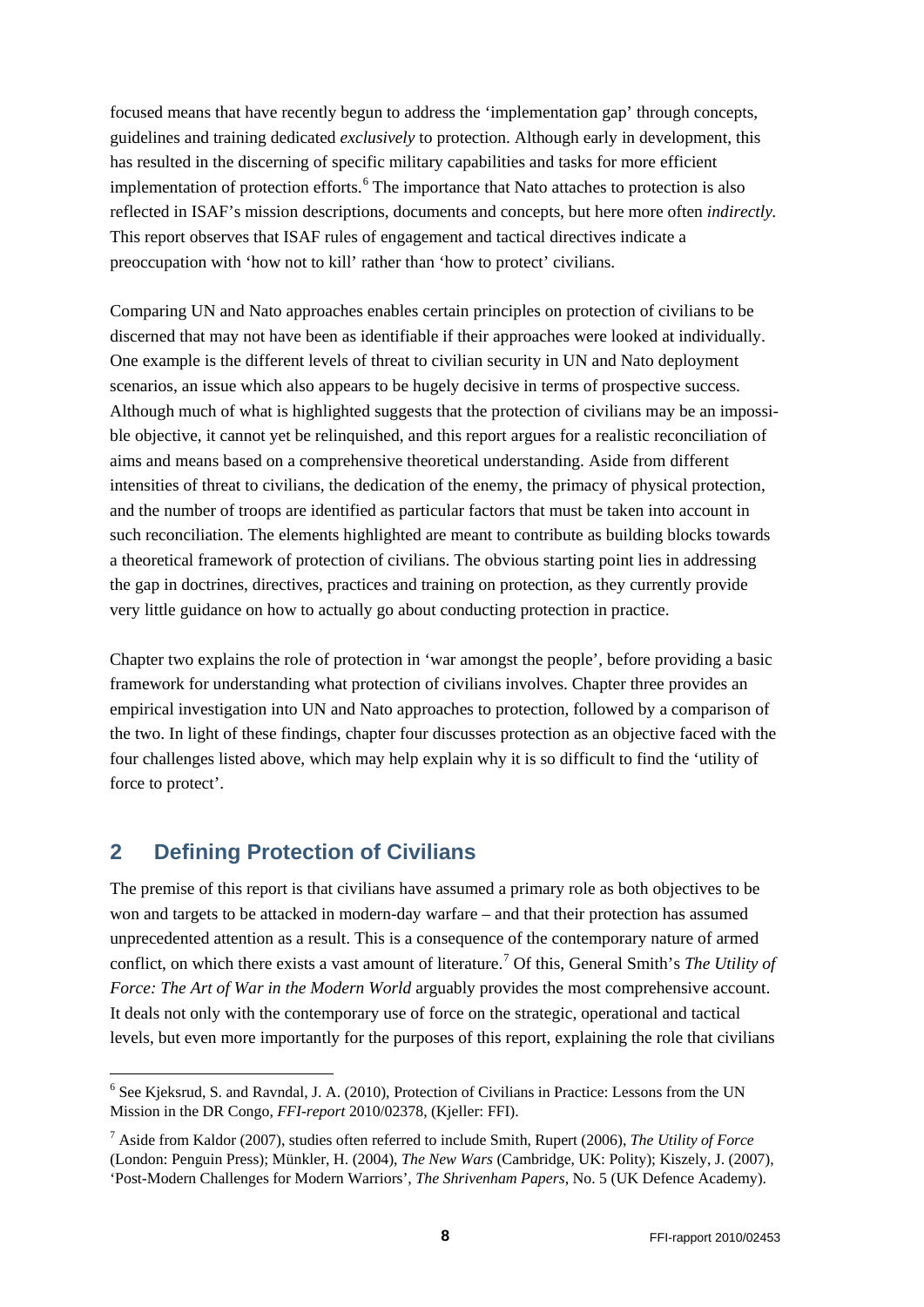have assumed in today's conflicts to a far greater extent than other works on 'new wars', 'hybrid wars', 'fourth generation warfare', 'post-modern warfare' and so forth.<sup>[8](#page-8-1)</sup> In a frequently quoted paragraph, Smith outlines how civilians find themselves within a new reality in 'war amongst the people':

> [A] reality in which the people in the streets and houses and fields – all the people, anywhere – are the battlefield. Military engagements can take place anywhere, with civilians around, against civilians, in defence of civilians. Civilians are the targets, objectives to be won, as much as an opposing force.<sup>[9](#page-8-2)</sup>

One simple fact illustrates the gravity of this change: whilst the percentage of total war deaths has dropped over the last hundred years, the ratio between combatant and non-combatant casualties in conflicts altogether has been virtually inversed from eight dead soldiers for every civilian to eight  $dead$  civilians per fallen combatant.<sup>[10](#page-8-3)</sup>

#### <span id="page-8-0"></span>**2.1 The Primacy of Civilians in Contemporary Warfare**

Concern for civilians in times of war is not new *per se*. In World War II – with its Holocaust, Blitz, Dresden, and atomic bombs – civilians were the main casualties and often deliberate targets. Yet, according to Smith, there is a fundamental difference between yesterday's 'industrial wars' and today's 'wars amongst the people'' fought since 1990. Historically, the conduct of war is altered by the emergence of new objectives.<sup>[11](#page-8-4)</sup> Smith argues that in today's wars the entire 'ends for which we fight are changing'.<sup>[12](#page-8-5)</sup> War is fought for, around and about people. In these wars, victory derives not from destruction in battle. Instead 'the will of the people is the objective', to be won also for the military establishment.<sup>[13](#page-8-6)</sup>

Describing contemporary war as low-intensity conflict obscures its true nature. Contemporary conflicts are characterised by anarchy where the dividing lines, between civilian and police on the one hand and combatants and military tasks on the other, are erased. It is not so much that wars are less intensive; it is rather that the intensity has shifted from traditional battlefields towards civilian homes, both literally and figuratively speaking. Mao remarked how the success of guerrilla fighters rested on their ability to move amongst the people as fish swim in the sea.<sup>[14](#page-8-7)</sup> In

<span id="page-8-5"></span> $12$  Smith (2007), p. 271.

<span id="page-8-6"></span><sup>13</sup> *ISAF Counterinsurgency Guidance*, p. 3.

<span id="page-8-1"></span><sup>&</sup>lt;sup>8</sup> The listed descriptions of contemporary warfare are some of the terms used in the other works listed in the above footnote. For a recent study on modern warfare, see Daltveit, E., Geiner, J. F. & Ydstebø, P. (2010), Trender i militære operasjoner*, FFI-report* 2010/00692*,*(Kjeller: FFI).

<span id="page-8-2"></span> $9$  Smith (2006), pp. 3–4.

<span id="page-8-3"></span><sup>&</sup>lt;sup>10</sup> Feste, K. A. (2003), *Intervention: Shaping the Global Order* (Westport, CT: Praeger Publishers), p. 150; Kaldor (2007), p. 9.

<span id="page-8-4"></span><sup>11</sup> See Knox, M. & Murray, W. (2001), *The Dynamics of Military Revolution: 1300–2050* (Cambridge, UK: Cambridge University Press).

<span id="page-8-7"></span><sup>14</sup> Zedong, M (2000), *On Guerilla Warfare*, trans. S.B. Griffith (Champaign, IL: University of Illinois Press), p. 93.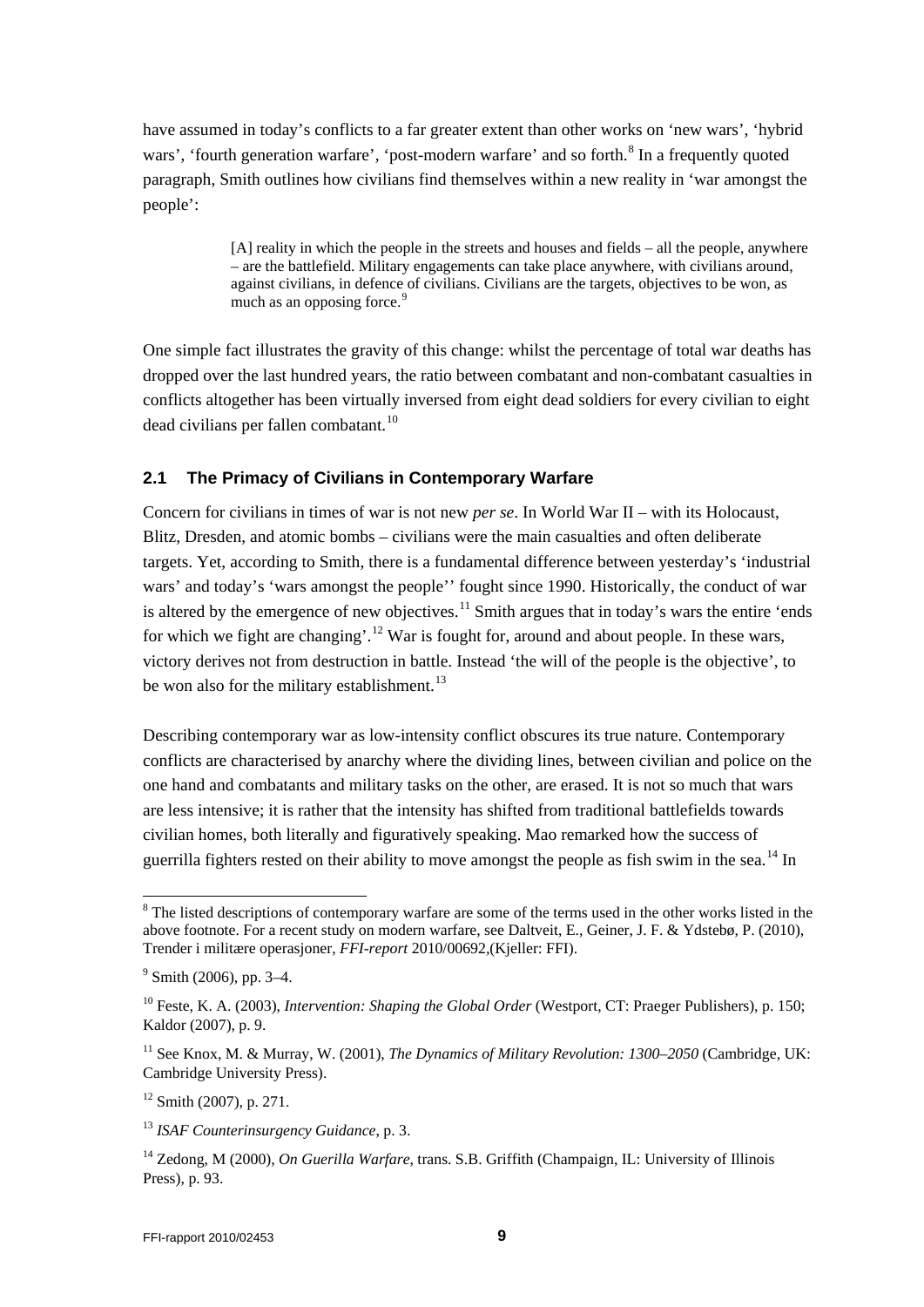Bosnia of the 1990s, the 'Serbian Project' reversed Mao's famous maxim and attempted to remove any resistance by removing the population into which they could blend, with tactics deducted accordingly.<sup>[15](#page-9-0)</sup> When the Yugoslav People's Army (YPA) lay siege to and began shelling Dubrovnik in 1991, the objective was not to capture the city but to drive the population out. Dubrovnik had hardly any defensive measures, thus could easily have been captured had there been a genuine desire to do so. Likewise, there were widespread incidents of massacres, rape camps and whisper campaigns, with the explicit intention to spread fear and initiate widespread flight from nearby towns.

The genocides of the 1990s – repeatedly with UN troops nearby – generated a growing sense of moral duty to protect civilians under imminent threat of physical violence. The UN has responded with reforms aimed at giving priority and better protection for civilians, but severe problems with their implementation have led some to ask whether protection may indeed be an 'impossible mandate'.<sup>[16](#page-9-1)</sup> However, it is imperative to recognise that the importance of protection goes far beyond the *humanitarian*. There is consensus that population security is also a prerequisite for success in stabilisation operations, such as during counterinsurgencies. Thus, the protection of civilians is referred to here as an 'impossible objective' so as to reflect this report's concern with how it permeates the strategies of both the UN and Nato.

Improved protection of civilians is crucial to the legitimacy of the entire mission – be it a peacekeeping mission or counterinsurgency. ISAF, whose presence is based on Afghan consent and mandated by a number of UNSC Resolutions, $17$  stands no chance of succeeding unless the presence of its forces is viewed as legitimate by the local population and international public. If not regarded as a positive force for the security of Afghans, directly or indirectly, its legitimacy is likely to wither. For UN peacekeeping operations, legitimacy has always been considered an issue of the highest regard. Throughout the 1990s, the UN's inflexible insistence on sticking to the principles of impartiality, the use of force only in self-defence, and host-nation consent – precisely in the name of legitimacy – severely restricted the missions' ability to protect civilians on the ground. This in turn counteracted the legitimacy of the entire mission, whose presence in certain theatres arguably posed more risk to civilians than its absence.<sup>[18](#page-9-3)</sup>

<span id="page-9-0"></span><sup>&</sup>lt;sup>15</sup> Gow. J. (2003). *The Serbian Project and its Adversaries: a Strategy of War Crimes* (London: Hurst & Company), p. 119.

<span id="page-9-1"></span><sup>16</sup> Holt, V. K. & Berkman, T. C. (2006), *The Impossible Mandate? Military Preparedness, the Responsibility to Protect and Modern Peace Operations* (Washington, DC: The Henry L. Stimson Center), p. 4.

<span id="page-9-2"></span> $17$  ISAF has been mandated by subsequent Security Council Resolutions ever since 2001 – most recently S/RES/1917(2010) – which has extended ISAF's mandate to 23 March 2011.

<span id="page-9-3"></span><sup>&</sup>lt;sup>18</sup> In Bosnia, the UN arms embargo, declared 'for the purposes of establishing peace and stability'. effectively worked to deprive the Muslims from acquiring weapons with which to protect themselves in the absence of UN's ability to do so.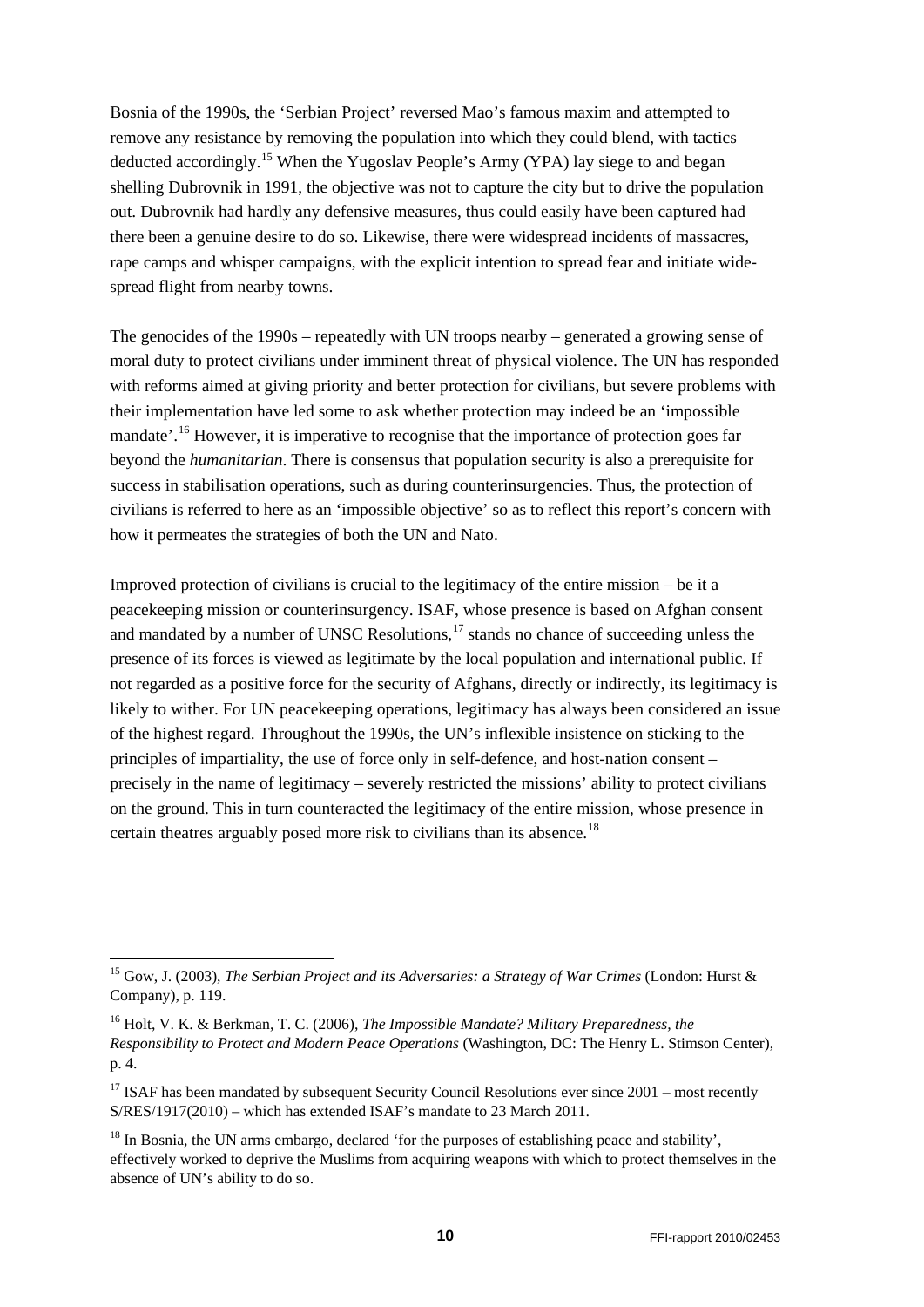#### <span id="page-10-0"></span>**2.2 Basic Framework for Understanding Protection of Civilians**

Despite the unprecedented attention given to the protection of civilians and moral underpinnings, it is a complex objective that may be bordering the impossible. Whilst the desired end result may be clear, uncertainty surrounds who should be protected, how, from whom and by whom. The starting point for understanding the protection of civilians in this report is a two-fold framework of means applied and purpose, that vary according to the level of civilian security in question (see Figure 2.1). On the one hand, the protection of civilians requires the establishment of basic, physical security in the initial phase of conflict. The principal providers of such security must be military units, whose application of force may include tasks such as the defence of population centres and escort of humanitarian aid. On the other hand, the protection of civilians must also aim to provide the population with sustainable security through efforts such as disarmament, institution-building and training of local security forces. In theory, the greater level of civilian security to be achieved, the more sustainable protection measures will be required, and the greater the role of civilian components should be. The same applies inversely; the greater the threat to the physical security of civilians, the more basic the protection needed, which is provided for by predominantly military components.



#### *Figure 2.1 Basic Framework for Understanding Protection of Civilians*

However, in reality, this 'security-development nexus' is never clear-cut, and the phases often overlap chronologically and functionally. The importance lies less in what phase a certain activity belongs to, than in its part in the total effort in the transition to a sustainable environment in which external forces and agencies can leave all protection tasks with the host government. A particularly sensitive aspect of protection is the way in which it inevitably requires the use of force. In fact, it has been argued that the long-term success of interventions may be determined by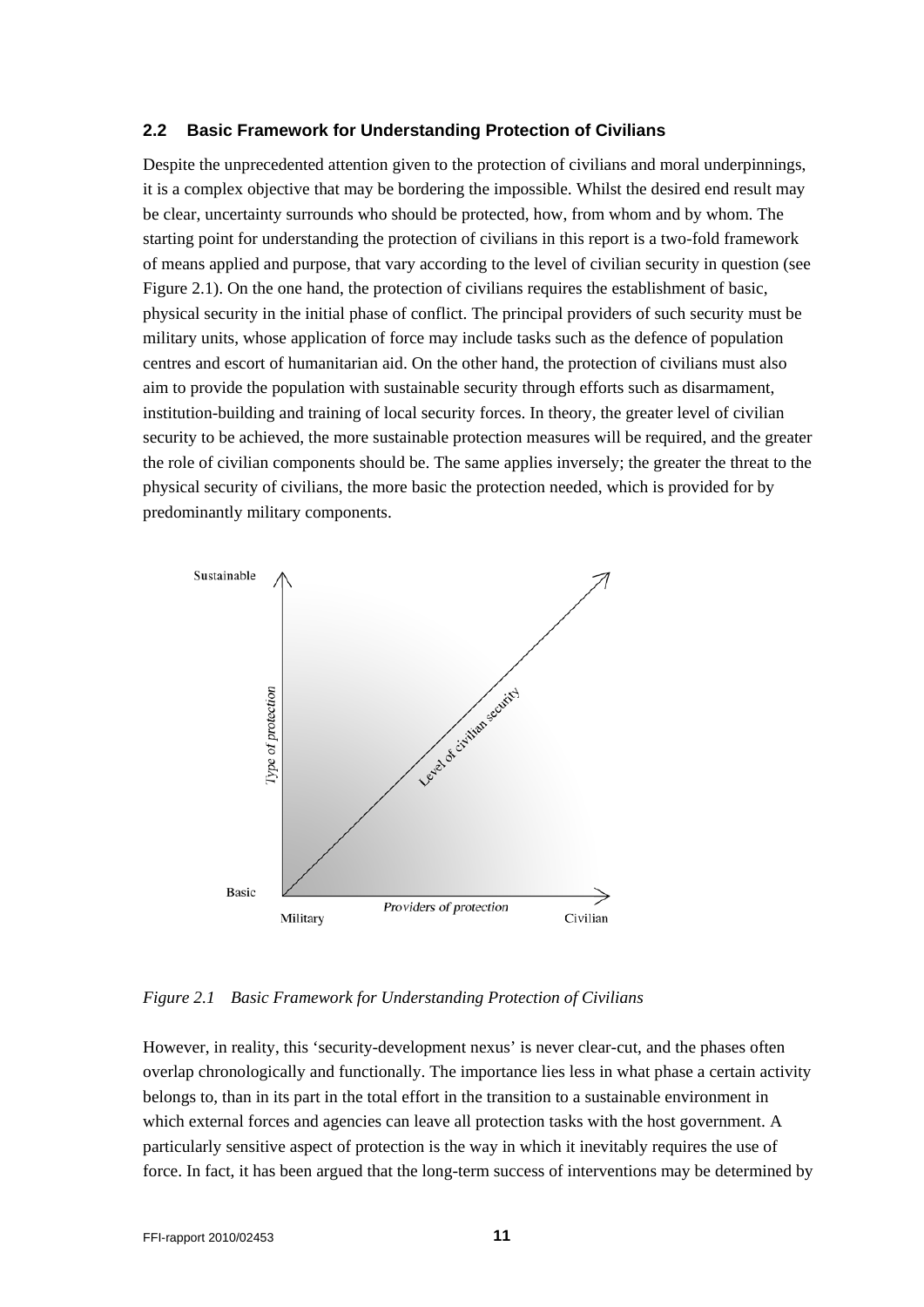'getting things right or badly wrong' in the initial period, which is also the phase in which force is applied most frequently.<sup>[19](#page-11-1)</sup> Mere promises of future improvements are insufficient: the population must experience enhancement of their own situation early-on, with the first two years often being the most decisive. $20$ 

Meanwhile, it is a paradox that the very application of force is likely to produce further problems and may even undermine the mission's legitimacy. The right balance between lack of and excessive use of force must be very delicately struck. Lack of force has been a frequently cited denominator in reports on past failures to protect – even leading to entire governments resigning over the issue, as the Dutch did over the efforts of their battalion in Srebrenica.<sup>[21](#page-11-3)</sup>At the same time, the problem is not simply resolved by increased readiness to use force, because excessive application of kinetic force has equally proven to harm legitimacy. This has most evidently been the case for ISAF in Afghanistan, whose air and drone attacks have allegedly demonstrated 'disproportionate use of force',  $^{22}$  $^{22}$  $^{22}$  with the resulting civilian casualties threatening to undermine the entire mission. At its most basic, the use of force must save more people than it endangers and improve overall security more than it provokes conflict. In the DRC, while MONUC (now MONUSCO) has been criticised for not using enough force to protect civilians, a UN investigat-ion has also found its own peace keepers guilty of having used too much.<sup>[23](#page-11-5)</sup> As recently as late 2009, Human Rights Watch accused a UN-backed Congolese military operation to oust rebels of having led directly to 1,400 civilian deaths – causing more damage to civilians than to the rebels.[24](#page-11-6)

# <span id="page-11-0"></span>**3 The UN and Nato Approaches to Protection**

How and why do the respective approaches of the UN and Nato to protection of civilians differ, and what do they have in common? In this section, their approaches to protection will be outlined by looking at key strategic and doctrinal documents that guide their overarching views on protection as an objective. The degree to which they effectively implement protection and their success in fulfilling this objective will be examined. Finally and most importantly, this chapter

<span id="page-11-4"></span><sup>22</sup> Report of the *Afghan Independent Human Rights Commission* quoted in '3 Americans and a Civilian Die in Afghanistan Attack', *New York Times*, 26 May 2009,

http://www.nytimes.com/2009/05/27/world/asia/27afghan.html? $r=1$ , accessed 26.07.2010.

<span id="page-11-1"></span> <sup>19</sup> Berdal, M. (2009), *Building Peace After War* (Abingdon: Routledge), p. 21.

<span id="page-11-2"></span><sup>&</sup>lt;sup>20</sup> Kjølberg, A. (2010), 'Ambisjoner og illusjoner i stabiliseringsoperasjoner', in Tore Nyhamar, ed., *Utfordringer og strategi i freds-og stabiliseringsopearsjoner* (Oslo: Abstrakt forlag), p. 75.

<span id="page-11-3"></span><sup>&</sup>lt;sup>21</sup> The systematic executions of 8,000 men and boys in Srebrenica from 11 July to 22 July 1995 constituted the greatest massacre in Europe since World War II. 'Srebrenica's New Victims', *Time*, 16 April 2002, [http://www.time.com/time/world/article/0,8599,230843,00.html,](http://www.time.com/time/world/article/0,8599,230843,00.html) accessed 26.07.2010.

<span id="page-11-5"></span><sup>&</sup>lt;sup>23</sup> 'UN probe finds peacekeepers in DR Congo used excessive force', *UN New Centre*, 11 June 2007, [http://www.un.org/apps/news/story.asp?NewsID=22862&Cr=democratic&Cr1=congo,](http://www.un.org/apps/news/story.asp?NewsID=22862&Cr=democratic&Cr1=congo) accessed

<sup>26.07.2010.</sup> 

<span id="page-11-6"></span><sup>24</sup> 'Civilian death toll 1400 in Congo', *Times Live*, 14 December 2009, [http://www.timeslive.co.za/news/africa/article233568.ece,](http://www.timeslive.co.za/news/africa/article233568.ece) accessed 26.07.2010.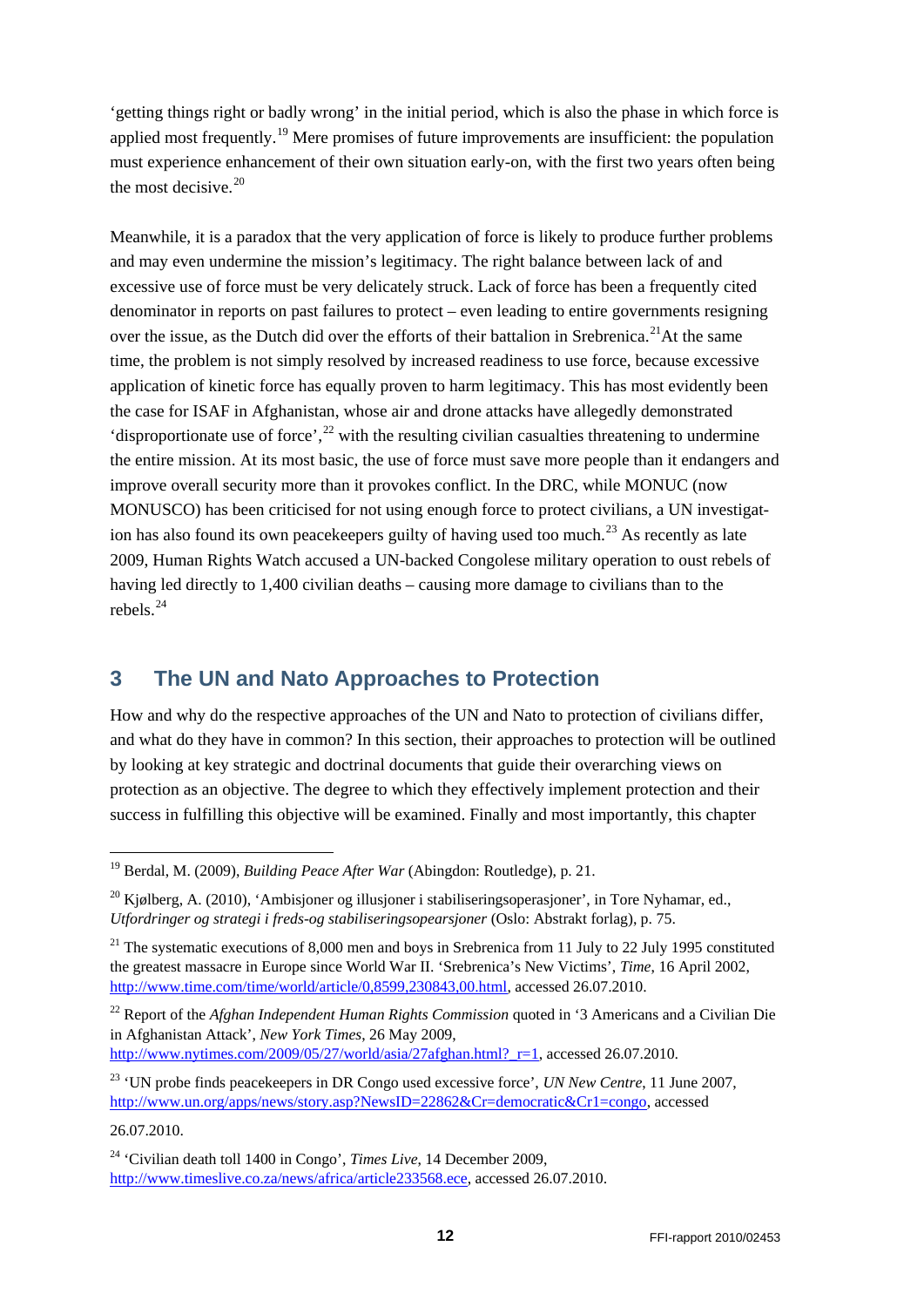provides a detailed and up-to-date overview of the means for protection of civilians that each actor presently possesses, exploring documents, doctrines, directives, operational concepts, training instructions, procedures, manuals and handbooks for commanders and troops in the field to guide and conduct their protection duties.

What emerges is a fairly new, but shared, preoccupation with protection of civilians as an objective at the overarching levels (see Figure 3.1). The UN and Nato also share a 'gap' between the strategic aims of protecting and the ability to carry it out in practice at the tactical level. Between the top and bottom levels, the UN and Nato's respective approaches have far less in common. Their emphasis on protection departs fundamentally from very different starting points. Whilst the UN acts on the basis of a moral duty 'to save succeeding generations from the scourge of war',[25](#page-12-0) Nato's approach in Afghanistan derives mainly from military-strategic calculations. That said, NATO forces also do attempt to protect civilians out of a moral duty, although it might be seen more as a necessary step towards defeating an insurgency.



*Figure 3.1 The UN and Nato Approaches to Protection of Civilians*

In essence, the UN takes a direct approach which sees protection as an end in itself, whilst Nato views protection indirectly as a means to a different end. Consequently, at the operational and tactical levels each focuses on 'how to protect' and 'how not to kill' respectively. Their differing motivations and purposes of existence also dictate the scope of protection that each aim to provide. Whilst the UN in theory is better configured to provide the full spectrum of protection

<span id="page-12-0"></span>25 'Preamble', *Charter of the United Nations*, para. 2,

[http://www.un.org/en/documents/charter/preamble.shtml,](http://www.un.org/en/documents/charter/preamble.shtml) accessed 26.07.2010.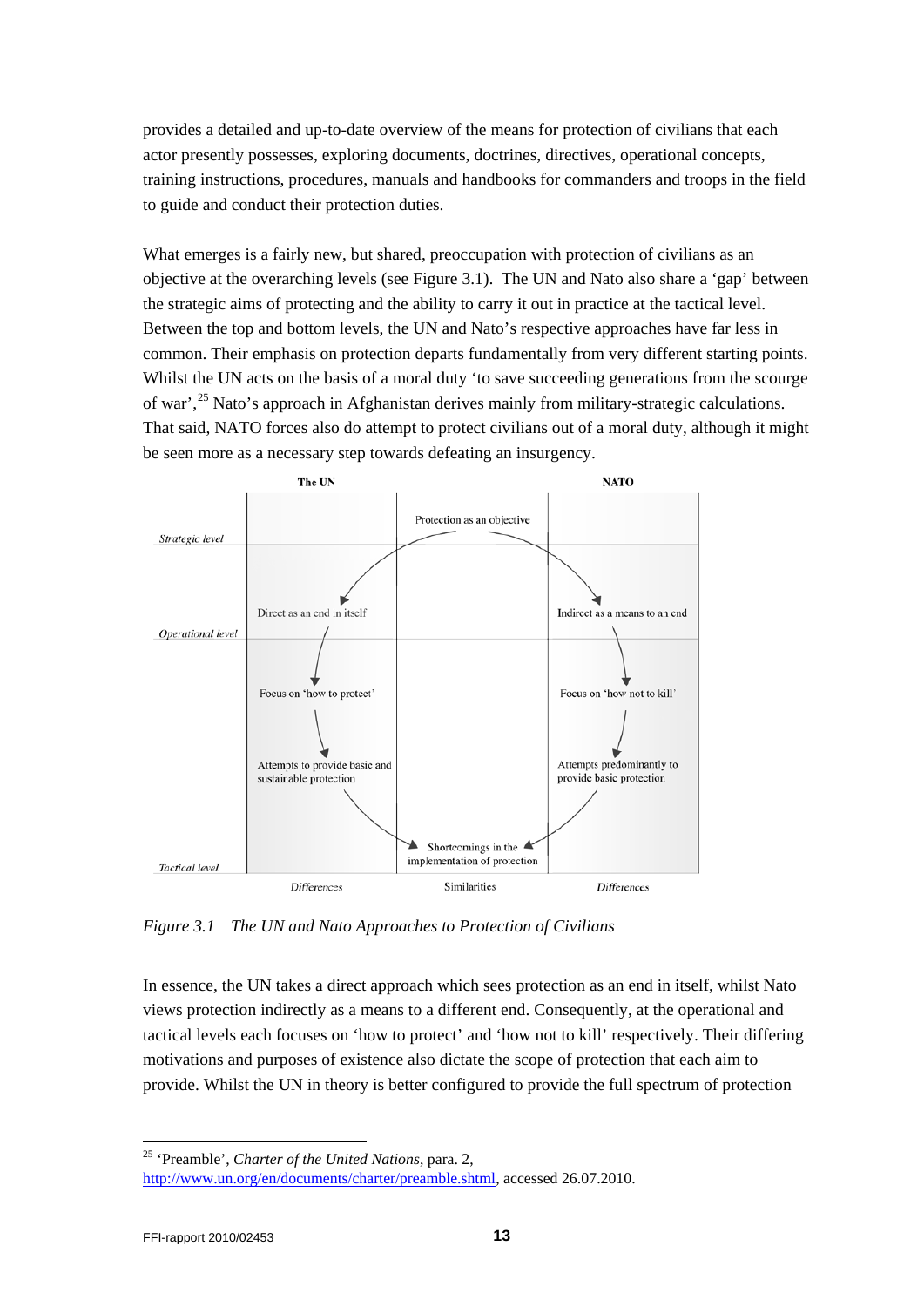measures, Nato's largely military organisation tends to lean towards military aspects to reach other mission objectives than protection.

### <span id="page-13-0"></span>**3.1 The UN's Approach to Protection of Civilians**

If you have no real good guidance, then commanders are totally at a loss.<sup>[26](#page-13-2)</sup> *Anonymous UN general*

Traditionally, the protection of civilians has been merely an implied goal of UN peacekeeping operations, whose primary purpose used to be to 'support and sustain the end of wars, rather than to intervene directly to save civilian lives'.<sup>[27](#page-13-3)</sup> So-called 'first generation' peace operations were primarily concerned with monitoring previously signed agreements. The end of the Cold War brought the possibility for more ambitious goals: 'second generation' peace operations increasingly included efforts to protect civilians, but failed more often than not. Today's 'third generation' operations consider it legitimate to intervene militarily for the purposes of protecting populations and delivering humanitarian assistance, but are still largely failing to do so effectively. Even the emergence of more robust 'peace enforcement' has been more about 'compelling compliance' with political agreements than really protecting the innocent.<sup>[28](#page-13-4)</sup> Yet, regardless of the implicit or explicit nature of its mandates, the mere presence of UN forces on the ground raises increased expectations of safety amongst civilians.

### <span id="page-13-1"></span>3.1.1 The UN's Direct Approach to Protection

The failures of the 1990s aside, the immediate origins of the UN's emphasis on protection can be traced to the *Report of the Secretary-General to the Security Council on the Protection of Civilians in Armed Conflict* of September 1998, in which Kofi Annan stated that:

> The plight of civilians is no longer something which can be neglected, or made secondary because it complicates political negotiations or interests. It is fundamental to the central mandate of the Organization. The responsibility for the protection of civilians cannot be transferred to others.<sup>[29](#page-13-5)</sup>

The statement highlights three key points of the UN's overarching view of the protection of civilians. First, it recognises that civilians have become the main victims of war. Secondly, it recognises that this duty cuts to the very core purpose of the UN, which is 'to save succeeding generations from the scourge of war'.<sup>[30](#page-13-6)</sup> Thirdly, the Secretary-General's Report reflects the UN's perception of itself as the primary provider of protection of civilians. That is not to say that UN peacekeeping missions claim 'ownership' of the concept of protection, but that it intends to play a

<span id="page-13-2"></span> <sup>26</sup> Quoted in Giffen, A. (2010), *Addressing the Doctrinal Deficit* (Washington, DC: The Henry L. Stimson Center), p. 12.

<span id="page-13-3"></span><sup>&</sup>lt;sup>27</sup> Holt & Berkman (2006), p. 4.

<span id="page-13-4"></span> $^{28}$  Ibid., p. 4.

<span id="page-13-5"></span> $29$  S/1999/957, para. 68. The Secretary-General has since submitted periodic reports on protection: S/2001/331; S/2002/1300; S/2004/431; S/2005/740; S/2007/643; and S/2009/277.

<span id="page-13-6"></span><sup>30</sup> 'Preamble', *Charter of the United Nations*, para. 2.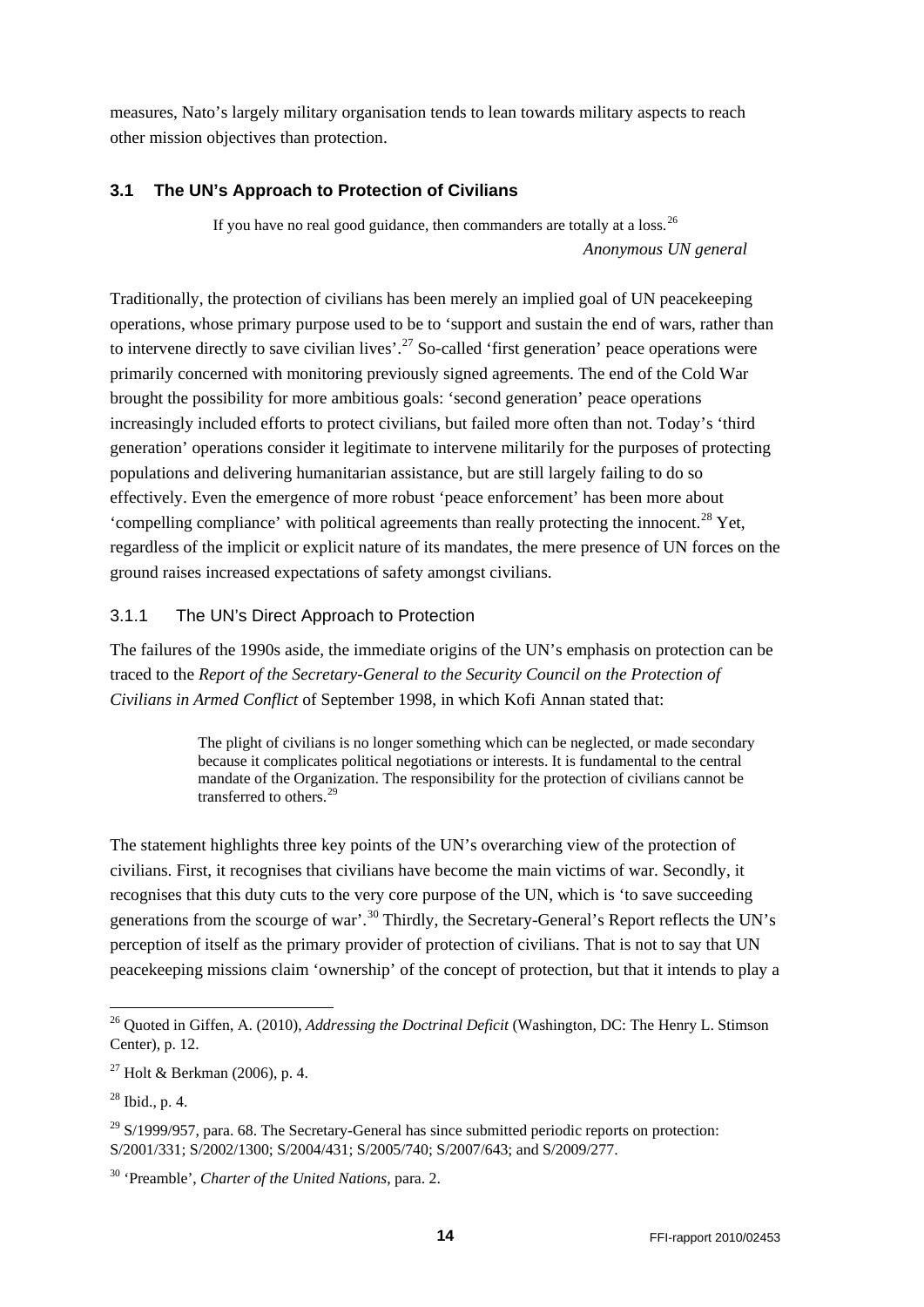dominant role in providing better protection together with other actors in the operational theatre with which it must coordinate its efforts.

Since Annan's report in 1998, significant reform measures have been undertaken at UN Headquarters to deal with these issues, such as the 2000 Brahimi Report, various thematic resolutions and Security Council Resolutions. For the UN, the core issues of protection have gradually developed into a broadly defined concept – Protection of Civilians (PoC) – which is defined as providing 'a robust normative framework for how to act in order to secure the protection of civilians in armed conflict, and during post-conflict reconstruction'.<sup>[31](#page-14-1)</sup> The mentioning of the post-conflict situation is an important point, highlighting as it does that protection of civilians for the UN goes beyond mere basic protection, but also includes the provision of sustainable security. These three considerations – civilians as the main victims in contemporary war, the centrality of protection to the purpose of the UN, and the organisation's role as primary provider of both basic and sustainable security – constitute the basis of the UN's 'moral' and direct approach to the civilian security that views their protection as a duty and an end in itself.

### <span id="page-14-0"></span>3.1.2 Shortcomings in the UN's Implementation of Protection

Despite what the UN Secretary-General has called 'ten years of normative progress', corresponding developments on the ground have hardly been achieved. The *Report of the Secretary-General on the Protection of Civilians in Armed Conflict* of 2009 stated:

> While the last 10 years have seen peace come to some of the world's major conflicts, others have continued to smolder and burn and new ones have broken out. Common to old and new ones alike are persistent and sometimes appalling levels of human suffering owing to the failure of parties to conflict to fully respect and ensure respect for their obligations to protect civilians. Actions on the ground have not yet matched the progress in words and the development of international norms and standards. $32$

Several reports and workshops have sought to explain why so little has been done to improve protection in practice.<sup>[33](#page-14-3)</sup> In total, ten UN peacekeeping operations have been explicitly mandated 'to protect civilians under imminent threat of physical violence'.<sup>[34](#page-14-4)</sup> Out of these ten, eight are still on-going and most of the UN police and military personnel deployed around the world are

<span id="page-14-1"></span> $31$  Lie, J. H. S. & de Carvalho, B. (2008), 'A Culture of Protection? Perceptions of the Protection of Civilians from Sudan', *Security in Practice*, No. 7, (Oslo: NUPI), p. 1.

<span id="page-14-2"></span> $32$  S/2009/277, para. 4.

<span id="page-14-3"></span><sup>33</sup>Holt, V. (2005), *The Responsibility to Protect: Considering the Operational Capacity for Civilian Protection* (Washington, DC: The Henry L. Stimson Center); Holt & Berkman (2006); Holt, V., Taylor, G. & Kelly, M. (2009), *Protecting Civilians in the Context of UN Peacekeeping Operations* (New York: DPKO & OCHA); Giffen (2010).

<span id="page-14-4"></span> $34$  UN-led missions that have been mandated in variants of this language include UNAMSIL in UNSCR 1270 (1999), MONUC in UNSCR 1291 (2000); UNMIL in UNSCR 1509 (2003), UNOCI in UNSCR 1528 (2004), MINUSTAH in UNSCR 1542 (2004), ONUB in UNSCR 1545 (2004), UNMIS in UNSCR 1590 (2005), UNIFIL in UNSCR 1701 (2006), UNAMID in UNSCR 1769 (2007), and MINURCAT in UNSCR 1778 (2007).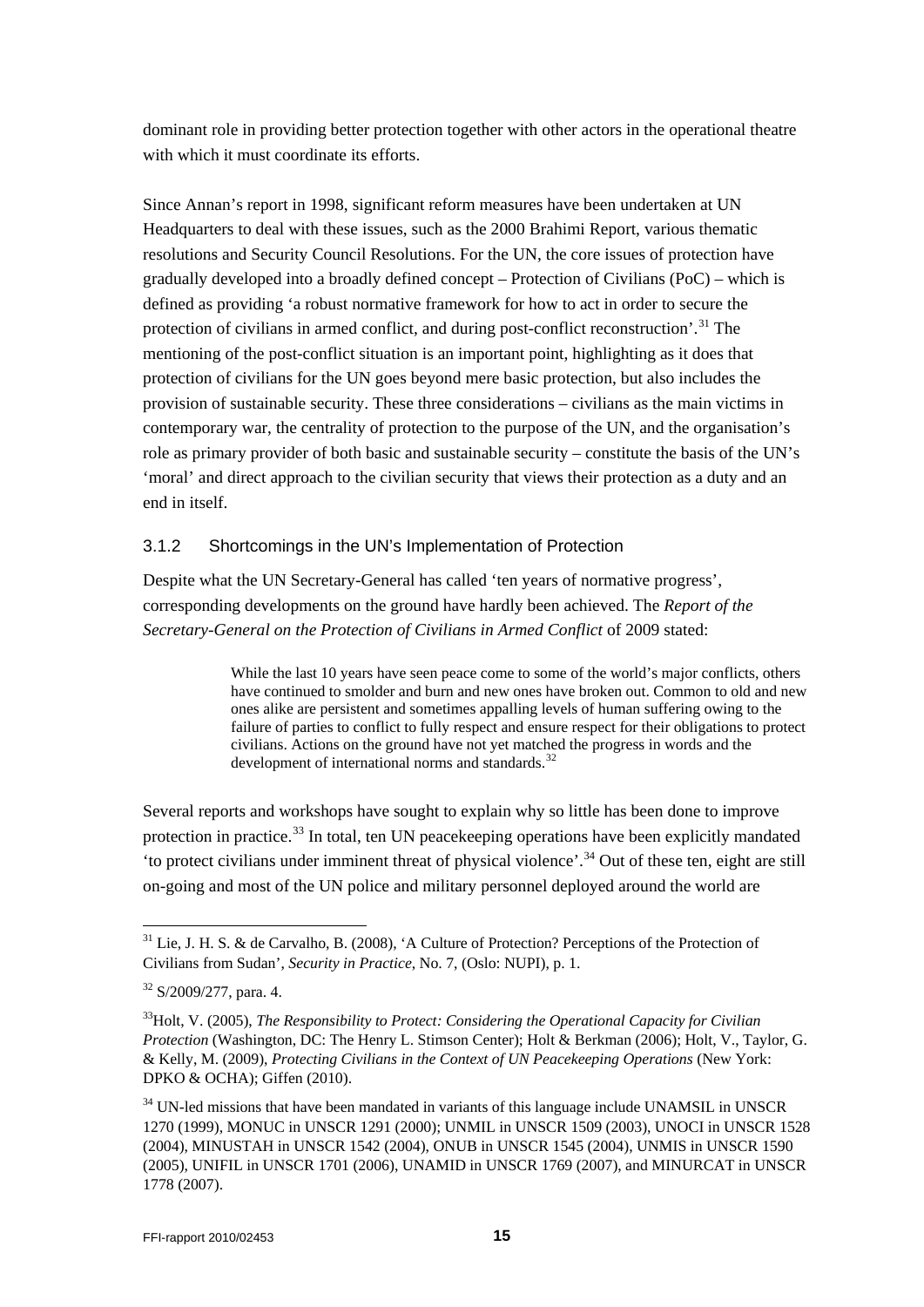operating under such instructions.<sup>[35](#page-15-0)</sup> The ultimate question becomes how military forces can still be struggling to effectively protect civilians after more than ten years of experience. The reason for this has primarily been that the lessons learned have often 'not translated into systematic and consistent protection on the ground', which has left the overall UN missions' ability to implement protection 'inconsistent at best'.[36](#page-15-1)

The most extensive study to date has found the principal reason for this inconsistency to be 'dramatic gaps' in the chain of actions between Security Council decision-making and activities at the tactical level.<sup>[37](#page-15-2)</sup> In particular, the gap consists of a near complete neglect of guidance on how to actually protect civilians. The doctrinal level lies below the strategic and is meant to present a unifying approach to military problems, such as in peace and stabilisation operations. Doctrines are meant to provide the guiding principles and some directions from which specific instructions and directives can be expanded. In this respect, current doctrines appear insufficient with far-reaching consequences in terms of training and resource allocations. Current doctrines on peace operations have:

> […] fallen short in providing guidance on *how* to go about *protecting civilians*, leaving it to those planning and implementing such operations to develop the conceptual approaches required to turn ambition into reality as they go.<sup>[38](#page-15-3)</sup>

Whilst the Capstone Doctrine incorporated protection as a cross-cutting issue for the first time in 2008, it offered 'no operational definition around which planning for specific missions can take place'.[39](#page-15-4) There has been 'extremely limited training' for leaders and personnel on protection of civilians prior to deployment.<sup>[40](#page-15-5)</sup> The shortage of troops, staff, vehicles and equipment in some of the most challenging environments has also been linked 'to a lack of consensus about what it is that we want peace keepers to do'.<sup>[41](#page-15-6)</sup> For the militaries involved, this has led to operations 'without the strategies, preparation, resources, and assets to cope with protection crises'.<sup>[42](#page-15-7)</sup> The fundamental concern has been captured in the words of one general who led a peacekeeping mission in the midst of extreme violence against civilians:

<span id="page-15-0"></span><sup>&</sup>lt;sup>35</sup> 'Ranking of Military and Police Contributions to UN Operations', [http://www.un.org/en/peacekeeping/contributors/2010/june10\\_2.pdf,](http://www.un.org/en/peacekeeping/contributors/2010/june10_2.pdf) accessed 26.07.2010.

<span id="page-15-1"></span><sup>36</sup> 'The Last Line of Defense' (2010), *Refugees International*, February 2010, p. 2, [http://www.refugeesinternational.org/sites/default/files/10\\_LastLineDefense.pdf,](http://www.refugeesinternational.org/sites/default/files/10_LastLineDefense.pdf) accessed 03.10.2010; Holt et. al. (2009), p. iii.

<span id="page-15-2"></span><sup>37</sup> Holt et. al. (2009), p. 5.

<span id="page-15-3"></span><sup>38</sup> Original emphasis Giffen (2010), p. 7.

<span id="page-15-4"></span><sup>39</sup> Holt et. al. (2009), p. 7.

<span id="page-15-5"></span> $40$  Ibid., p. 8.

<span id="page-15-6"></span><sup>&</sup>lt;sup>41</sup> 'The Last Line of Defense', p. 2.

<span id="page-15-7"></span> $42$  Giffen (2010), p. 7.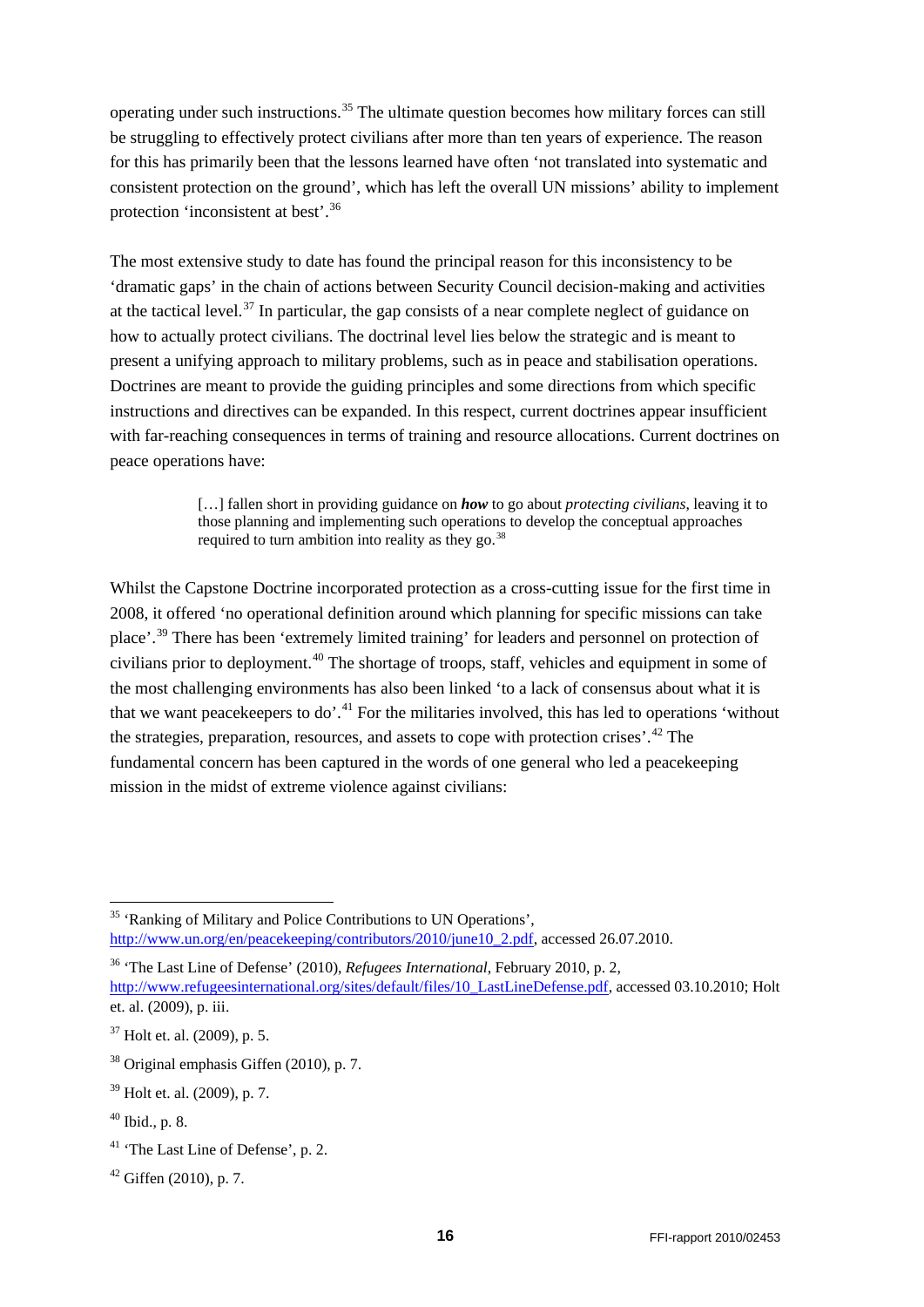We need to not just define the problem [of the direct targeting of civilians], but start seeking and operationalizing solutions…. If you have no real good guidance, then commanders are totally at a loss.<sup>[43](#page-16-1)</sup>

UNSCR 1894 of 2009 set out to address these issues, and there have been recent developments in precisely this area that deserve closer investigation.

#### <span id="page-16-0"></span>3.1.3 Existing Means for Protection

The conflict in the Democratic Republic of Congo (DRC) is a contemporary example of how civilians are being 'systematically targeted by all sides' and exposed to large-scale persecution, torture, rape and massacres.<sup>[44](#page-16-2)</sup> Even so, protection was only gradually made the top priority for the UN peacekeeping mission there. It was recurring violence from 2002 onwards that eventually forced the international community and the UN to devote more troops to operate under a more explicit mandate to use force for protection purposes. This gradually evolving approach to protection is symptomatic of the entire UN system; the necessity of protection has been learned the hard way with civilians bearing the brunt of suffering. In the DRC, the inability of MONUC to protect civilians was eventually recognised and the mission's attention to the protection of civilians has 'expanded along with its role and size' to become the largest UN peace force in the world, operating under a mandate to use force to protect, as it has done repeatedly.<sup>[45](#page-16-3)</sup>

Despite the lack of guidance from above, MONUC has proven to be 'remarkably innovative at the tactical level'.<sup>[46](#page-16-4)</sup> The mission has been able to improve protection efforts in ways that the UN Department of Peacekeeping Operations (DPKO) and the Department of Field Services (DFS) believe should be 'replicated within or across missions'.<sup>[47](#page-16-5)</sup> With time, MONUC has developed concepts and procedures geared particularly towards protection.<sup>[48](#page-16-6)</sup> These lessons have been documented in a recent UN paper titled *DPKO/DFS Lessons Learned Note on the Protection of Civilians*. The Note emphasises the importance of declaring protection as 'an operational-level objective (not simply a task)' to clarify what missions do and the roles of individual actors within missions.<sup>[49](#page-16-7)</sup> More specifically it calls for incorporating protection of civilians into the military Concept of Operations (CONOPS) that will express the commander's principal intent of protecting civilians from which appropriate military activities can be deduced, as well as providing the basis for force configuration and further tactical planning.

<span id="page-16-7"></span> $49$  Giffen (2010), p. 9.

<span id="page-16-1"></span> $43$  Anonymous general quoted in Giffen (2010), p. 12.

<span id="page-16-2"></span><sup>44</sup>Holt et. al. (2009), p. 242.

<span id="page-16-3"></span><sup>&</sup>lt;sup>45</sup> S/RES/1894 of December 2008 elevated protection as the highest priority of the mission, making it the first ever peace operation to have such a mandate. See Holt et.al. (2009), p. 285.

<span id="page-16-4"></span> $46$  Holt et. al. (2009), p. 286. See also Kjeksrud and Ravndal (2010).

<span id="page-16-5"></span><sup>47</sup> *DPKO/DFS Lessons Learned Note on the Protection of Civilians in Armed Conflict*, January 2010 (New York: United Nations), para. 34.

<span id="page-16-6"></span><sup>&</sup>lt;sup>48</sup> See Kieksrud and Ravndal (2010) for a detailed review of these concepts and procedures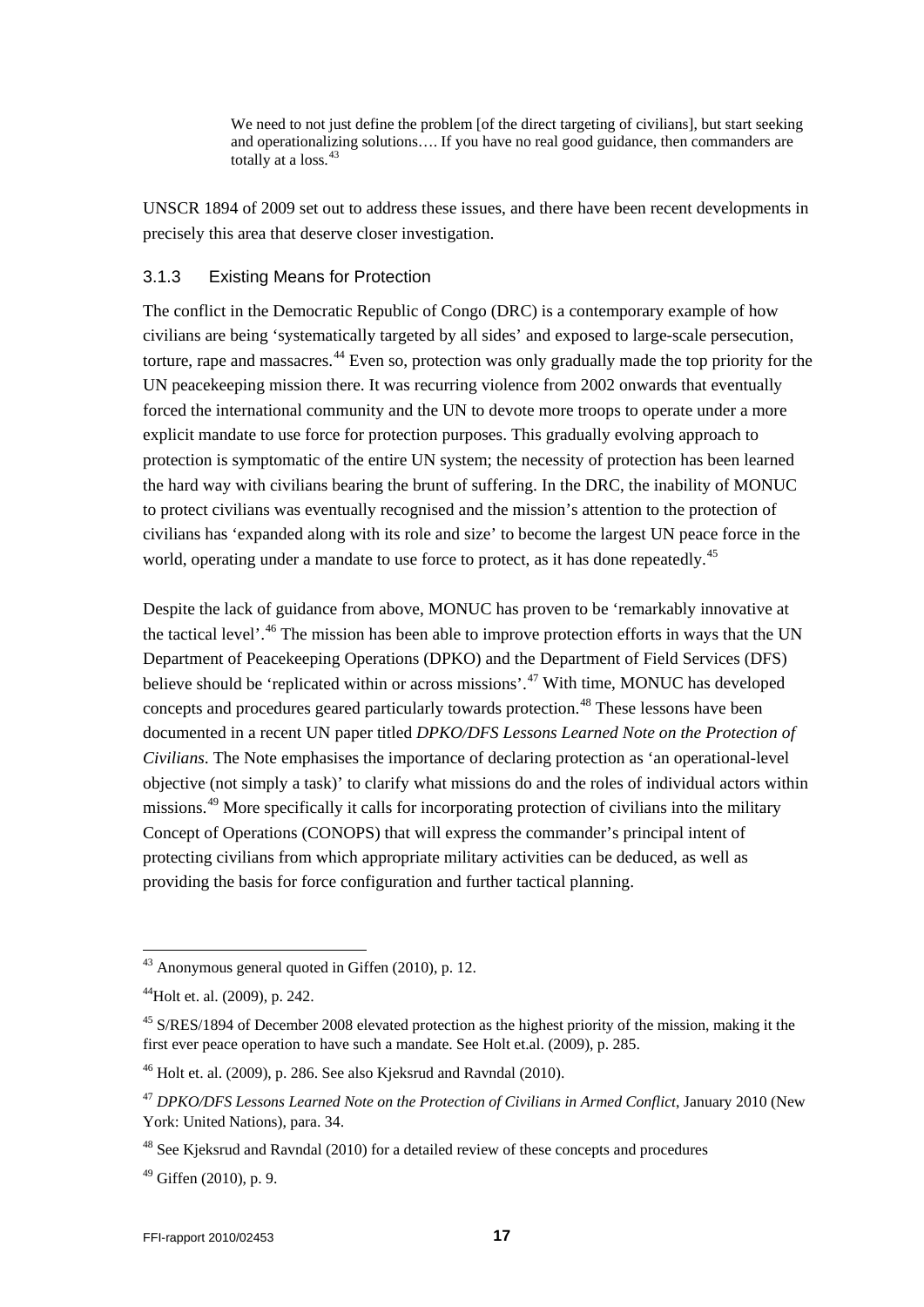As already discussed above, protecting civilians is a complex affair. An overarching operational concept on protection of civilians that provides a general framework into which all activities, responsibilities, priorities and intentions can be incorporated and organised has been a priority recommendation in most studies on the failure of implementing protect[io](#page-17-0)n. The UN is in the process of drafting such a document, and drawing on the lessons learned in the DRC, Darfur and Sudan, the UN Headquarters has in 2010 produced the *Draft DPKO/DFS Operational Concept on the Protection of Civilians in United Nations Peacekeeping Operations*. 50 [Ac](#page-17-1)cording to the document, its purpose is to provide a 'clear, operationally-focused and practical concept for the protection of civilians by United Nations peacekeeping operations' whose absence, it is admitted, has contributed to a discrepancy between expectations and implementation.<sup>51</sup>

The draft operational [co](#page-17-2)ncept provides a framework for the protection of civilians that is structurally divided into three tiers that are meant to be 'mutually accommodating' and 'taken forward simultaneously'.52 The first concerns the overarching [ob](#page-17-3)jective of supporting the implementation of the peace agreement or existing political process, which is 'perhaps the single largest contribution a mission can make to protecting civilians'.<sup>53</sup> A second tier seeks to secure civilians by establishing a 'protective environment'. More specifically, it seeks to promote adherence to the rule of law (human rights law, refugee law and international humanitarian law), human rights monitoring, child protection, Disarmament, Demobilization and Reintegration (DDR) and Security Sector Reform (SSR) efforts. A third tier involves protection from physical violence. It includes the conduct of patrols, ensuring freedom of movement and route security for refugees and humanitarian aid delivery, the evacuation of non-combatants, public order management, conflict mediation, monitoring and early warning measures.

The draft operational concept also outlines four different phases in which various activities are required to protect civilians:

- *1) passive presence* to assure civilians of the mission's intent to protect them as well as to deter potential aggressors;
- *2) pre-emption* in cases where assurance and prevention is insufficient, which might include enhanced political pressure and more proactive and visible military and police deployment;
- *3) response* to threats of imminent physical violence to civilians such as troops taking position between the population and hostile elements; and
- *4) consolidation* in the post-crisis situations that aim to assist the population and host government to return to normality through political dialogue and enquiries into human rights violations.

l

<span id="page-17-0"></span><sup>50</sup> *Draft DPKO/DFS Operational Concept on the Protection of Civilians in United Nations Peacekeeping Operations*, January 2010, (New York: United Nations).

<span id="page-17-1"></span><sup>51</sup> *Draft Operational Concept*, para. 4.

<span id="page-17-3"></span><span id="page-17-2"></span><sup>52</sup> Ibid., para. 15.

<sup>53</sup> Ibid., para. 18.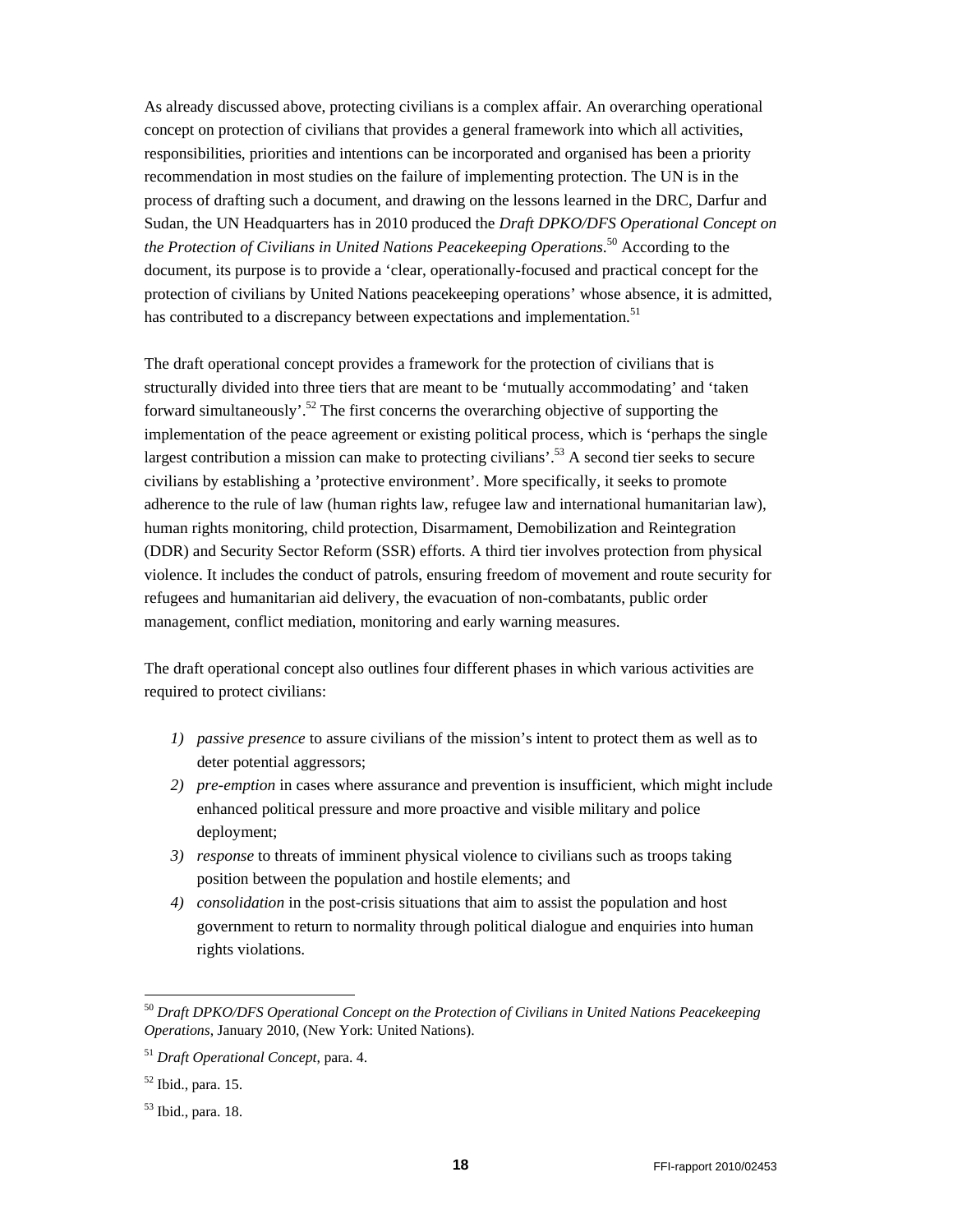The value of the lessons learned note and the operational concept draft is that they really address many of the specific calls made, while reflecting – in operational terms – the same objective that the UN has taken on at the strategic level, namely to be a key provider of both basic and sustainable protection. Unsurprisingly though, these documents are far from sufficient to address the implementation gap in its entirety. In fact, they are sometimes contradictory by default, which only serves to highlight the complexity of providing protection and the necessity of a comprehensive understanding of it. For instance, while the operational concept's three tiers are meant to be 'mutually accommodating' and 'taken forward simultaneously', there are likely to be tensions between these tiers and fulfilling long-term and short-term objectives.<sup>[54](#page-18-0)</sup> Establishing a secure environment may, as in the case of the DRC, entail working with local security forces that are, or at least have been, perpetrators of extensive abuses. Doing so will undoubtedly undermine the authority of the mission amongst victim populations. Another weakness of the operational concept draft is the modest help it hands those who will have to balance and prioritise protection responsibilities against the multiple tasks and inadequate resources available. This problem is underscored by the UN's broad definition of protection, which arguably stretches the concept beyond what is functional.[55](#page-18-1) Moreover, commanders and troops are still left fairly independent as to how to interpret the phrase 'under imminent threat of physical violence'. Although recent grappling with the issues of protection of civilians at the operational level and below is a promising sign, there is generally insufficient guidance to be found in current documents.

The protection of civilians still faces a number of dilemmas, especially in terms of the use of force.[56](#page-18-2) As the *Lessons Learned Note* asserts, there are 'times when, as a last resort, missions must use force in order to respond to attacks on civilians'.<sup>[57](#page-18-3)</sup> Another recent document is relevant here – the *DPKO/DFS Draft Concept Note on Robust Peacekeeping* – which outlines how the mission can only provide a credible deterrent function if it relies on a genuine readiness to use force.<sup>[58](#page-18-4)</sup> Troops must be willing to use force to protect if challenged to do so. Although recently developed UN frameworks and concepts are far from perfect, an important by-product of their development has been the identification of specific tasks for the military components and what capabilities are required to perform them.

The military practice of 'protection by presence' has worked previously in peace operations to deter potential aggressors and allowed personnel to gain familiarity with the concerns of the population. It has also served as a vital reassurance of the protection it can provide the populace with. Protection by presence has proven effective in Darfur, particularly when other forms of

<span id="page-18-0"></span><sup>&</sup>lt;sup>54</sup> The 'opium dilemma' in Afghanistan is another example. For discussion on tensions between the immediate and long-term security, see Berdal, (2010), pp. 20–24.

<span id="page-18-1"></span><sup>&</sup>lt;sup>55</sup> Ibid., pp. 12–13; see also Kieksrud and Ravndal (2010), pp. 12–13

<span id="page-18-2"></span><sup>&</sup>lt;sup>56</sup> For a discussion on the UN and its use of force in general, see Kieksrud, S. (2009), Matching robust ambitions with robust action in UN peace operations – towards a conceptual overstretch? *FFI-report* 2010/01016, (Kjeller: FFI). For a discussion on protection of civilians and the use of force in the DRC, see Kjeksrud and Ravndal (2010), pp. 32–35

<span id="page-18-3"></span><sup>57</sup> *Lessons Learned Note*, para. 13.

<span id="page-18-4"></span><sup>58</sup> *Draft DPKO/DFS Concept Note on Robust Peacekeeping*, January 2010 (New York: United Nations).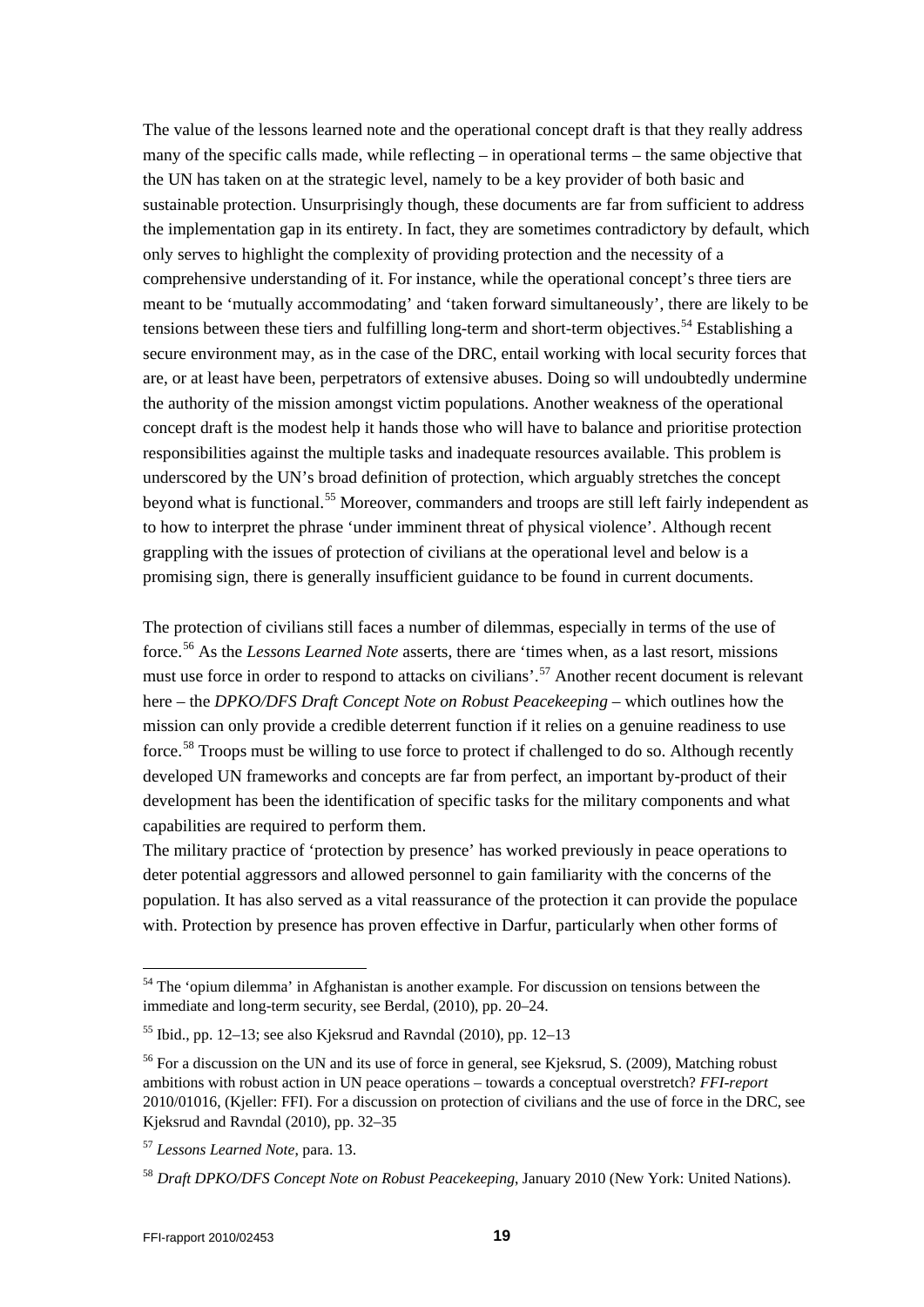protection were unavailable.<sup>[59](#page-19-0)</sup> Crucially though, such static presence can only provide a part of the military protection. Military components must also undertake proactive presence in the shape of mobile and expeditionary postures that improve the reach of limited available forces and have rapid responsive capabilities.<sup>[60](#page-19-1)</sup> This is particularly important given the general lack of troops in many peacekeeping missions.

MONUC has been conducting proactive presence through the creation of Mobile Operating Bases (MOBs), which are manned by 50–70 soldiers that move from location to location over periods of up to 7 days (and sometimes more).<sup>[61](#page-19-2)</sup> In the African Union/United Nations Hybrid Operation in Darfur (UNAMID), firewood patrols, in which peacekeepers create a protective presence around women who leave the IDP camps to gather firewood from surrounding areas, have become commonplace. Proactive presence at night is also something that has been emphasised to prevent attacks against civilians. The 2005 Operation Nightflash served to improve the security in surrounding areas significantly in the face of intensified attacks on civilians through night patrols of 30–50 troops equipped with night vision goggles and static checkpoints that overlooked clusters of nearby villages. $62$ 

Proactive presence is also essential for early warning mechanisms that are used to intercept, understand and evaluate looming threats to civilians and the consequences of peacekeepers' actions or inactions. The *Lessons Learned Note* points out that 'regular assessments of potential threats and establishment of early warning systems have emerged as critical elements to help protect civilians before a crisis erupts'.<sup>[63](#page-19-4)</sup> Early warning systems, especially when bolstered by rapid response capacity, have proved to 'help manage situations before they escalate to unmanageable proportions'.<sup>[64](#page-19-5)</sup> Actual implementations of these tools include MONUC's Early Warning and Rapid Response Cell and the United Nations Mission in Liberia (UNMIL)'s Hotspot Assessment.<sup>[65](#page-19-6)</sup> These perform tasks such as mapping patterns of abuse, as well as pre-emptively negotiating between nomads and farmers whose diverging interests could later materialise into conflict.

The inclusion of local communities is essential for rapid responses, such as through MONUC's arrangements with villages that use flares, call a hotline, or simply create loud noises in the event of attack, or through the establishment of a 24 hour Crisis Coordination Center by the United Nations Mission in the Sudan (UNMIS).<sup>[66](#page-19-7)</sup> The problem is that proactive presence often requires

<span id="page-19-0"></span> <sup>59</sup> Glaser, M. (2005), 'The Darfur Crisis: simple needs, complex response', *Humanitarian Exchange Magazine*, No. 29, March 2005, [http://www.odihpn.org/report.asp?id=2637,](http://www.odihpn.org/report.asp?id=2637) accessed 03.08.2010.

<span id="page-19-1"></span><sup>60</sup> *Lessons Learned Note*, para. 53.

<span id="page-19-2"></span> $61$  Kjeksrud and Ravndal (2010), pp. 22–24

<span id="page-19-3"></span><sup>62</sup> *Lessons Learned Note*, para. 54–55.

<span id="page-19-4"></span><sup>63</sup> Ibid., para. 57.

<span id="page-19-5"></span> $<sup>64</sup>$  Ibid., para. 59.</sup>

<span id="page-19-6"></span> $65$  See Kjeksrud and Ravndal (2010), pp. 15–17.

<span id="page-19-7"></span><sup>66</sup> *Lessons Learned Note*, para. 60–61.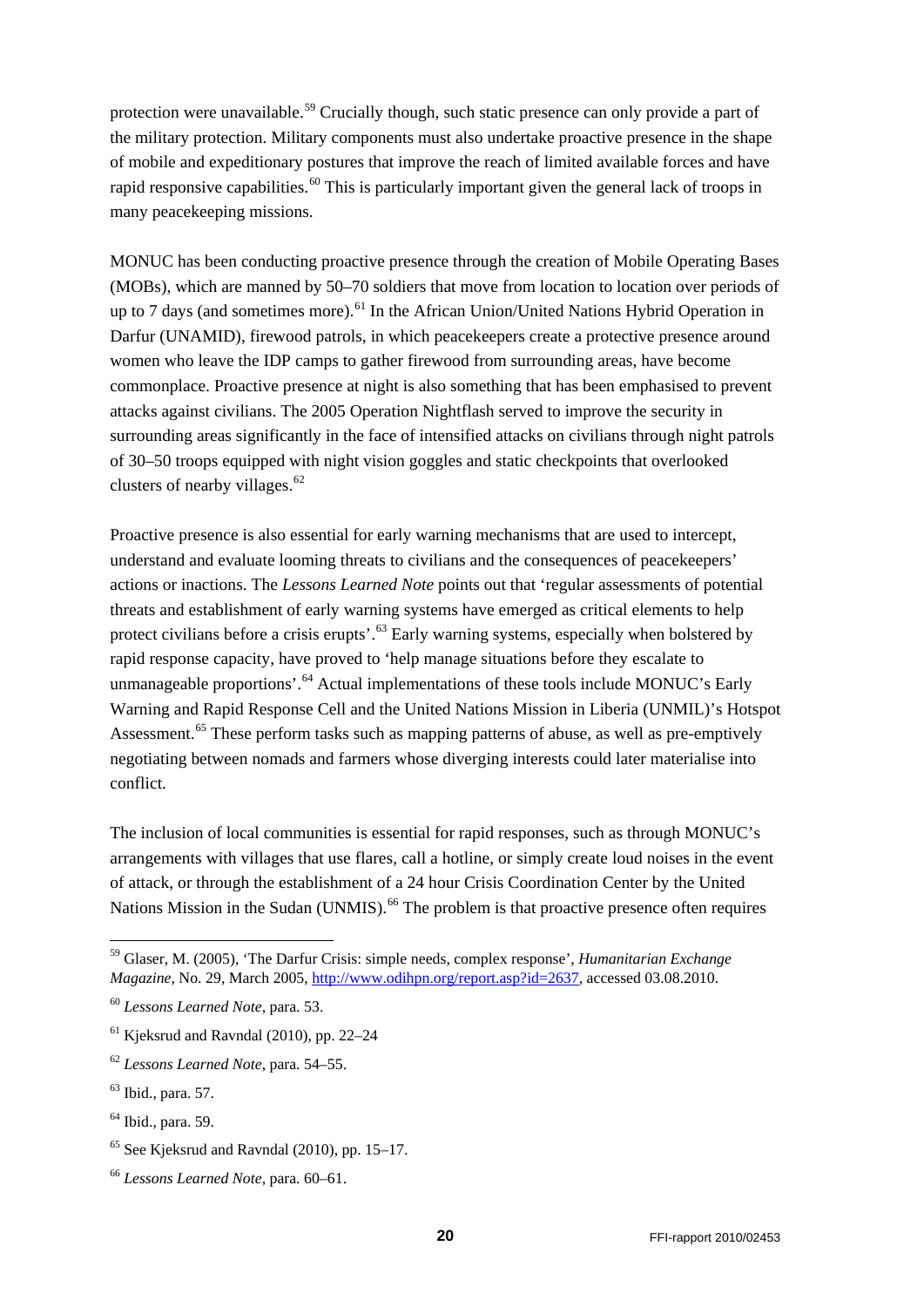tactical mobility assets, such as attack and utility helicopters, which are often in short supply. For instance, two years into the deployment of UNAMID, none of the eight attack and eighteen utility helicopters that had been asked for were present.<sup>[67](#page-20-0)</sup> The repercussions for civilians were severe, as their absence reduced the capacity of peacekeepers to react rapidly, as well as limiting the peacekeepers' prospects of medical evacuation of their own forces, which in turn made commanders reluctant to engage in more expeditionary and dangerous protection tasks.

Even at the smallest unit levels, the lack of guidance from the doctrinal level and below has led to an absence of procedure, such as on what to do when civilians take refuge in and around mission sites. In the past, the UN has proved inept in dealing with this paradoxically very common feature of peacekeeping – Srebrenica being the best and the worst example. A more recent incident was the accumulation of some 10,000 individuals that gathered around the UNAMID camp in 2009 following on-going clashes and intense bombardment of Muhajiriya in South Darfur. Thus, the Lessons Learned Note emphasises that clear routines and contingency plans must be developed, preferably prior to deployment. Simple measures such as the use of lights and CCTV have worked to deter and record crimes perpetuated against civilians in refugee and IDP camps.

Crucially, many of these concepts and mechanisms have resulted from joint civil-military approaches. According to Kjeksrud and Ravndal, the MONUC case clearly shows that physical integration of civilian and military expertise in strategic and operational planning activities, information analysis and local outreach mechanisms, has an added value for protection of civilians. [68](#page-20-1) In the DRC, a number of civil-military initiatives have been created. These include Joint Protection Teams (JPTs), Community Liaison Interpreters (CLI), Surveillance Centers (SCs), Early Warning Centres (EWCs), Joint Operations Centers (JOCs), Joint Missions Analysis Centers (JMACs), Integrated Support Service, and Joint Logistics Operations Centers (JLOC).<sup>[69](#page-20-2)</sup> These are important in that they represent concepts and practices that actually implement basic and sustainable protection at the operational and tactical level. Most recently UNAMID has produced protection strategies that include new instructions and standard operating procedures (SOPs) for robust patrolling, including night patrols around IDP camps, as well as directives that outline whose responsibility it is to do what in the event of the most common scenarios where civilians are threatened.[70](#page-20-3)

<span id="page-20-0"></span> <sup>67</sup> 'Darfur situation remains 'volatile': UNAMID chief', *Relief Web*, 29 December 2009, [http://www.reliefweb.int/rw/RWB.NSF/db900SID/SODA-7Z7QTF?OpenDocument,](http://www.reliefweb.int/rw/RWB.NSF/db900SID/SODA-7Z7QTF?OpenDocument) accessed

<sup>03.10.2010.</sup>

<span id="page-20-1"></span><sup>68</sup> Kjeksrud and Ravndal (2010), pp. 27–29

<span id="page-20-2"></span><sup>&</sup>lt;sup>69</sup> For a more detailed review of some of these joint initiatives, see Kjeksrud and Ravndal (2010).

<span id="page-20-3"></span><sup>&</sup>lt;sup>70</sup> These are referred to in 'Statement by UNAMID JSR to the United Nations Security Council',

<sup>14</sup> June 2010, UNAMID,

[http://unamid.unmissions.org/Default.aspx?ctl=Details&tabid=899&mid=1072&ItemID=9218;](http://unamid.unmissions.org/Default.aspx?ctl=Details&tabid=899&mid=1072&ItemID=9218) and in an open letter from the Darfur Consortium to the members of the African Union Peace and Security Council, 20 July 2010, [http://www.refugee-rights.org/Publications/ST/UNAMID\\_Letter\\_20\\_July\\_2010\\_Final.pdf,](http://www.refugee-rights.org/Publications/ST/UNAMID_Letter_20_July_2010_Final.pdf)  both accessed 29.09.2010.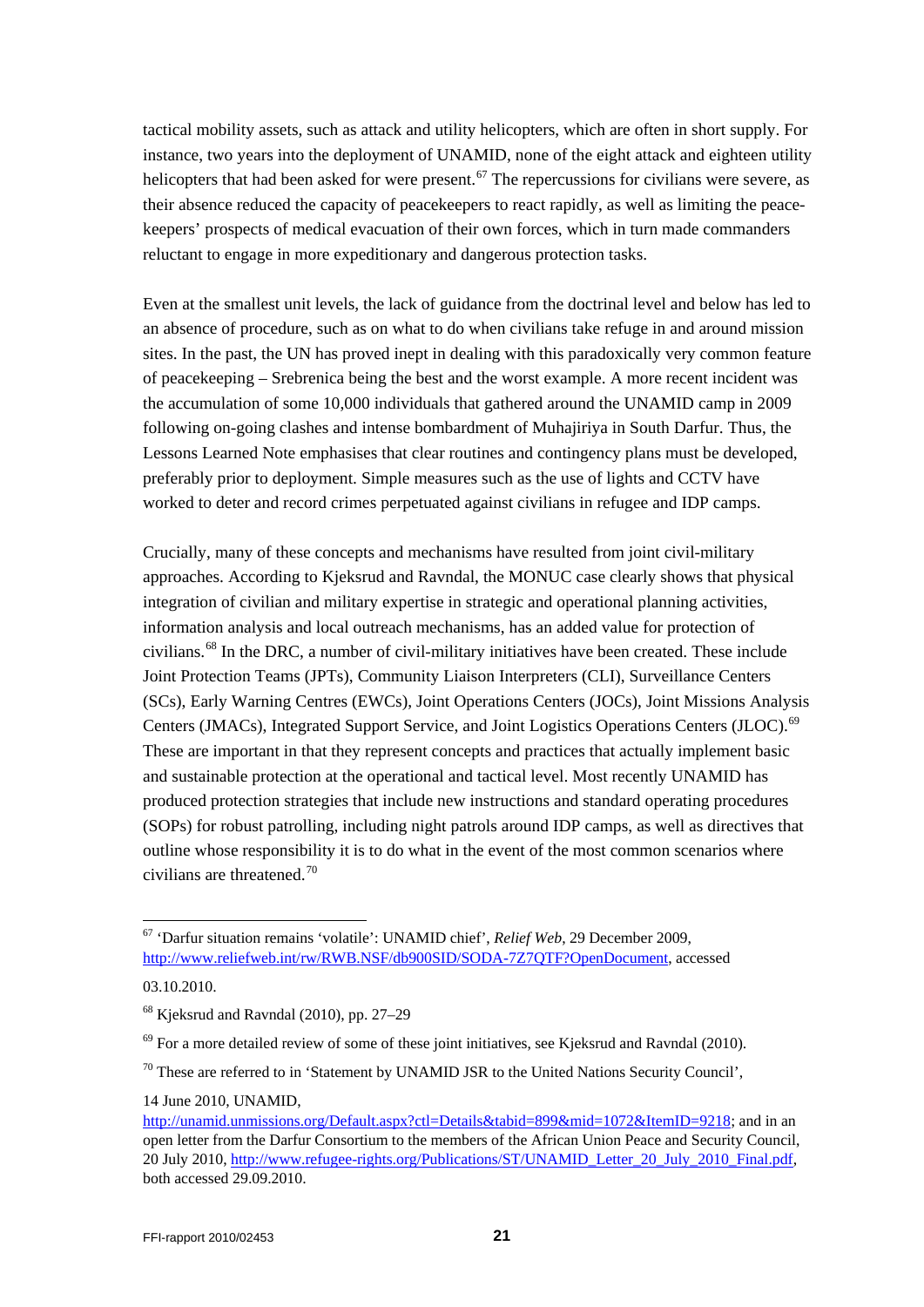Clearly progress is being made, more specific guidance is being provided, and the 'implementation gap' is increasingly being filled. However, one question that remains unanswered is whether the UN will be able to employ and in fact possess the equipment to conduct protection accordingly.

### <span id="page-21-0"></span>**3.2 Nato's Approach to Protection of Civilians**

Protecting the people is the mission.<sup>[71](#page-21-1)</sup> *ISAF Commander's Counterinsurgency Guidance*

Nato's approach to protection of civilians is mainly based on military-strategic calculations that see protection as a means to an end rather than as an end in itself, although ISAF forces clearly also do attempt to protect civilians out of a moral duty. Its focus on civilians has historically been through protecting its member states from a potential invasion – and more recently from terrorism and even natural disasters – but not on 'saving strangers'.<sup>[72](#page-21-2)</sup> Even when Nato has deployed out-ofarea in the name of humanitarianism, as it did in Kosovo in 1999 to halt the ethnic cleansing there, it has always been based on the grounds that conflicts elsewhere could have spill-over effects 'that could have had devastating consequences' for its own member countries.<sup>[73](#page-21-3)</sup> Its largest ever operation to date – the International Security Assistance Force in Afghanistan (ISAF) – is no exception.

Within Nato, attention to the protection of civilians has come only fairly recently and as a consequence of necessity. Following the invasions of Afghanistan in 2001 and Iraq in 2003, both theatres of operation gradually descended into a state of chaos to which the US-led coalition forces responded with counterinsurgency campaigns. The conflict in Afghanistan was soon overshadowed by the explosive insurgency-cum-civil war that US forces faced in Iraq from early 2006 onwards. As violence continued to escalate there, the Bush administration eventually launched a troop surge in January 2007 along with the appointment of General Petraeus. Under his command a new counterinsurgency strategy was introduced, with 'the need to protect the population and reduce sectarian violence' at its heart.<sup>[74](#page-21-4)</sup> The subsequent reduction of violence throughout Iraq was accredited to Petraeus and the new population-centric strategy.

<span id="page-21-1"></span> <sup>71</sup> *ISAF Counterinsurgency Guidance*, p. 1.

<span id="page-21-2"></span><sup>72</sup> This frequently cited phrase is borrowed from the title of Wheeler, N. J. (2000), *Saving Strangers: Humanitarian Intervention in International Society* (Oxford: Oxford University Press). For more on Nato's view on civil protection, see 'Resolution 360 on Nato's Role in Civil Protection' and 'Resolution 361 on Nato's Ongoing Role in Afghanistan', both adopted on 9 October 2007 at the 53<sup>rd</sup> Annual Session of the Nato Parliamentary Assembly in Reykjavik.

<span id="page-21-3"></span><sup>&</sup>lt;sup>73</sup> Macedonian Minister of Foreign Affairs Casule quoted in 'The Adoption of the Alliance and its Impact on Partnership', *Address at the Meeting of the Euro-Atlantic Partnership Council*, 15 May 2002, [http://www.Nato.int/docu/speech/2002/s020515y.htm,](http://www.nato.int/docu/speech/2002/s020515y.htm) accessed 01.03.2010.

<span id="page-21-4"></span><sup>&</sup>lt;sup>74</sup> Petraeus, D. H. (2007), 'Report to Congress on the Situation in Iraq',  $10-11$  September 2007, [http://www.defense.gov/pubs/pdfs/Petraeus-Testimony20070910.pdf,](http://www.defense.gov/pubs/pdfs/Petraeus-Testimony20070910.pdf) accessed 27.07.2010.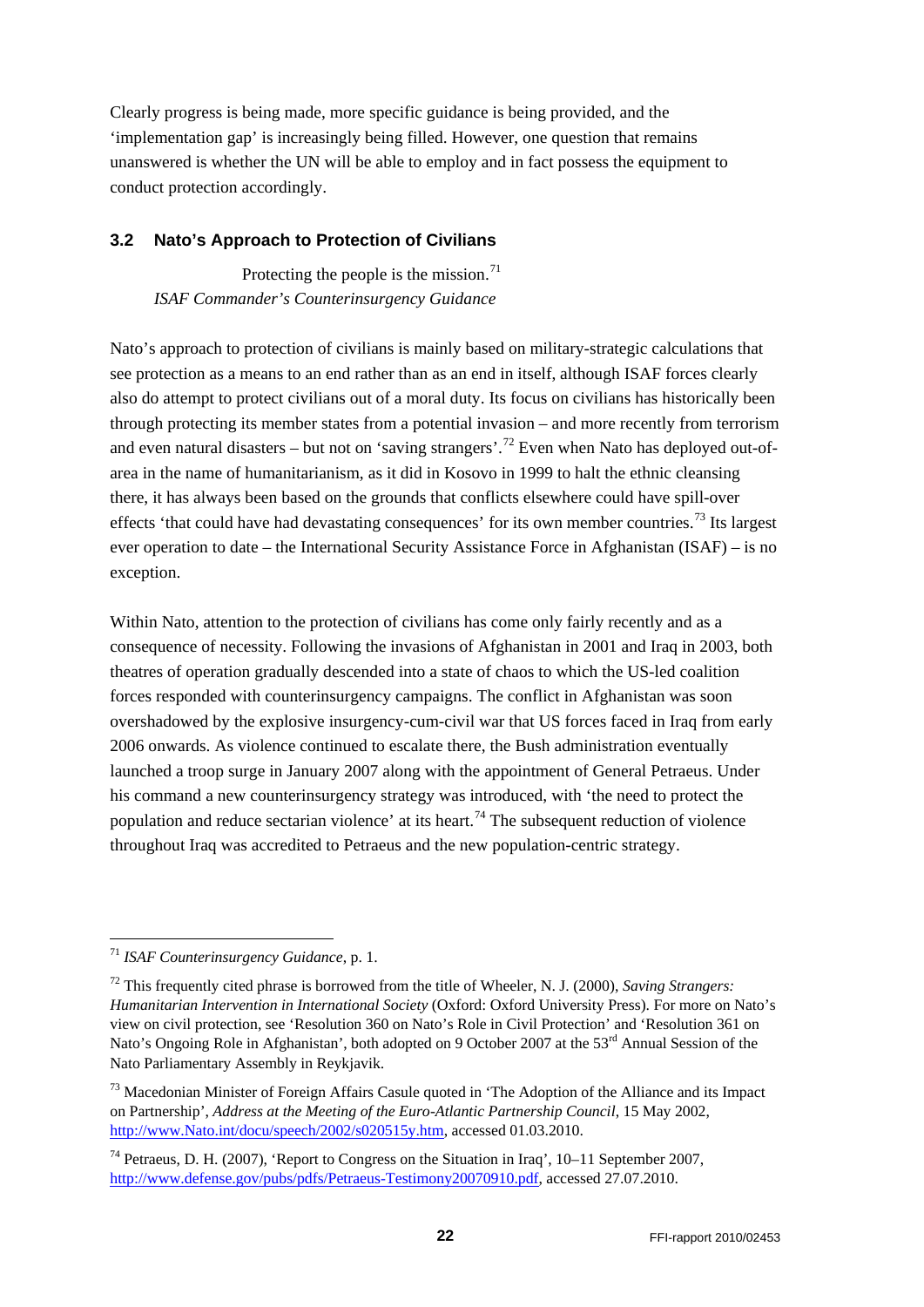In 2006, the Taliban movement made dramatic comebacks and attention has since shifted back to Afghanistan. In general conformity with the population-centric trend of contemporary warfare, the United Nations Assistance Mission in Afghanistan (UNAMA) has reported that the Taliban is frequently targeting the population deliberately:

> The willingness of the armed opposition to endanger civilians, including children, with the use of IEDs points to the [Anti-Government Elements'] apparent disregard for civilian casualties… Far from taking action to minimize the impact of their activities on civilians, sectors of the armed opposition appear to deliberately favour the use of indiscriminate tactics.[75](#page-22-1)

These tactics conform to classic theories of insurgent strategies and guerrilla warfare, in which the objective is to challenge the existing government's monopoly of violence to undermine their legitimacy in the eyes of the population. ISAF has recognised that the battle is fought in order to convince the Afghan population of the international forces' will and ability to defeat the opposing parties, in concert with Afghan National Security Forces (ANSF). Thus, the Afghan people are the objective – the 'centre of gravity' – whose hearts and minds must be won.<sup>[76](#page-22-2)</sup> In response, a revised strategy was launched by President Obama in late 2009, in which focus shifted from kinetic counterterrorism to more protection-centred counterinsurgency plans akin to those in Iraq.

#### <span id="page-22-0"></span>3.2.1 Nato's Indirect Strategic Approach

Thus, operational necessities have made ISAF place unprecedented attention on the issue of protection of civilians. Whilst it took years of failure and reform for the UN, protection has only fairly recently become one of ISAF's primary objective in Afghanistan:

> Protecting the people is the mission. The conflict will be won by persuading the population, not by destroying the enemy. ISAF will succeed when GIRoA earns the support of the people.[77](#page-22-3)

A closer examination of the new strategy in Afghanistan shows that protection is dealt with indirectly. This is understandable as long as the ISAF mission now is to *support* the Government of Afghanistan in their efforts to 'provide a secure environment for sustainable stability'.[78](#page-22-4) A key document upon which the new strategy in Afghanistan is based is General McChrystal's Commander International Security Assistance Force's Initial Assessment of August 2009.<sup>[79](#page-22-5)</sup> The new strategy builds on four main pillars: greater partnering with the Afghan National Security Force (ANSF); responsive and accountable governance; gaining the initiative against the

<span id="page-22-1"></span> <sup>75</sup> 'Afghanistan: Mid-Year Bulletin on Protection of Civilians in Armed Conflict, 2009', *United Nations Assistance Mission to Afghanistan, Human Rights Unit*, July 2009, [http://unama.unmissions.org/Portals/UNAMA/human%20rights/09july31-UNAMA-HUMAN-RIGHTS-](http://unama.unmissions.org/Portals/UNAMA/human%20rights/09july31-UNAMA-HUMAN-RIGHTS-CIVILIAN-CASUALTIES-Mid-Year-2009-Bulletin.pdf)[CIVILIAN-CASUALTIES-Mid-Year-2009-Bulletin.pdf,](http://unama.unmissions.org/Portals/UNAMA/human%20rights/09july31-UNAMA-HUMAN-RIGHTS-CIVILIAN-CASUALTIES-Mid-Year-2009-Bulletin.pdf) accessed 27.07.2010.

<span id="page-22-2"></span><sup>76</sup> 'General Petraeus Updated Tactical Directive Emphasizes "Disciplined Use of Force"', *ISAF News Release*, 4 August 2010 (Kabul: Headquarters ISAF), p. 2.

<span id="page-22-3"></span><sup>77</sup> *ISAF Counterinsurgency Guidance*, p. 1. GIRoA = Government of the Islamic Republic of Afghanistan.

<span id="page-22-4"></span><sup>78</sup> ISAF website; [http://www.isaf.nato.int/mission.html,](http://www.isaf.nato.int/mission.html) accessed 15.12.2010.

<span id="page-22-5"></span><sup>79</sup> *COMISAF's Initial Assessment*, 30 August 2009 (Kabul: Headquarters ISAF).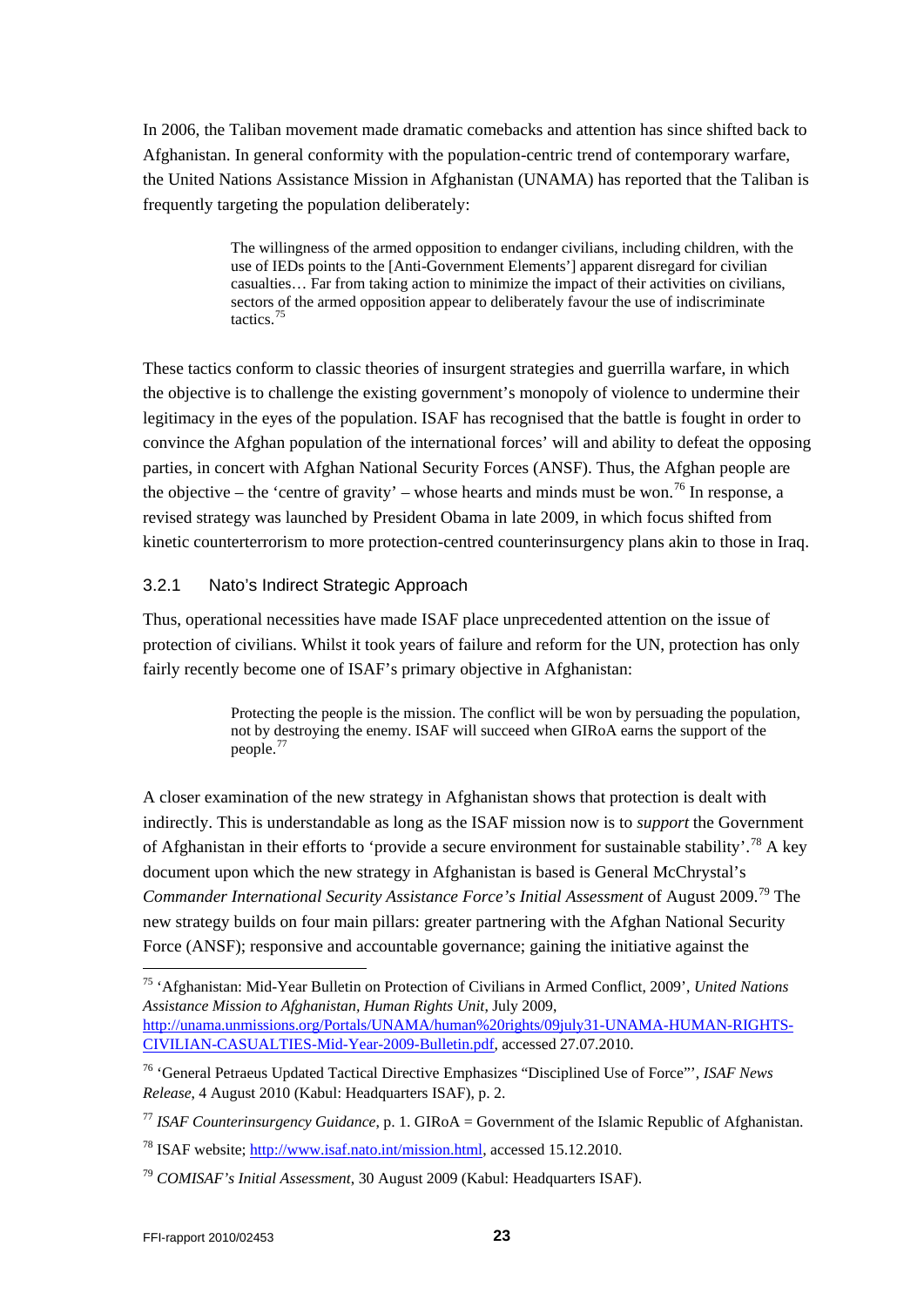insurgents; and focusing resources to critical areas where populations are most threatened. Despite being 'the mission', there are few references to measures for *directly* protecting civilians. To illustrate this point, only one of the Assessment's nine annexes concerns civilian casualties and collateral damage – and even then the focus is on how to avoid killing civilians rather than how to actually go about protecting them. This indirect focus provides an insight into Nato's current approach to protection of civilians in peace and stabilisation operations.

Civilian casualties (CivCas) have at times been reduced to a form of 'insurgent math' for ISAF. This idiom holds that 'every civilian casualty creates an additional 20 insurgents'.<sup>[80](#page-23-0)</sup> The number of civilian casualties then often becomes a strategic calculation:

> We run the risk of strategic defeat by pursuing tactical wins that cause civilian casualties or unnecessary collateral damage. The insurgents cannot defeat us militarily; but we can defeat ourselves.<sup>8</sup>

ISAF was originally sanctioned by the UNSC in December 2001 to secure the area around Kabul, but has since been expanded to operate throughout Afghanistan. Nato assumed control of ISAF in August 2003 and its current mission is to 'assist the Afghan government in the establishment of a secure and stable environment',  $82$  in which the protection of civilians is central but regarded only as the final outcome of a chain of other efforts, such as fighting the insurgents, training and equipping ANSF, reconstruction and development, and assisting the Afghan authorities in establishing good governance. Thus, ISAF ostensibly aims to provide far more than the most basic physical protection.

That said; ISAF remains a predominantly militarily configured force and its two most central tasks are military. First, ISAF conducts 'security operations', as result of which it has suffered more than 2,000 deaths.<sup>[83](#page-23-3)</sup> Secondly, it trains Afghan security forces whose future establishment will serve as Nato's 'exit strategy'.<sup>[84](#page-23-4)</sup> Although Nato mainly provides basic security, alone, or more often in concert with national Afghan forces, it is clear that as soon as the Afghan government can provide the necessary basic security, Nato will withdraw. Nato is therefore predominantly concerned with the initial basic provision of protection, both by its own forces and through its substantial support to the ANSF. However, the paradox is that the protection of civilians *per se* has not been defined as an operational objective. This contrasts the experiences of the UN, which indicate how protection cannot be properly implemented when it is regarded only as a strategic or doctrinal objective.

<span id="page-23-0"></span> <sup>80</sup> 'McChrystal: Civilian deaths endanger mission', *Marine Corps Times*, 2 June 2010, [http://www.marinecorpstimes.com/news/2010/05/military\\_afghanistan\\_civilian\\_casualties\\_053010w/,](http://www.marinecorpstimes.com/news/2010/05/military_afghanistan_civilian_casualties_053010w/) accessed 27.07.2010.

<span id="page-23-1"></span><sup>81</sup> *COMISAF's Initial Assessment*, pp. 1–2.

<span id="page-23-2"></span><sup>82</sup> 'Mission', ISAF, [http://www.isaf.Nato.int/mission.html,](http://www.isaf.nato.int/mission.html) accessed 27.07.2010.

<span id="page-23-3"></span><sup>&</sup>lt;sup>83</sup> For the latest numbers on coalition casualties in Afghanistan, see [http://icasualties.org/OEF/index.aspx.](http://icasualties.org/OEF/index.aspx)

<span id="page-23-4"></span><sup>84</sup> 'Nato Operations: Current Priorities and Lessons Learned'.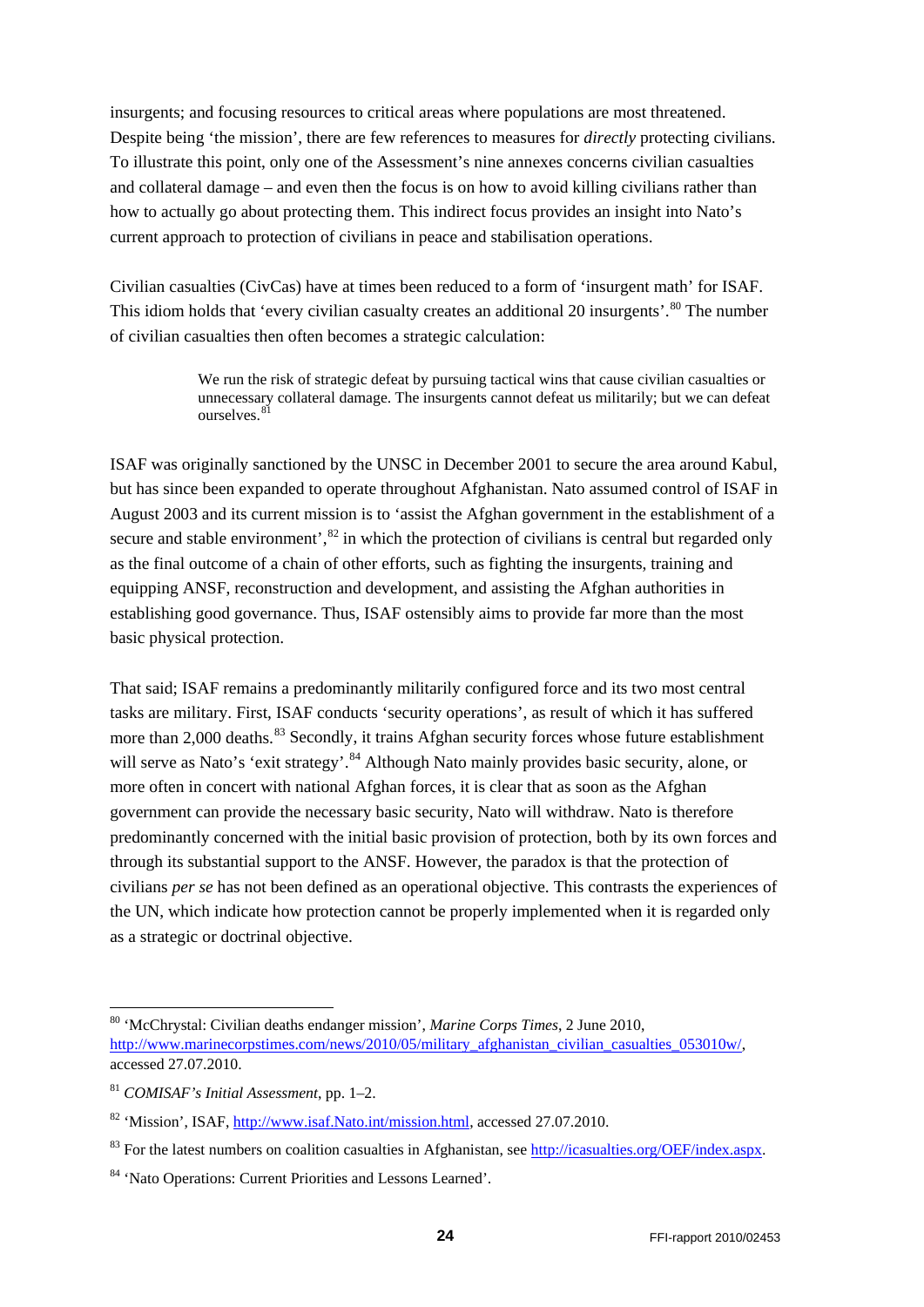#### <span id="page-24-0"></span>3.2.2 Shortcomings in Nato's Implementation of Protection

ISAF is facing a momentous problem: the number of civilian fatalities in Afghanistan has never been higher. In fact, casualty numbers have steadily increased since the Taliban resurrection in 2006.[85](#page-24-1) Despite a 'dip in civilian deaths' during the first two month of 2010, there followed a spate of Nato-inflicted incidents, much to the distress of the UN.<sup>[86](#page-24-2)</sup> Figures show that in the first half of 2010 there was yet another increase in civilian casualties as compared to last year. Like the UN, Nato appears to struggle with implementing protection despite its ostensible importance.

Operation Moshtarak was launched in February 2010 around the town of Marjah and in the rest of Helmand Province. It was the largest offensive since the fall of the Taliban in 2001 and was regarded as a real test of the new counterinsurgency strategy. It also served as a test of ISAF's ability to provide the two-fold objectives of protection: once military forces had gone in 'big, strong and fast' to physically secure the area, post-operation plans were ready to rebuild the area and provide sustainable security.<sup>[87](#page-24-3)</sup> Several hundred Afghan paramilitary police officers were ready to be deployed, as was a US government civilian reconstruction team, wages for Afghan civil servants would be increased fivefold to encourage them to serve in Marjah, and several other agencies were set to assist farmers in planting crops and rehabilitating the canal network.<sup>[88](#page-24-4)</sup> In only a few days, the operation successfully ended two years of Taliban rule. In accordance with the revised strategy, the overriding objective of the operation was 'not to kill Taliban but to protect and secure the local population'.<sup>[89](#page-24-5)</sup> Thus, measures were taken ahead of the offensive to warn civilians and give them a chance to evacuate, even though raising the risk for ISAF. The number of significant violent events declined by some 15 %, freedom of movement for civilians and security forces was enhanced, and there was a large turnout at the three election shuras held.<sup>[90](#page-24-6)</sup>

<span id="page-24-2"></span><sup>86</sup> 'Afghanistan: Dip in civilian deaths in first two months of 2010', *Integrated Regional Information Networks*, 1 March 2010, [http://www.irinnews.org/Report.aspx?ReportId=88268,](http://www.irinnews.org/Report.aspx?ReportId=88268) accessed 27.07.2010; 'Spate of Afghan civilian deaths "disturbing" UN', *Alertnet*, 15 April 2010, [http://www.alertnet.org/thenews/newsdesk/SGE63E0DJ.htm,](http://www.alertnet.org/thenews/newsdesk/SGE63E0DJ.htm) accessed 27.07.2010.

<span id="page-24-3"></span><sup>87</sup> Brigadier General Lawrence Nicholson quoted in transcript of a 'DoD News Briefing with Brig. Gen. Nicholson from Afghanistan', *US Department of Defense*, 8 July 2009, [http://www.defense.gov/transcripts/transcript.aspx?transcriptid=4442,](http://www.defense.gov/transcripts/transcript.aspx?transcriptid=4442) accessed 27.07.2010.

<span id="page-24-4"></span><sup>88</sup> 'Marines plan joint mission to eject insurgents from last Helmand stronghold', *The Washington Post*,

10 February 2010, [http://www.washingtonpost.com/wp](http://www.washingtonpost.com/wp-dyn/content/article/2010/02/09/AR2010020903511.html)[dyn/content/article/2010/02/09/AR2010020903511.html,](http://www.washingtonpost.com/wp-dyn/content/article/2010/02/09/AR2010020903511.html) accessed 27.07.2010.

<span id="page-24-1"></span> <sup>85</sup> 'Afghanistan: Mid-Year Report 2010 Protection of Civilians in Armed Conflict', *United Nations Assistance Mission to Afghanistan, Human Rights Unit*, August 2010, [http://unama.unmissions.org/Portals/UNAMA/Publication/August102010\\_MID-](http://unama.unmissions.org/Portals/UNAMA/Publication/August102010_MID-YEAR%20REPORT%202010_Protection%20of%20Civilians%20in%20Armed%20Conflict.pdf)[YEAR%20REPORT%202010\\_Protection%20of%20Civilians%20in%20Armed%20Conflict.pdf,](http://unama.unmissions.org/Portals/UNAMA/Publication/August102010_MID-YEAR%20REPORT%202010_Protection%20of%20Civilians%20in%20Armed%20Conflict.pdf) accessed 02.10.2010.

<span id="page-24-5"></span><sup>89</sup> 'Afghanistan: first stage of operation Moshtarak declared a success', *The Telegraph*, 13 February 2010, [http://www.telegraph.co.uk/news/worldnews/asia/afghanistan/7230940/Afghanistan-first-stage-of](http://www.telegraph.co.uk/news/worldnews/asia/afghanistan/7230940/Afghanistan-first-stage-of-operation-Moshtarak-declared-a-success.html)[operation-Moshtarak-declared-a-success.html,](http://www.telegraph.co.uk/news/worldnews/asia/afghanistan/7230940/Afghanistan-first-stage-of-operation-Moshtarak-declared-a-success.html) accessed 27.07.2010.

<span id="page-24-6"></span><sup>90</sup> Farrell, T. (2010), 'Appraising Moshtarak', *RUSI Briefing Note*, [http://www.rusi.org/news/ref:N4C223C1F023C7/,](http://www.rusi.org/news/ref:N4C223C1F023C7/) accessed 27.07.2010.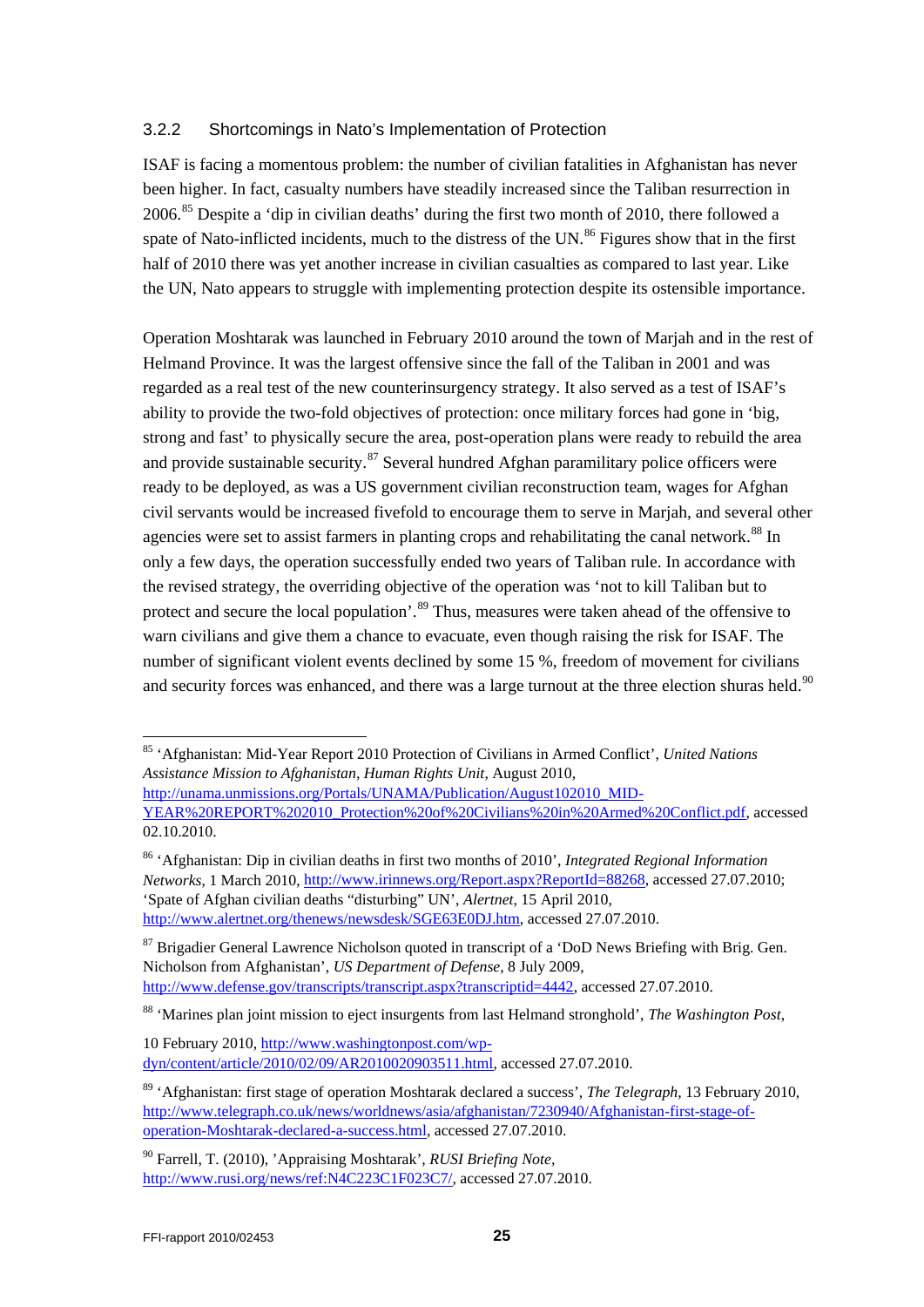At the same time, the operation also demonstrated how ISAF struggles to provide basic protection to civilians. Despite ready plans for establishing sustainable security and the genuine commitment to prevent civilian casualties, in an opinion poll conducted in Marjah five months after the operation 73 % of respondents said they felt even more negative about foreign forces now than a year ago and felt Nato forces did not protect them.<sup>[91](#page-25-1)</sup> Although Marjah was claimed to have been captured by the first day of operations, more than a month later bomb explosions were reported three or four times daily.<sup>[92](#page-25-2)</sup> General McChrystal has been cited calling the operation a 'bleeding ulcer', <sup>[93](#page-25-3)</sup> and even four months on gun battles occurred 'almost daily' and the Taliban were reportedly conducting a 'virulent campaign of intimidation' in the town.<sup>[94](#page-25-4)</sup> That same month of June 2010 was also the deadliest for coalition forces, with everyone expecting the bloodshed to continue with further civilian and military casualties. More people were also joining the Taliban. Despite being freed from the Taliban, the general dissatisfaction confirms the common dynamic of civil wars – that people tend to support in desperation whoever can ensure a basic form of security and order.<sup>[95](#page-25-5)</sup> Whilst intentions are good, they do not matter much if their presence increases the chances of one's children being killed as a result.

More than anything, this underscores a point made elsewhere; that security is 'the bottom line for the Afghan people'.<sup>[96](#page-25-6)</sup> For counterinsurgency thinking, the implication is that physical protection is a prerequisite for 'winning hearts and minds', which is concerned with convincing people that there is no point in resisting and eventually concede that their interests are best served by supporting the counterinsurgent. By implication, protection lies at the heart of Nato's involvement in Afghanistan. Yet, ISAF struggles with this immensely difficult task.

#### <span id="page-25-0"></span>3.2.3 Existing Means for Protection

The new *Counterinsurgency Field Manual 3-24* (hereafter FM 3-24) was issued in December 2006 by the US military to institutionalise lessons learned in Iraq and to turn the losing drift there.<sup>[97](#page-25-7)</sup> It represented a 'near total rethinking' of the American way of war in that it broke with

<span id="page-25-1"></span> $91\,67\%$  of all explanations given were related to 'basic' security infringements, namely bombings, searching homes and killing civilians. 'Afghanistan: The Relationship Gap', ICOS, July 2010, [http://www.icosgroup.net/documents/afghanistan\\_relationship\\_gap.pdf,](http://www.icosgroup.net/documents/afghanistan_relationship_gap.pdf) accessed 02.10.2010, p. 17.

<span id="page-25-2"></span><sup>92</sup> 'Taliban Adjust, Wage Bomb Attacks in Afghan Town', *ABC News International*, 20 March 2010, [http://abcnews.go.com/International/wireStory?id=10156609,](http://abcnews.go.com/International/wireStory?id=10156609) accessed 03.10.2010.

<span id="page-25-3"></span><sup>93</sup> 'McChrystal calls Marjah a 'bleeding ulcer' in Afghan campaign', *McClatchy*, 24 May 2010, [http://www.mcclatchydc.com/2010/05/24/94740/mcchrystal-calls-marjah-a-bleeding.html,](http://www.mcclatchydc.com/2010/05/24/94740/mcchrystal-calls-marjah-a-bleeding.html) accessed

<sup>03.10.2010.</sup>

<span id="page-25-4"></span><sup>94</sup> 'Test of counterinsurgency strategy in Afghanistan', *Los Angeles Times*, 25 June 2010, [http://articles.latimes.com/2010/jun/25/world/la-fg-afghanistan-marja-20100625,](http://articles.latimes.com/2010/jun/25/world/la-fg-afghanistan-marja-20100625) accessed 03.10.2010.

<span id="page-25-5"></span><sup>95</sup> Kalyvas, S. (2006), *The Logic of Violence in Civil War* (Cambridge: Cambridge University Press).

<span id="page-25-6"></span><sup>96</sup> 'Afghanistan: The Relationship Gap', p. 17.

<span id="page-25-7"></span><sup>97</sup> *Counterinsurgency Field Manual 3-24*, 2006 (Boulder, Colorado: Paladin Press) – hereafter *FM 3-24.*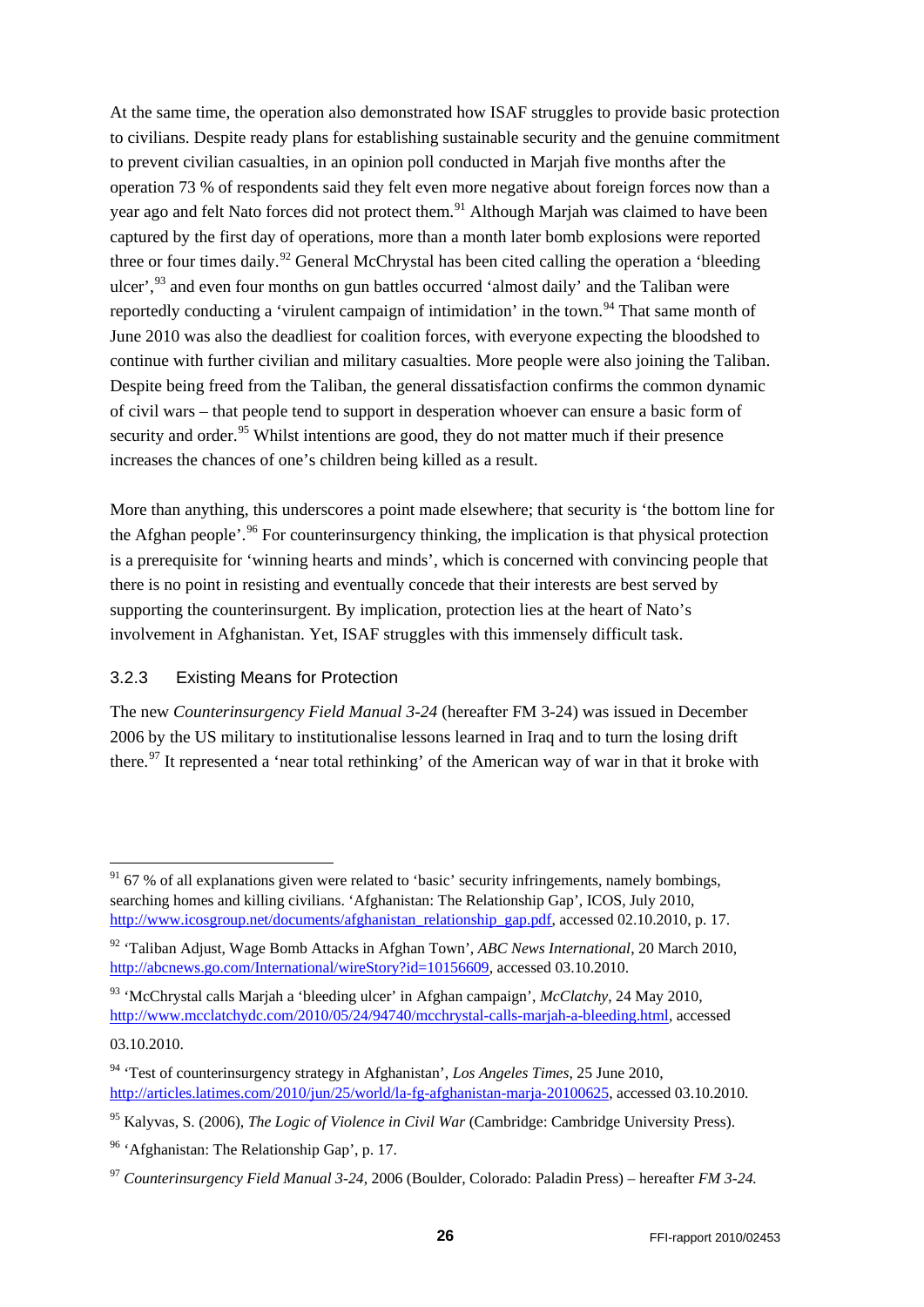the long-standing preoccupation with decisive military use of force in favour of the more population-centric approach.<sup>[98](#page-26-0)</sup> Lt. Colonel Nagl has explained the new doctrine's key tenets as:

> Focus on protecting civilians over killing the enemy. Assume greater risk. Use minimum, not  $maximum$  force.<sup>[99](#page-26-1)</sup>

Its successes in Iraq led to the same approach being pursued in Afghanistan once the conflict there re-escalated. In *Counterinsurgency Field Manual: Afghanistan Edition*, Nagl highlights a few paradoxes that apply to Afghanistan. The first – that 'sometimes the more you protect your force, the less secure you may be' – reflects the notion that military forces must, at least, share some of the same risks as civilians in order to protect them because eventually it is protection of the population that matters most.<sup>[100](#page-26-2)</sup> According to Nagl, troops in Afghanistan must therefore:

> ...get out among the people, building and staffing joint security stations with Afghan security forces. That is the only way to disconnect the enemy from the civilians. Persistent presence – living among the population in small groups, staying in villages overnight for months at a time – is dangerous, and it will mean more casualties, but it's the only way to protect the population effectively.<sup>[101](#page-26-3)</sup>

A second paradox – that 'sometimes the more force is used, the less effective it is' – is based on the 'insurgency math' calculation that upholds that heavy civilian casualties on coalition hands may eventually produce their strategic defeat.<sup>[102](#page-26-4)</sup> A recent study shows that incidents where two or more civilians have been killed produce on average six attacks in retaliation.<sup>[103](#page-26-5)</sup> A third paradox – that 'the hosts doing something tolerably is often better than foreigners doing it well' – derives from an observation that ISAF is not particularly popular amongst the Afghan population, especially in the southern provinces.<sup>[104](#page-26-6)</sup> The vast majority of Afghans have expressed that they feel foreigners disrespect their religion and traditions; working with foreigners is wrong; and, crucially, that Nato forces do not protect them.<sup>[105](#page-26-7)</sup> Thus, foreign forces are likely to work more counterproductively by their presence than would a mere satisfactory performance by Afghan security forces.

<span id="page-26-2"></span><sup>100</sup> *FM 3-24*, para. 1–149.

<span id="page-26-3"></span><sup>101</sup> 'Counterinsurgency Field Manual: Afghanistan Edition'.

<span id="page-26-4"></span><sup>102</sup> *FM 3-24*, para. 1–150.

<span id="page-26-7"></span><sup>105</sup> 'Nato not winning hearts and minds: poll', *Reuters*, 16 July 2010, [http://www.reuters.com/article/idUSTRE66F4Q820100716,](http://www.reuters.com/article/idUSTRE66F4Q820100716) accessed 05.08.2010.

<span id="page-26-0"></span> <sup>98</sup> Fick, N. C. & Nagl, J. A. (2009), 'Counterinsurgency Field Manual: Afghanistan Edition', *Foreign Policy Feature*,

[http://www.foreignpolicy.com/articles/2009/01/05/counterinsurgency\\_field\\_manual\\_afghanistan\\_edition,](http://www.foreignpolicy.com/articles/2009/01/05/counterinsurgency_field_manual_afghanistan_edition) accessed 05.08.2010. See also Nagl, J. A. (2005), *Learning to Eat Soup with a Knife: Counterinsurgency Lessons from Malaya and Vietnam* (Chicago: University of Chicago Press).

<span id="page-26-1"></span><sup>99</sup> 'Counterinsurgency Field Manual: Afghanistan Edition'.

<span id="page-26-5"></span><sup>103</sup> 'Sivile tap nører hevn [Civilian casualties breed revenge]', *Aftenposten*, 3 August 2010, [http://www.aftenposten.no/nyheter/uriks/article3755060.ece,](http://www.aftenposten.no/nyheter/uriks/article3755060.ece) accessed 05.08.2010.

<span id="page-26-6"></span><sup>104</sup> This point was originally made by T. E. Lawrence in his 1922 treatise *Seven Pillars of Wisdom*, and reiterated in *FM 3-24*, para. 1–154.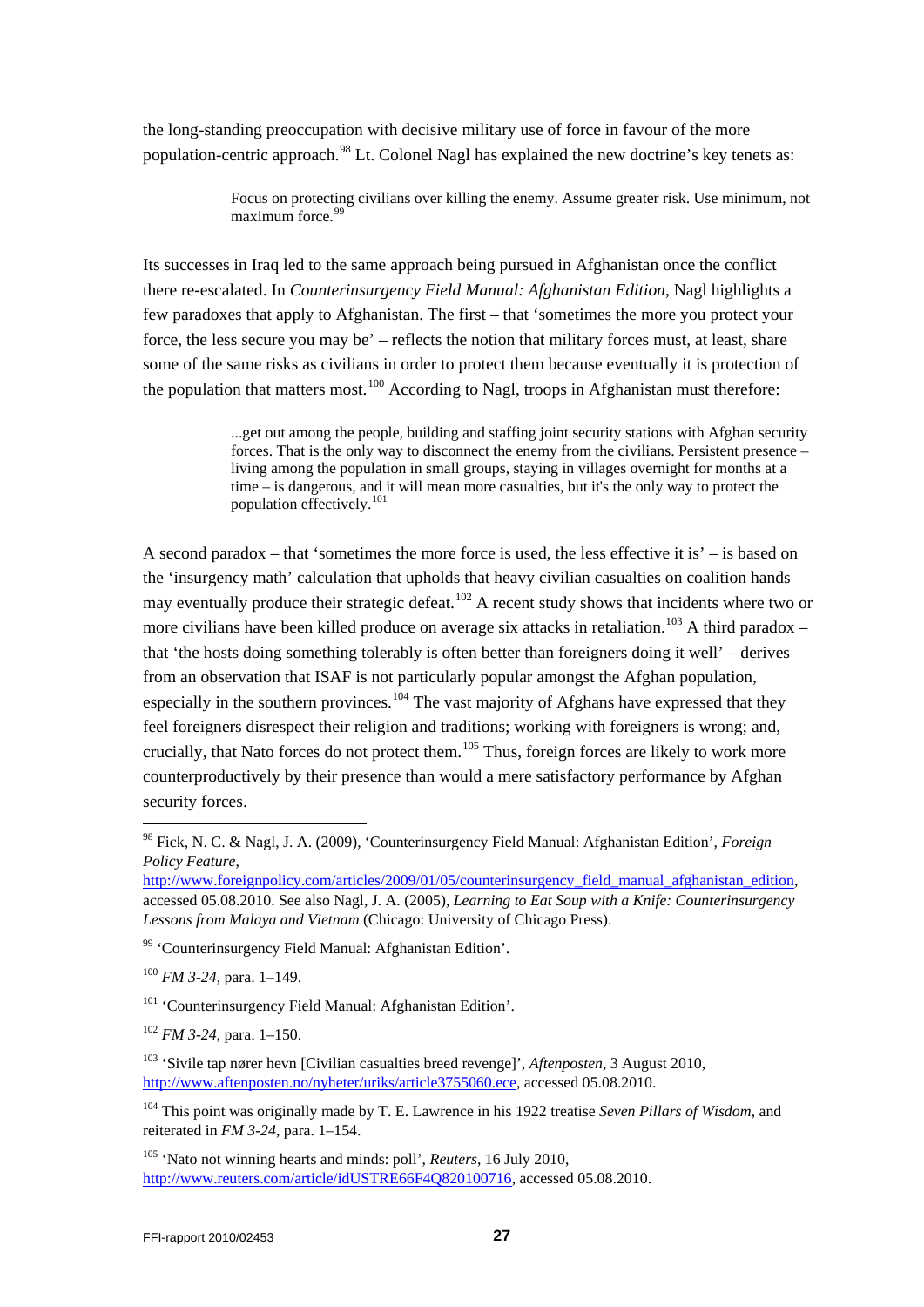Although essentially an American doctrine, FM 3-24 is extensively referred to here because it was 'informally' adopted as Nato's counterinsurgency doctrine.<sup>[106](#page-27-0)</sup> It is only very recently that alternative doctrines have emerged. In 2009, Britain updated its doctrine that deals extensively with counterinsurgency operations, the *Joint Doctrine Publication 3-40: Security and Stabilisation: The Military Contribution* (hereafter JDP 3-40).<sup>[107](#page-27-1)</sup> It is particularly clear in its recognition of protection as a prerequisite for wider success:

> Providing protection for the population stimulates economic activity and supports longerterm development and governance reform. Importantly, it generates confidence in local people about their own local security situation – their collective human security – and an economic interest in ongoing stability.<sup>[108](#page-27-2)</sup>

It also advises commanders of a few techniques that might be employed for the objective of basic protection, such as static protection of market places and refugee camps, intensive patrolling and check points in areas under their control, search and strike operations against targeted adversaries, and curfews and vehicle restrictions for population control.<sup>[109](#page-27-3)</sup>

In May 2010, Nato released its *Joint Operational Guidelines for Counterinsurgency 10/01* (hereafter JOG  $10/01$ ).<sup>[110](#page-27-4)</sup> Like the other doctrines, it recognises the importance of protection for the overall effort, with the military goal being 'to secure the population and neutralise the insurgent'.[111](#page-27-5) It also concedes that early provision of basic protection is a key determinant for sustainable progress because 'political progress is unlikely to take place in the midst of chronic human insecurity'.<sup>[112](#page-27-6)</sup> In terms of military tasks, it too goes into some detail on activities like protecting civilians from local bandits in refugee camps, escorting humanitarian convoys, patrolling in villages, and the importance of protecting civilians from attacks at night.<sup>[113](#page-27-7)</sup> It is notable that these most recent doctrines all view protection as a centrepiece in stabilisation operations and have pointed to some practices similar to those highlighted by the UN.

A challenge is that doctrines are only meant to establish fundamental principles for military operations in specific environments and are not meant to resolve the practical issues about what to do. None of the doctrines that deal with stabilisation operations in general can or do 'provide a blueprint for action in concrete situations'.<sup>[114](#page-27-8)</sup> ISAF's preoccupation with 'how not to kill' also

<span id="page-27-7"></span><sup>113</sup> Ibid., para. 0582.

<span id="page-27-0"></span> <sup>106</sup> Nyhamar, T. (2009), *Counterinsurgency Field Manual 3-24 and operations* (Kjeller: FFI), p. 7.

<span id="page-27-1"></span><sup>107</sup> *Joint Doctrine Publication 3-40: Security and Stabilisation: The Military Contribution* (2009), The Development, Concept and Doctrine Centre, Ministry of Defence – hereafter *JDP 3-40*.

<span id="page-27-2"></span><sup>108</sup> Ibid., para. 513–514.

<span id="page-27-3"></span><sup>109</sup> Ibid., para. 515.

<span id="page-27-4"></span><sup>110</sup> *Bi-Sc Joint Operational Guidelines (JOG) 10/01 Counterinsurgency*, 2010 (Nato Headquarters) hereafter *JOG 10/01*.

<span id="page-27-5"></span> $111$  Ibid., para. 0548.

<span id="page-27-6"></span><sup>112</sup> Ibid., para. 0549.

<span id="page-27-8"></span><sup>114</sup> Nyhamar (2009), p. 23.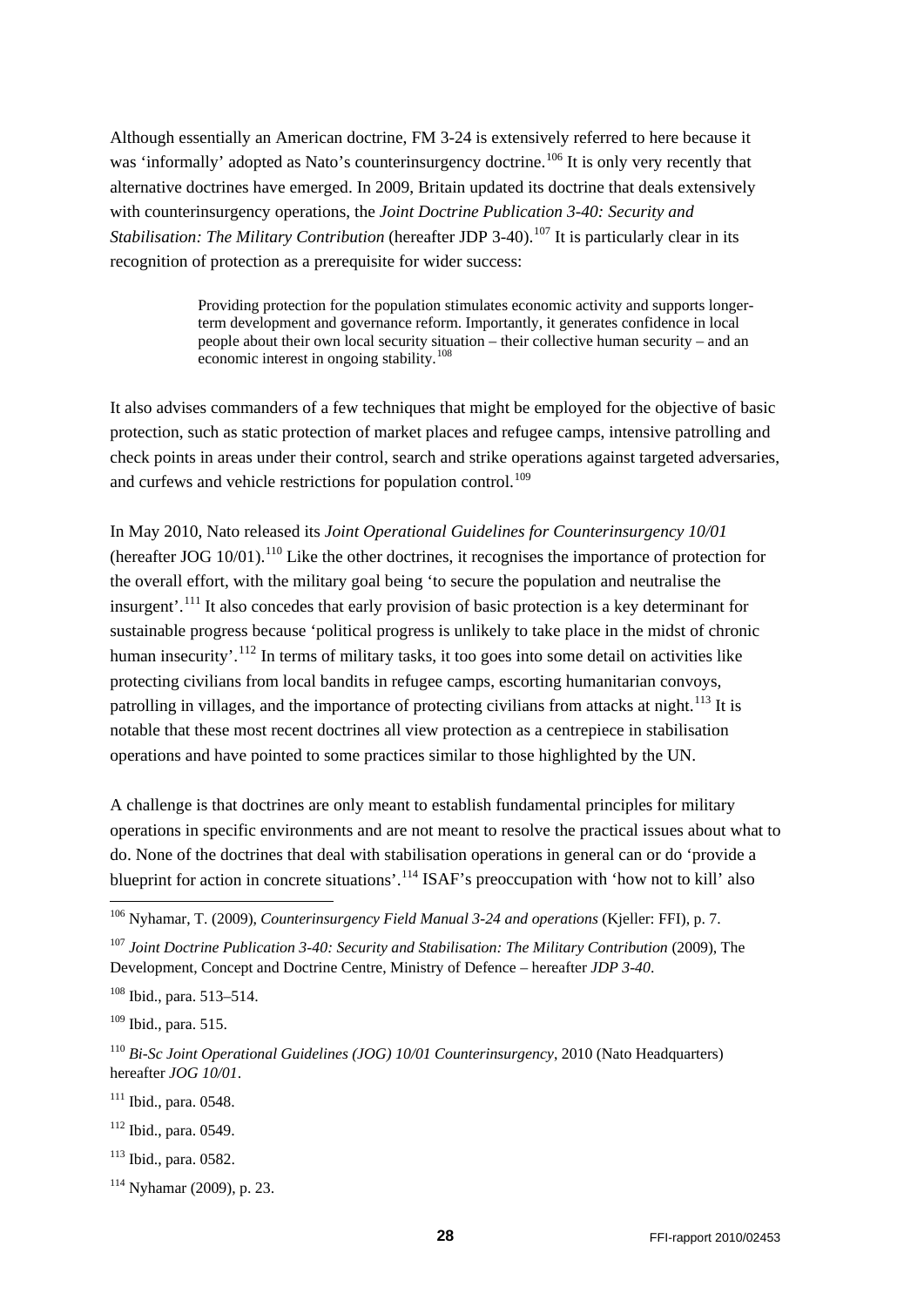means that protection as a *specific* objective is not reflected through a military CONOPS, which could concentrate capabilities and activities. Instead, its protection efforts are filtered down piecemeal and indirectly through revised Rules of Engagements (ROE) and tactical directives that limit the prospects of a comprehensive approach to protecting civilians. These will be dealt with shortly, but ISAF's single greatest protection concept must first be examined.

The Provincial Reconstruction Teams (PRTs) have become the 'public face of ISAF as militarycivilian efforts to secure and rebuild Afghanistan' simply because it is through them most military forces and civilian advisors are engaged.<sup>[115](#page-28-0)</sup> It is important to underline that there are great variations between various PRTs as most solve their tasks based on national approaches to operations. The PRT concept was first launched in November 2002 as coalition forces were preparing for the transition from Operation Enduring Freedom's 'warfighting phases to its stabilization and reconstruction phases'.<sup>[116](#page-28-1)</sup> Thus, the very origins of the PRTs indicate the intention of providing both basic and at least some sustainable security objectives. The 'PRT Working Principles' confirm this as they identify the key areas of activity to be security, central government support, and reconstruction.<sup>[117](#page-28-2)</sup> The actual teams vary greatly in size and composition, but are typically joint civil-military teams consisting of 50–500 personnel, predominantly military. Most PRTs are not armed for major combat operations, making them more similar to traditional peacekeeping forces in that they depend on their 'negotiating skills and the consent of the local parties for success', and being 'more of a diplomatic than military tool'.<sup>[118](#page-28-3)</sup>

Studies have shown that the PRTs are better at extending the authority of the Afghan government than providing civilians with basic protection because the PRTs simply 'cannot address the underlying causes of insecurity in Afghanistan'.<sup>[119](#page-28-4)</sup> Provided that a PRT defines its military role as limited and generally geared more towards sustainable protection tasks than basic, it is not surprising that the *PRT Handbook* is heavily devoted to issues such as women's affairs, counternarcotics, and health sector reconstruction. It states that the use of military components for purposes of protection, such as armed protection for humanitarian aid, is a measure that should be taken only in 'exceptional circumstances'.<sup>[120](#page-28-5)</sup> The military components of the PRTs are intended to support local security efforts, but with only a couple of dozen bases spread around the country it naturally makes this ability limited.

<span id="page-28-0"></span> <sup>115</sup> 'Provincial Reconstruction Teams (PRTs)', *Global Security*,

[http://www.globalsecurity.org/military/ops/oef-prt.htm,](http://www.globalsecurity.org/military/ops/oef-prt.htm) accessed 27.07.2010.

<span id="page-28-1"></span><sup>116</sup> Jakobsen, P. V. (2005), 'PRTs In Afghanistan: Successful but not Sufficient', *DIIS Report* (Copenhagen: Danish Institute for International Studies), p. 11.

<span id="page-28-2"></span><sup>117</sup> *Provincial Reconstruction Teams and Humanitarian-Military Relations in Afghanistan,* 2004, (London: Save the Children), p. 2; *ISAF PRT Handbook*, Edition 4, March 2009, Public Intelligence, p. 3, [http://publicintelligence.net/isaf-provincial-reconstruction-team-prt-handbook/,](http://publicintelligence.net/isaf-provincial-reconstruction-team-prt-handbook/) accessed 02.10.2010.

<span id="page-28-3"></span><sup>118</sup> Jacobsen (2005), p. 11.

<span id="page-28-4"></span> $119$  Ibid., p. 4.

<span id="page-28-5"></span><sup>120</sup> *PRT Handbook*, p. 256.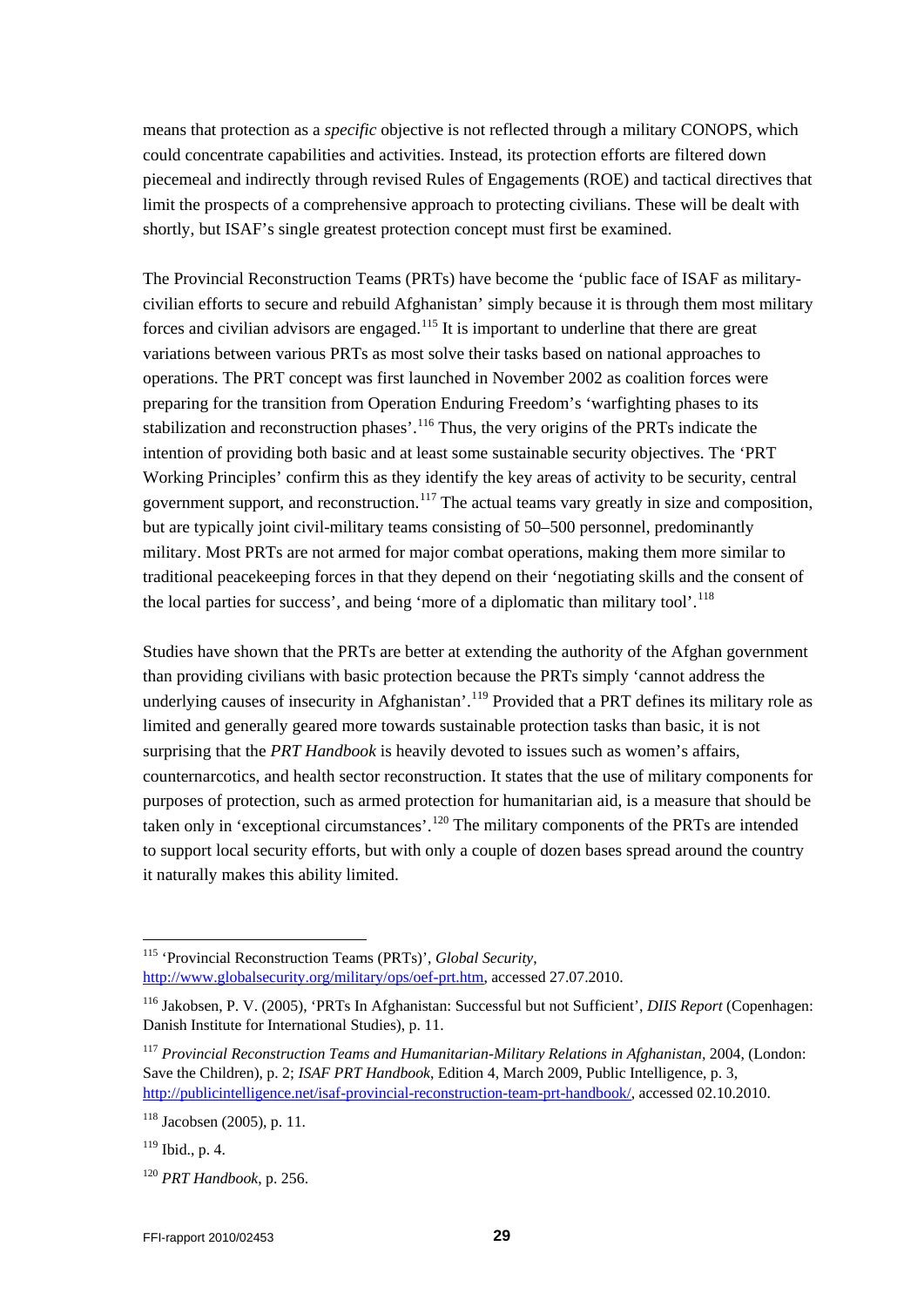Aside from the PRTs, there are other complimentary concepts that also aim to provide more sustainable than basic protection. Regional Development Zones (RDZs) complement the work of the PRTs by establishing a permanent presence in specific areas. Agribusiness Development Teams (ADTs) function similarly to the PRTs but focus on agricultural projects like building greenhouses, conducting quality control on local slaughterhouses and planting trees. Companysized District Support Teams (DSTs) serve at a more local level of governance as joint civilmilitary entities that stay for 12 to 18 months to establish long-term relationships with district officials. Mobile Operating Teams (MOTs) are smaller units that travel to the more remote regions to meet with local leaders with the aim of 'promoting the authority of central and regional government'.<sup>[121](#page-29-0)</sup> There is therefore no lack of operational concepts that focus on civilians at work in Afghanistan, but their attention is less on immediate protection. Whilst sustainable security is a key protection effort, it should be recalled that long-term success may be determined by 'getting things right or badly wrong' in the initial period in which threats are often more basic and physical in nature.[122](#page-29-1) Until recently, civilian security has been most threatened in the southern and eastern most parts of the country, but the fighting is now spreading which increases the need for physical protection from military forces. With the PRTs and most other concepts in Afghanistan geared towards the provision of more sustainable protection, there appear to be few, if any, operational concepts dedicated to the provision of such basic security.

One of the measures commonly referred to with regards to ISAF's civilian security efforts, is the CIVCAS Tracking Cell whose purpose is to 'investigate incidents of reported civilian casualties' so that future occurrences can be minimised.<sup>[123](#page-29-2)</sup> Although it has rightly served to limit casualties at the hands of ISAF, it does not address the main source of civilian casualties which is Taliban attacks.[124](#page-29-3) The Tracking Cell was reinforced by revised rules of engagement (ROE) and tactical directives in December 2008 and July 2009 that limited the conditions under which force could be applied.<sup>[125](#page-29-4)</sup> In particular, it restrained uses of force that were likely to produce extensive collateral damage, such as close air support (CAS), air-to-ground munitions and indirect fires. It also restricted entry into Afghan houses, which should always be accompanied by Afghan forces, supported by local authorities and exercised with unique cultural sensitivities toward women, and denied ISAF forces to enter or fire on mosques except in self-defence. Mostly as a result of these limitations civilian casualties at the hands of coalition forces dropped by some 28 % since August 2008.<sup>[126](#page-29-5)</sup> In late August 2009, another directive was issued on driving, in which ISAF personnel

<span id="page-29-5"></span><span id="page-29-0"></span> <sup>121</sup> 'Development in Eastern Afghanistan: Keys to Success', *ISAF Public Affairs Office*, 1 June 2010, [http://www.isaf.Nato.int/article/isaf-releases/development-in-eastern-afghanistan-keys-to-success.html,](http://www.isaf.nato.int/article/isaf-releases/development-in-eastern-afghanistan-keys-to-success.html) accessed 27.07.2010.

<span id="page-29-1"></span><sup>122</sup> Berdal (2009), p. 21.

<span id="page-29-2"></span><sup>123</sup> 'Unclassified Metrics April 2009', *Strategic Advisory Group HQ ISAF*, [http://media.csis.org/pcr/090511\\_isaf\\_metrics\\_april09.pdf,](http://media.csis.org/pcr/090511_isaf_metrics_april09.pdf) accessed 27.07.2010.

<span id="page-29-3"></span> $124$  About three quarters of civilian casualties are currently linked to Anti-Government Elements. 'Afghanistan: Mid Year Report 2010 on Protection of Civilians in Armed Conflict', p. i.

<span id="page-29-4"></span><sup>125</sup> *Tactical Directive*, 30 December 2008 (Kabul: Headquarters ISAF); *Tactical Directive*, 6 July 2009, (Kabul: Headquarters ISAF).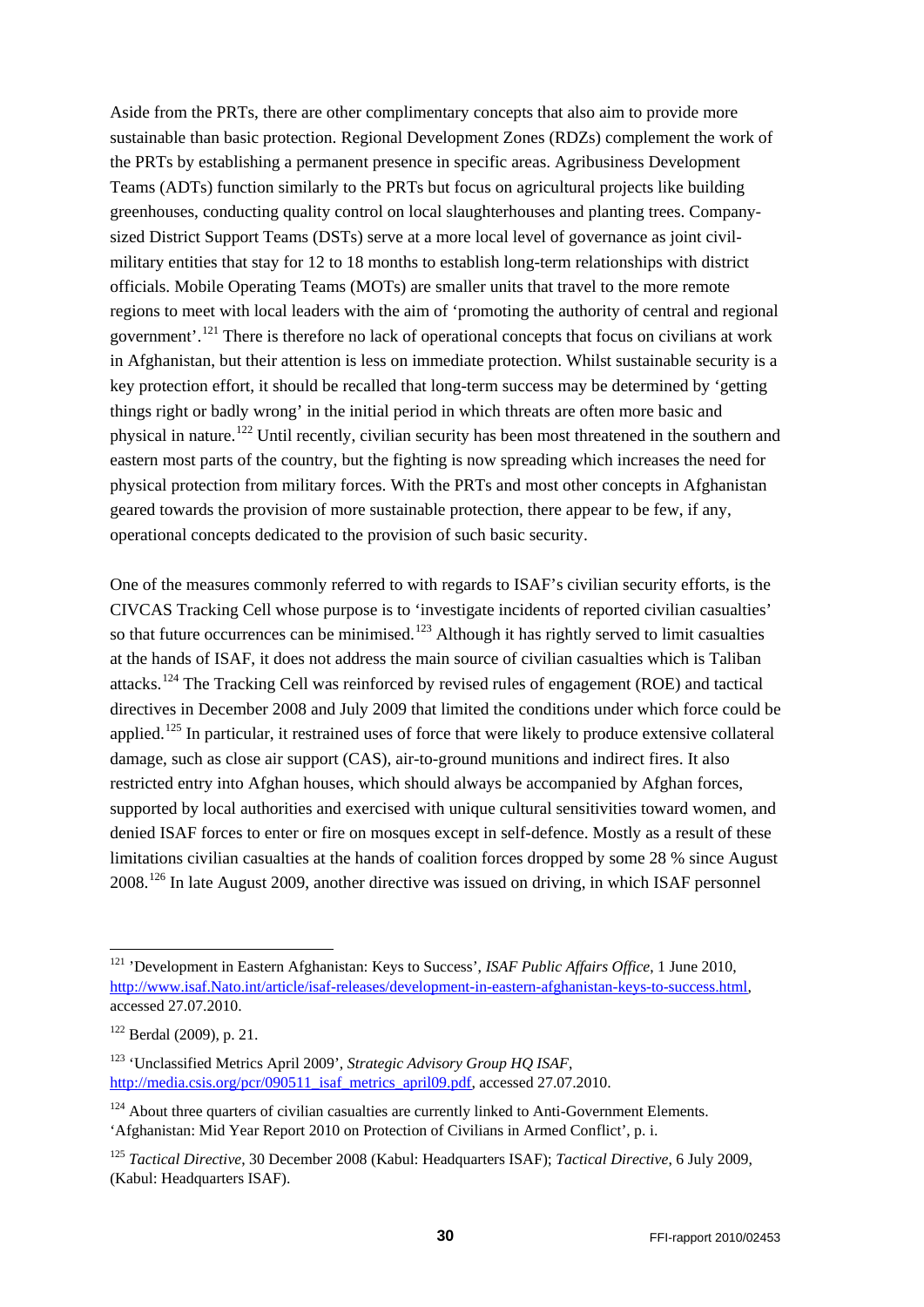were called upon to 'adhere to safe driving practices, such as respecting Afghan traffic rules and regulations, driving at an appropriate speed, and driving defensively'.<sup>[127](#page-30-1)</sup>

The most recently revised tactical directive of August 2010 reinforced the concept of 'disciplined use of force' even further.<sup>[128](#page-30-2)</sup> The new commander General Petraeus clearly asserted that ISAF must 'continue – indeed, redouble – our efforts to reduce the loss of innocent civilian life' because 'every Afghan civilian death diminishes our cause'.<sup>[129](#page-30-3)</sup> Thus, prior to the use of fire, commanders must determine that 'no civilians are present', and if unable to do so fire is prohibited except in self-defence. The Afghan Government has welcomed all the measures taken to limit civilian casualties which it admits have 'achieved remarkable progress' in the last year, but also emphasises that more must be done.<sup>[130](#page-30-4)</sup>

Still, the CIVCAS Tracking Cell and the tactical directives follows along the line of ISAF's indirect approach with a focus on 'how not to kill' rather than 'how to protect'. As in the UN, this is also reflected in the pre-deployment training of troops. In the *Counterinsurgency Training Guidance* of November 2009, McChrystal highlighted what he called 'the key points of my training guidance' – such as driving and escalation of force, but also counter-IED training, ANSF partnership and money as a 'weapon system'.<sup>[131](#page-30-5)</sup> In total, the guidance touches on seventeen 'key points', but none of them deal with actual and practical approaches to improved and direct protection of civilians.

### <span id="page-30-0"></span>**3.3 Differences and Similarities: Protection of Civilians as Two of a Kind?**

When the key characteristics of UN and Nato approaches to protection of civilians are summarised, the most evident finding is that they share similarities at the highest and lowest levels, whilst differing greatly in between. They share a recent appreciation of the contemporary importance of protecting civilians, but both also struggle due to a critical absence of guidance at the doctrinal level and below on how to actually conduct it. Despite a decade of experience, the UN has only recently begun to address this 'gap' through specific guidance, operational concepts

[http://unama.unmissions.org/Portals/UNAMA/human%20rights/Protection%20of%20Civilian%202009%2](http://unama.unmissions.org/Portals/UNAMA/human%20rights/Protection%20of%20Civilian%202009%20report%20English.pdf) [0report%20English.pdf,](http://unama.unmissions.org/Portals/UNAMA/human%20rights/Protection%20of%20Civilian%202009%20report%20English.pdf) accessed 05.08.2010, p. 16.

27.07.2010.

<span id="page-30-2"></span><sup>128</sup> 'General Petraeus Updated Tactical Directive', p. 1.

<span id="page-30-3"></span><sup>129</sup> Ibid., p. 2.

 <sup>126</sup> 'Afghanistan: Annual Report on Protection of Civilians in Armed Conflict, 2009', *United Nations Assistance Mission to Afghanistan, Human Rights Unit*, January 2010,

<span id="page-30-1"></span><sup>127</sup> 'ISAF Commander Issues Driving Directive and Theatre Driving Principles', *ISAF Public Affairs Office*, 31 August 2009, [http://www.Nato.int/isaf/docu/pressreleases/2009/08/pr090831-651.html,](http://www.nato.int/isaf/docu/pressreleases/2009/08/pr090831-651.html) accessed

<span id="page-30-4"></span><sup>130</sup> Mr. Tanin, Afghan ambassador and representative to the UN, quoted at *Security Council Debate on the Protection of Civilians in Armed Conflict*, 8 July 2010, [http://www.afghanistan-un.org/2010/07/security](http://www.afghanistan-un.org/2010/07/security-council-debate-on-the-protection-of-civilians-in-armed-conflict-2/)[council-debate-on-the-protection-of-civilians-in-armed-conflict-2/,](http://www.afghanistan-un.org/2010/07/security-council-debate-on-the-protection-of-civilians-in-armed-conflict-2/) accessed 27.07.2010.

<span id="page-30-5"></span><sup>131</sup> *COMISAF/USFOR-A Counterinsurgency (COIN) Training Guidance*, 10 November 2009 (Kabul: Headquarters ISAF).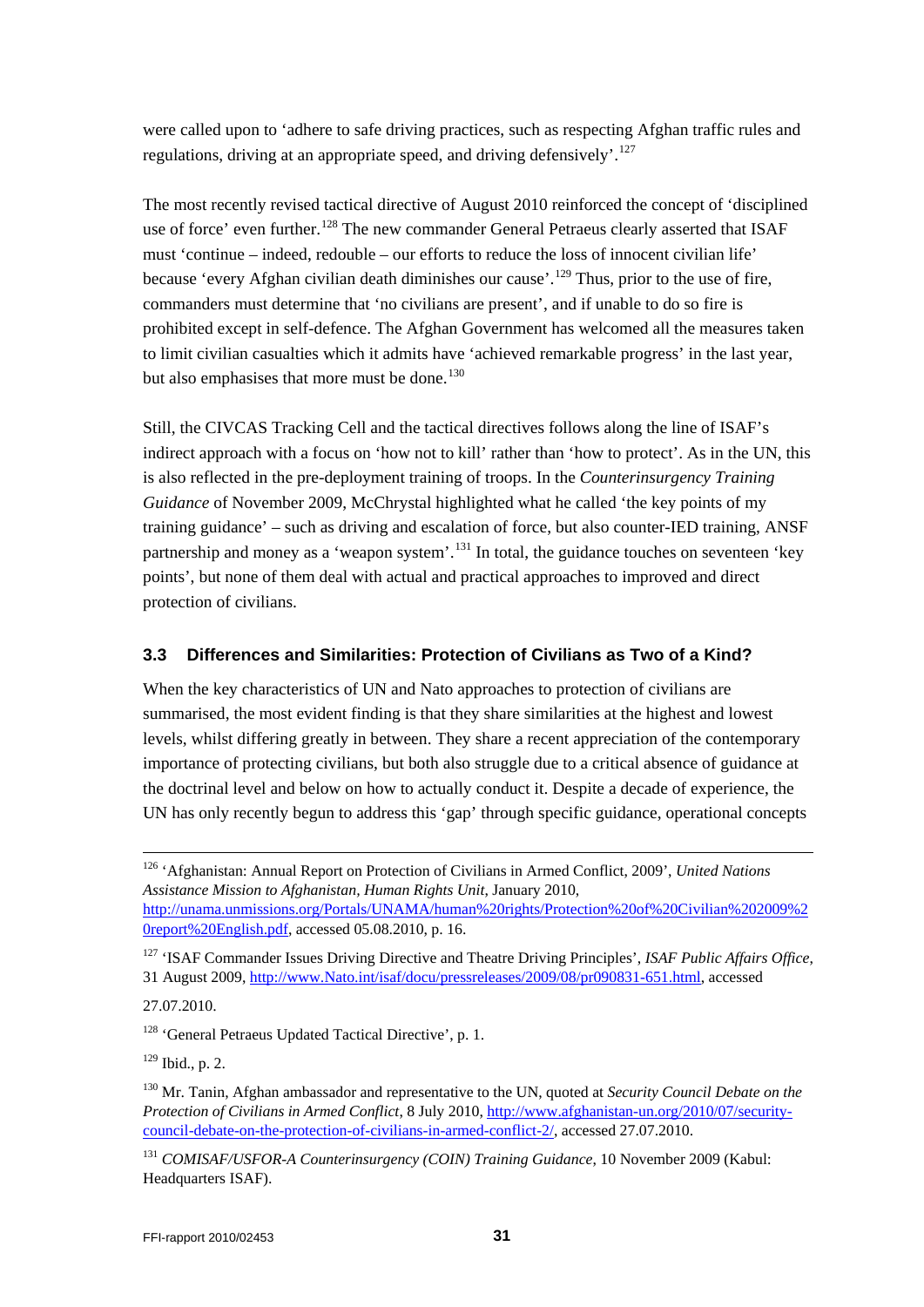and initiatives directly geared towards basic and sustainable protection. Nato's preoccupation with protection has emerged only recently with ISAF's involvement in Afghanistan, and has mainly been born out of military-strategic necessity. Although ISAF does have many protectionrelated concepts and specific tactical instructions down to the smallest unit levels, they are permeated by an indirect approach to protection that appears mainly to limit civilian casualties caused by their own troops.

Peace and counterinsurgency operations in this report have so far been treated rather irrespectiveely of their differences. In terms of struggling to protect civilians, the respective direct (UN) and indirect (Nato) approaches taken in these operations are not necessarily irrelevant to the degree of failure or success they produce. For good reasons, recent studies have argued that there are more similarities between peacekeeping and counterinsurgency operations than is commonly assumed.<sup>[132](#page-31-0)</sup> One of the key areas where they supposedly converge is precisely in terms of protecting civilians. In counterinsurgencies where the population becomes the 'centre of gravity', military effectiveness not only takes protection of civilians into consideration, but 'is based upon it'.[133](#page-31-1) Likewise, the degree of protection that can be offered to civilians has become the principal measure of success in UN missions because of the unprecedented priority that it carries in current mandates.

Do UN and Nato differing motives really matter for the people concerned? Most likely not. In the midst of war, Afghan civilians are unlikely to give motivations substantial consideration as long as their lives are protected, especially because in civil wars people tend to support the actor that can provide protection and enforce a set of rules – regardless of ideological inclinations. [134](#page-31-2) The very rise and resurrection of the Taliban underscores this point. The question is rather whether the direct or indirect approaches are equally able to provide such order and protection.

What fundamentally sets the UN apart from Nato is the directness in its approach to protection. What also distinguishes the UN are the recently developed operational frameworks, joint initiatives and detailed unit-level instructions aimed exclusively or mainly at protection. As found in Kjeksrud and Ravndal's study on MONUC, several of these practices that have improved protection were initiated by local missions and later picked up by the DPKO which merited them worthy of forming the basis for evolving concepts.<sup>[135](#page-31-3)</sup> Provided that ISAF experiences the same

<span id="page-31-0"></span><sup>&</sup>lt;sup>132</sup> Such similarities include a focus on civilian solutions, international coherence, host-nation ownership, use of intelligence in support operations, and limitations on the use of force. For an extensive comparison, see Friis, K. (2010), 'Peacekeeping and Counter-insurgency – Two of a Kind?', *International Peacekeeping*, Vol. 17, No. 1, pp. 49–66. See also Ellis, B. (2008), 'Back to the Future? The Lessons of Counterinsurgency for Contemporary Peace Operations', www.carleton.ca/e-merge/docs\_vol5/articles [/article\\_Ellis1.pdf,](http://www.carleton.ca/e-merge/docs_vol5/articles%20/article_Ellis1.pdf) Thomas-Jensen, C. (2009), 'The Counterinsurgency Debate: A Tale of Two Countries', *The Huffington Post*, 28 September 2009, [http://www.huffingtonpost.com/colin-thomasjensen/the](http://www.huffingtonpost.com/colin-thomasjensen/the-counterinsurgency-deb_b_301649.html)[counterinsurgency-deb\\_b\\_301649.html,](http://www.huffingtonpost.com/colin-thomasjensen/the-counterinsurgency-deb_b_301649.html) both accessed 03.08.2010.

<span id="page-31-1"></span><sup>&</sup>lt;sup>133</sup> Ulriksen S. (2008), 'Power to Protect? The Evolution of Military Structure and Doctrine in Relation to the Responsibility to Prevent and Protect', *NUPI Report*, No. 7 (Oslo: Norwegian Institute of International Affairs), p. 29.

<span id="page-31-2"></span><sup>134</sup> Kalyvas (2006).

<span id="page-31-3"></span> $135$  Kieksrud and Ravndal (2010), p.11.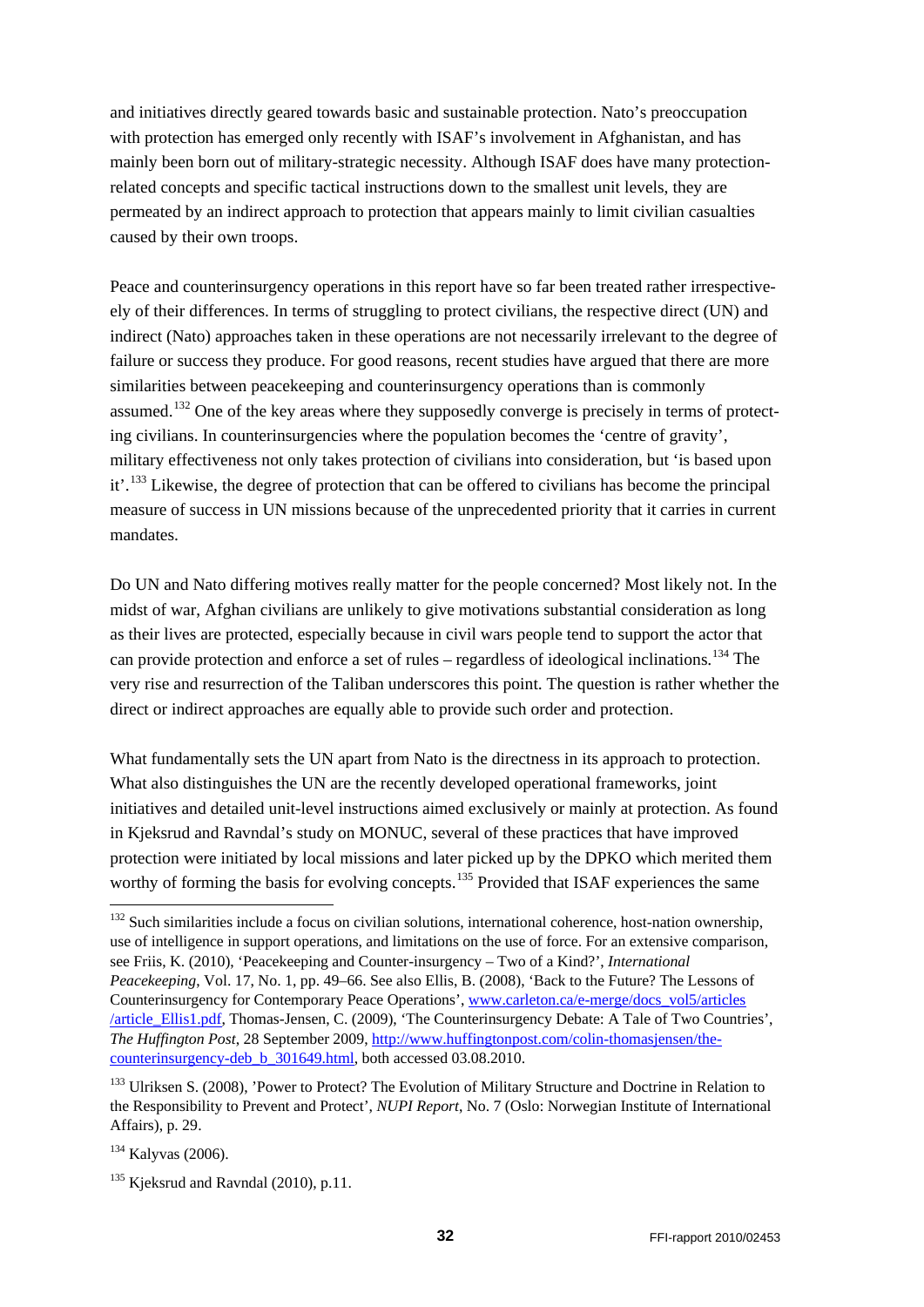kind of 'implementation gap' in Afghanistan as does the UN in its operations, an interesting question is how likely is it that similar bottom-up protection initiatives will emerge through ISAF, given that its approach is indirect from top to bottom and focuses on avoiding causalities rather than protecting. Thus, whilst peace and counterinsurgency operations share many characteristics, the protection of civilians may be one issue where they differ. The difference lies not so much in what they try to achieve; but *how* they are likely to deal with it as a result of diverging approaches to protection as either an end in itself or as a means to a different end.

## <span id="page-32-0"></span>**4 Protection of Civilians as an Objective**

This comparison has shed light on how the objective of protecting civilians is currently being approached and dealt with. Both the UN and Nato share a discrepancy between stated aims and actual achievements. However, the significance of protection as an end in itself or as a prerequisite for success towards a different end, makes the implications of this inconsistency particularly severe. In this section, issues that apply both to peace and stabilisation operations alike will be outlined to explain why the protection of civilians as an objective appears to be so hard to achieve.

### <span id="page-32-1"></span>**4.1 Finding the 'Utility of Force to Protect'**

One of General Smith's key observations about war amongst the people is that Western military forces have failed to find 'utility of force' in peace and stabilisation operations.<sup>[136](#page-32-3)</sup> This has been particularly critical in the protection of civilians. In response to past failures, UN peace operations have therefore stretched its limitations in favour of increasingly 'robust' operations. By comparison, Nato has struggled with the use of excessive kinetic force in its stabilisation operations, showing that what matters is not how much force is applied, but rather how it is used – what will be referred to hereafter as the 'utility of force to protect'. Four issues stand out because of their particular importance to the implementation of protection in peace and stabilisation operations: the intensity of threat to civilian security; the dedication of the enemy; the primacy of physical protection; and the troop numbers relative to the population.

### <span id="page-32-2"></span>4.1.1 Intensity of Threat to Civilian Security

Although largely incomplete, the recent encouraging developments in certain UN missions suggest that the UN is leading the way in filling the gap with knowledge of 'how to protect'. At the same time, the breakdown of military tasks and assets required has highlighted the UN's lack of necessary resources and equipment. It is a paradox that Nato appears, on the other hand, to possess much of the required tools, but does not use them for the same purposes. Aside from air mobility assets, the lessons learned by the UN in Africa have highlighted the need for night vision capabilities, communication equipment, mobility vehicles, and highly trained personnel – all of which Nato possesses to a far greater extent. The present situation appears to be one in which the

<span id="page-32-3"></span><sup>&</sup>lt;sup>136</sup> This is discussed in detail in Chapter 8 of Smith (2007).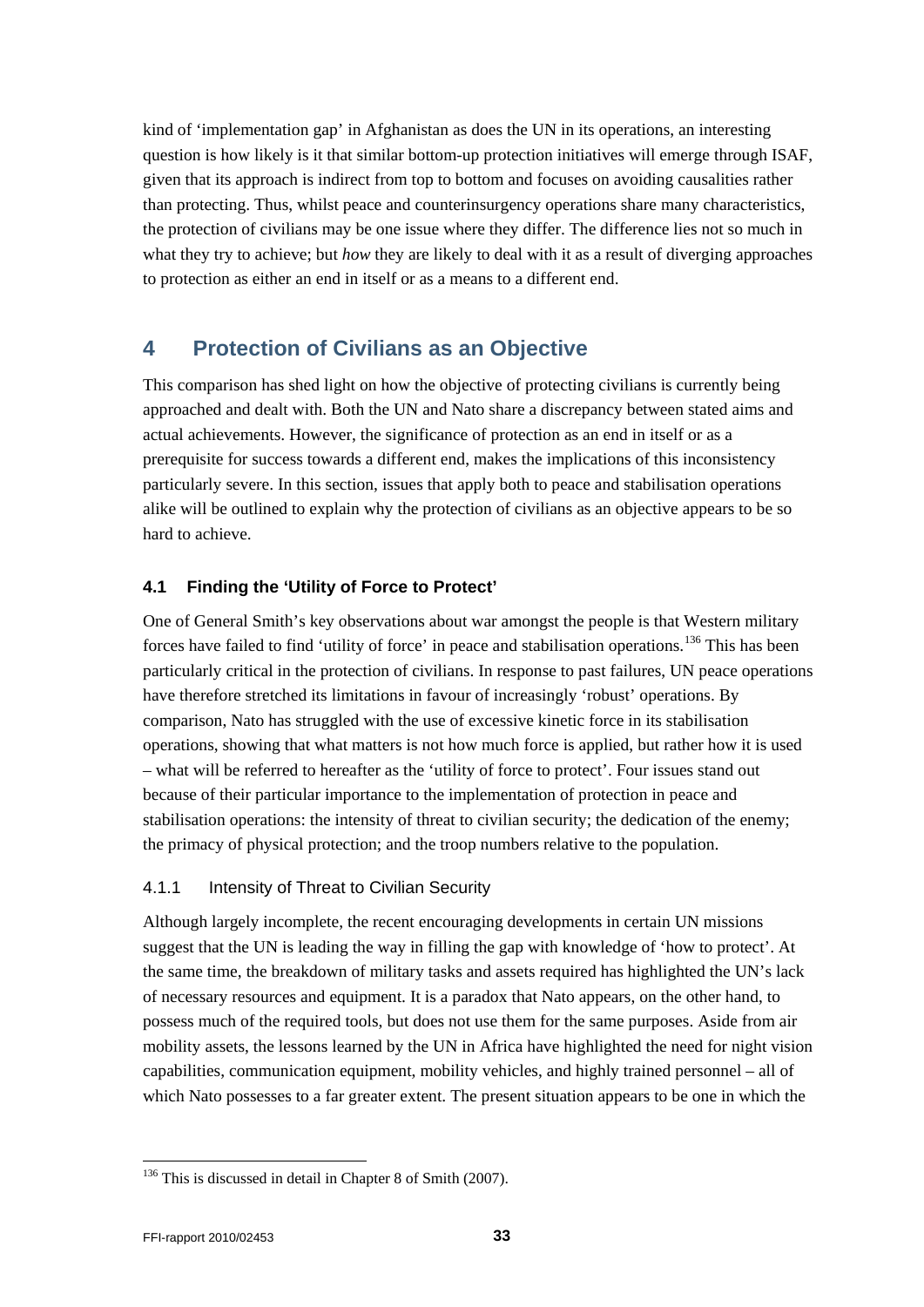UN possesses the knowledge but not the means to protect civilians effectively, whilst Nato possess the means but is deficient in protection 'know-how'.

However, a counterargument can be made that Nato actually does possess the means *and* knowledge to protect successfully. In Kosovo, Nato was and continues to be involved in more direct protection-related activities than in Afghanistan. When first deployed to Kosovo, the Kosovo Force (KFOR) was prepped for more conventional military tasks in anticipation of a Serbian attempt to retake the province. Once it became clear that there would be no Serbian counterattack, there was a sudden decrease in violence that enabled KFOR to roll back its conventional firepower in favour of conducting less forceful protection tasks, such as policing, fighting organised crime, reconstruction, and institution-building. It is precisely this level of threat to civilian security that separates the conflict in Afghanistan from that in Kosovo, making reference to the latter as an example of comprehensive protection capability only partly accurate.

Protection of civilians cannot be properly understood without reference to the level of threat to civilian security. The intensity of this threat dictates the kind of protection required.<sup>[137](#page-33-0)</sup> The greater level of threat to the population's physical security, the greater the need for physical (basic) protection, which in turn increases the role of military components. KFOR never saw high threat levels. In fact, by the time KFOR was deployed the situation on the ground had been reversed, and the Kosovo Serbs were being threatened. If KFOR ever faced a high level of threat to civilian security it was during this expulsion of Serbs, which it was generally incapable of stemming.<sup>[138](#page-33-1)</sup> When sudden unrest erupted in 2004, KFOR was again critisised for being unable to prevent the additional displacement of thousands of Serbs.

When civilians are threatened the most, the need to use force is greatest. When the application of force successfully manages to lower the intensity of this threat, then 'utility of force to protect' has successfully been found. In Bosnia, UNPROFOR proved remarkably incapable of providing basic protection until Nato stepped in and launched its largest military operation at the time (Operation Deliberate Force) in response to the fall of the three UN 'safe areas' and the Markale market bombing during the summer of  $1995$ .<sup>[139](#page-33-2)</sup> As a result, the siege of Sarajevo was lifted, the shelling stopped and the threat to the physical security of civilians reduced. Nato repeated this enterprise four years later when another bombing campaign (Operation Allied Force) coerced Milosevic to withdraw his Serb forces from Kosovo and effectively prevented a permanent forced exodus of Kosovo Albanians. The failure to find similar utility in Afghanistan shows that there is more that influences protection than simply threat intensity.

<span id="page-33-0"></span> $137$  Intensity, as it is used here, must not be confused with overall conflict intensity which is generally regarded as low in peace and stabilisation operations compared to conventional high-intensity warfighting. Here, intensity refers to the degree of threat to security of civilians, which at the most intense threatens lives and at lesser levels civil rights.

<span id="page-33-1"></span><sup>&</sup>lt;sup>138</sup> Only half of the 200,000 Kosovo Serbs remained after the war in 1999. "The Kosovo Dilemma" Goes Astray', *In These Times*, 25 June 2008,

[http://www.inthesetimes.com/article/3776/the\\_kosovo\\_dilemma\\_goes\\_astray/,](http://www.inthesetimes.com/article/3776/the_kosovo_dilemma_goes_astray/) accessed 03.10.2010.

<span id="page-33-2"></span><sup>139</sup> For an account of the decisiveness of Operation Deliberate Force, see Ripley, T. (1999), *Operation Deliberate Force: The UN and Nato Campaign in Bosnia 1995* (Lancaster University, UK: CDISS).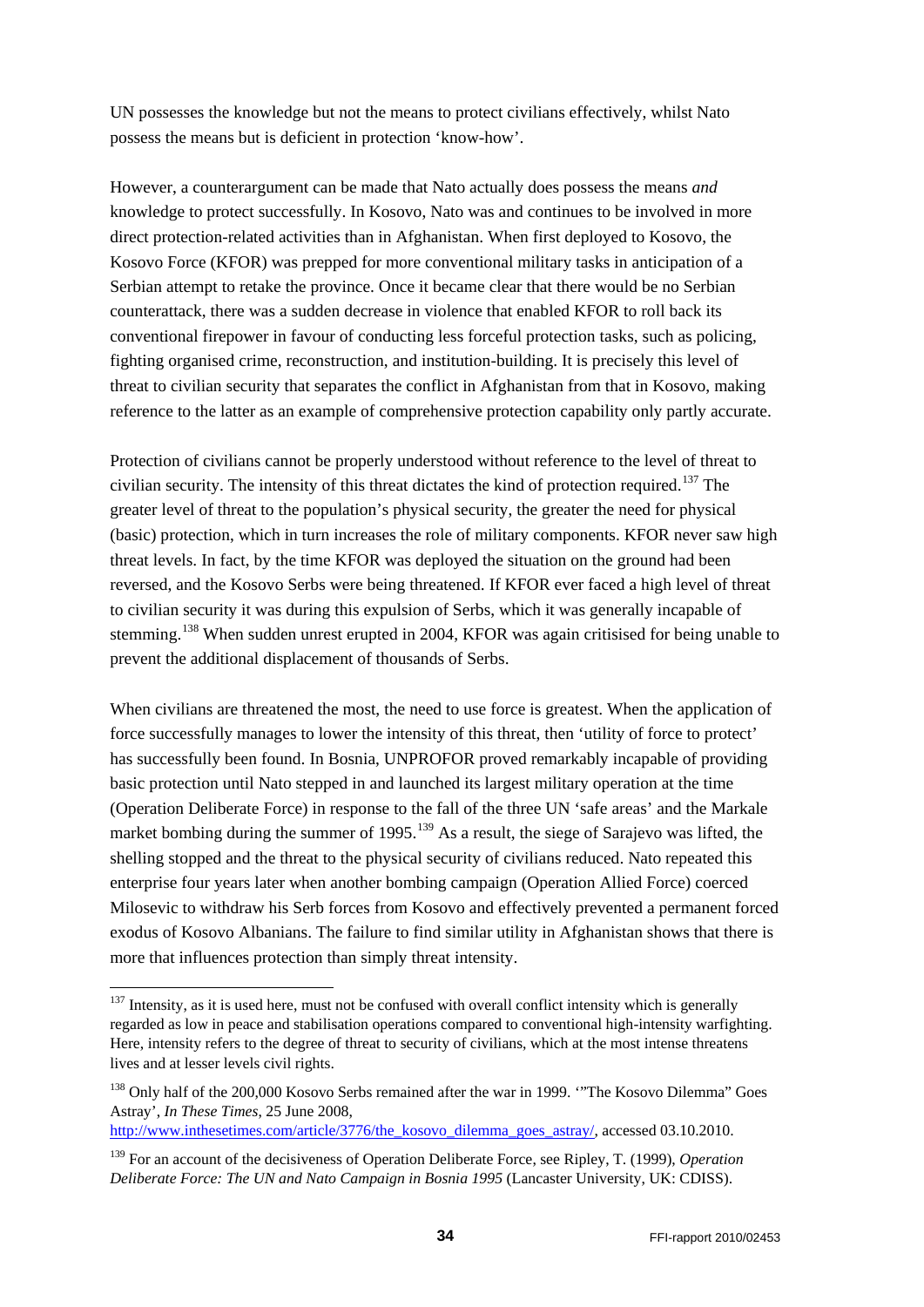#### <span id="page-34-0"></span>4.1.2 Dedication of the Enemy

What sets the Bosnian Serbs and Milosevic apart from ISAF's foe in Afghanistan is the degree of dedication with which the enemy carries his cause. In the face of Nato's destructive capacity, the costs of continued conflict for the Serbs were eventually outweighed by the benefits of peace. In Afghanistan, the enemy is far more dedicated and has not been susceptible to coercive use of force as in the Balkans. Whilst major parts of the insurgency in Afghanistan are motivated by political and social factors,<sup>[140](#page-34-2)</sup> groups subordinated to and directed by Al Qaeda are so ideologically motivated that they consider the conflict to be existential. To fully dedicated enemies, defeat equals death. In Afghanistan, suicide bombers are the second most common cause of civilian casualties at the hands of insurgents. In fact, as ISAF and US forces have stepped up the campaign against the Taliban, suicide attacks have only increased. Within the first six months of 2010 there were 183 such attacks – an increase of 43 % compared to 2009.<sup>[141](#page-34-3)</sup>

In contrast, the degree of dedication amongst security spoilers is lower in the DRC than in Afghanistan. Operation Artemis was a short EU-led military mission launched in June 2003 in response to the deteriorating security situation in the Ituri region. Within three weeks the force managed to stabilize the situation in and around Bunia, which helped the UN reinforce its presence in the eastern parts of the country.<sup>[142](#page-34-4)</sup> This worked because militias on a mission of pillage and embezzlement are easier to coerce than ideologically dedicated insurgents. The greater degree of enemy dedication, the less successful coercive shows of force are. In these circumstances, the implication for Nato is that alternative utility of force to protect must be found.

#### <span id="page-34-1"></span>4.1.3 Primacy of Physical Protection

Military components are currently lost in their efforts to protect at a time when they are required most. It has generally proven difficult to find a unifying 'hedgehog idea' around which military action can be centred in war amongst the people.<sup>[143](#page-34-5)</sup> Advocates of 'strategies of inducement' argue that establishing effective control over the operating environment should be the new unifying purpose for militaries in today's warfare. A premise for such an argument is that 'the ultimate determinant in war is the man on the scene with the gun'.<sup>[144](#page-34-6)</sup> With the past failures of the UN and ISAF's struggle in Afghanistan in mind, such a premise can be accepted with regards to protection:

[http://www.clingendael.nl/publications/2007/20070531\\_cscp\\_chapter\\_homan.pdf,](http://www.clingendael.nl/publications/2007/20070531_cscp_chapter_homan.pdf) accessed

03.10.2010.

<span id="page-34-2"></span><sup>&</sup>lt;sup>140</sup> Significant parts of the Taliban insurgents are motivated by other than ideological factors. See Marston, D. (20), 'Lessons in 21st-Century Counterinsurgency: Afghanistan 2001–07', in Marston, D. & Malkasian,

C., eds., *Counterinsurgency in Modern Warfare* (Osprey Publishing: Oxford, UK), pp. 220–240.

<span id="page-34-3"></span><sup>&</sup>lt;sup>141</sup> 'Afghanistan: Mid-Year Report 2010 Protection of Civilians in Armed Conflict', p. 3.

<span id="page-34-4"></span><sup>&</sup>lt;sup>142</sup> Homan, Kees (2007), 'Operation Artemis in the Democratic Republic of Congo', in European Commission, *Faster and more united? The Debate about Europe's crisis response capability*, pp. 151–155,

<span id="page-34-6"></span><span id="page-34-5"></span><sup>&</sup>lt;sup>143</sup> A 'hedgehog idea' is a single unifying idea – in this case for the military establishments. Kelly, J. & Brennan, M. (2010), 'Looking for the Hedgehog Idea', *Australian Army Journal*, Vol. 2, No. 1, pp. 41–56.  $144$  Ouoted in ibid., p. 51.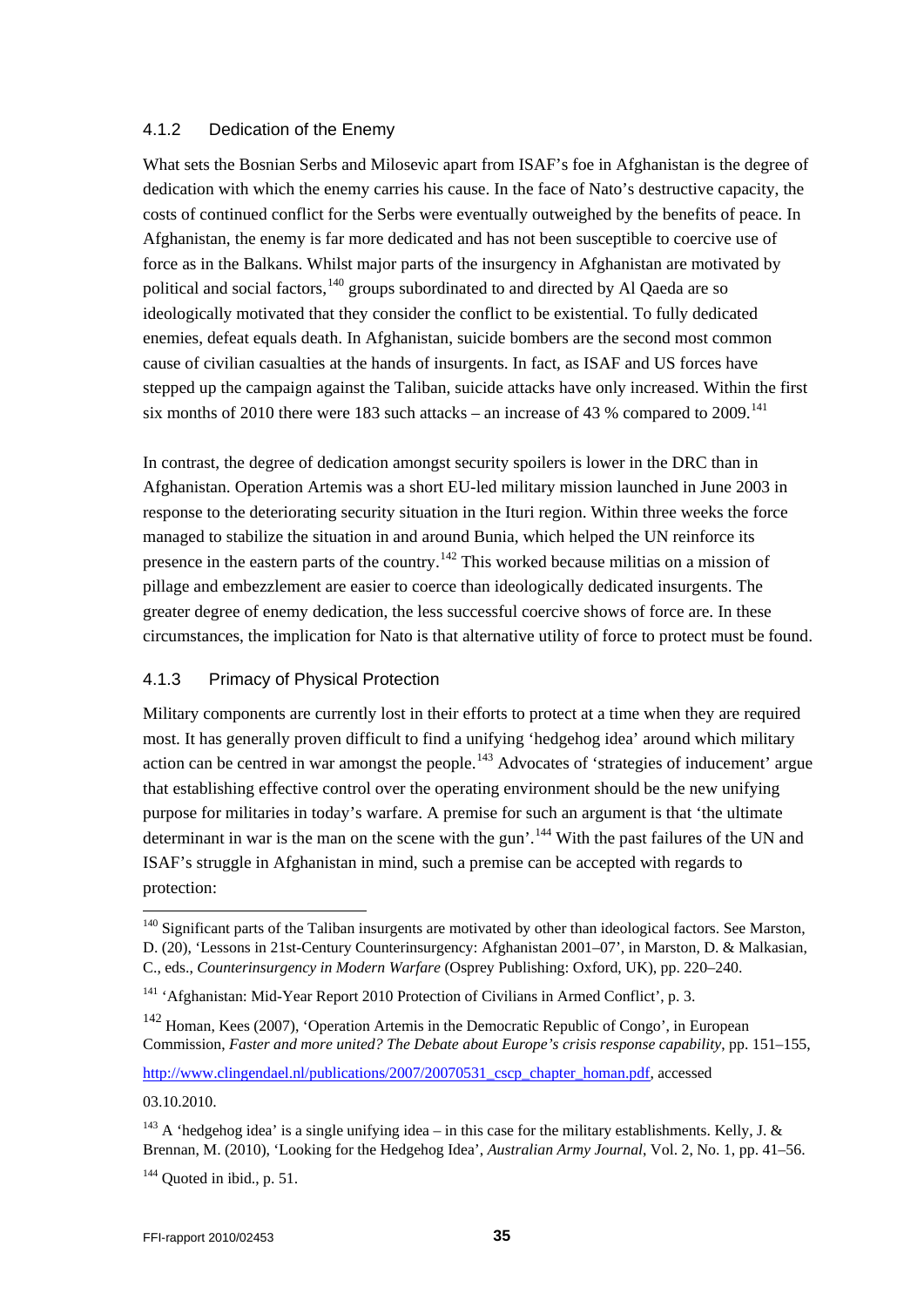Ultimately, unless you are confident in the ability of your government to enforce its peace, then the man with an AK at your door at midnight is your master. It doesn't matter if you are happy with your electricity, content with your children's educational arrangements and satisfied with the government's agenda – you are in thrall to the threat posed to you and your family by that man with the gun.<sup>[145](#page-35-1)</sup>

Thus, removing the threat to physical safety is of foremost importance to the provision of protection and something around which armed forces should concentrate their efforts. Given the limited number of troops available in current operations, the idea also implies that influencing a population will sometimes require them to feel 'the hard hand of war'.[146](#page-35-2) In fact, strategists should 'not shy away from taking control of all aspects of the day-to-day existence' of the population in question.<sup>[147](#page-35-3)</sup> The political costs of such 'utility of force to protect' would certainly be high, but given the primacy of physical protection and lack of current utility of force, it is still worth considering.

In counterinsurgency operations during the Cold War from which the current 'hearts and minds' thinking is taken, population-centric measures such as internment and 'controlled areas' were applied.<sup>[148](#page-35-4)</sup> In the present-day application of this thinking, the physical aspects appear to have been reduced, as witnessed in the relative distribution of existing measures for protection in ISAF that focus more on reconstruction and training of Afghan security forces than on immediate protection.

#### <span id="page-35-0"></span>4.1.4 Troop Levels

Besides finding utility in the means to protect, there is the issue of acquiring them in the first place. Peace and stabilisation operations are usually highly ambitious in what they set out to achieve whilst the resources, manpower and political will underpinning them are lacking. The rebuilding of entire states is often sought, rooted in predisposed conceptions of which kind of governance will create a stable situation. At the same time, these operations require such high political, economic and military costs that they are often difficult to legitimise domestically as peace and stabilisation operations, falling by definition outside genuine national interests.

Thus, peace and stabilisation operations are typically forced to either admit defeat or to moderate their ambitions because it is near to impossible to either procure or justify the resources required to fulfil the initial objectives.<sup>[149](#page-35-5)</sup> This was the case in Iraq where the original objectives were moderated in combination with an intermittent surge in troops that eventually worked to reverse the spiral in violence. An often overlooked detail in Bosnia is how UN 'safe areas' were not 'safe havens' as in Kurdistan. Through lack of manpower, firepower or the will to use either, the UN

<span id="page-35-1"></span> $145$  Ibid., p. 51.

<span id="page-35-2"></span> $146$  Ibid., p. 53.

<span id="page-35-3"></span> $147$  Ibid., p. 53.

<span id="page-35-4"></span><sup>148</sup> Short, A. (1975), *The Communist Insurrection in Malaya* (London: Frederick Muller), pp. 391–411.

<span id="page-35-5"></span><sup>149</sup> Kjølberg (2010), pp. 56–78.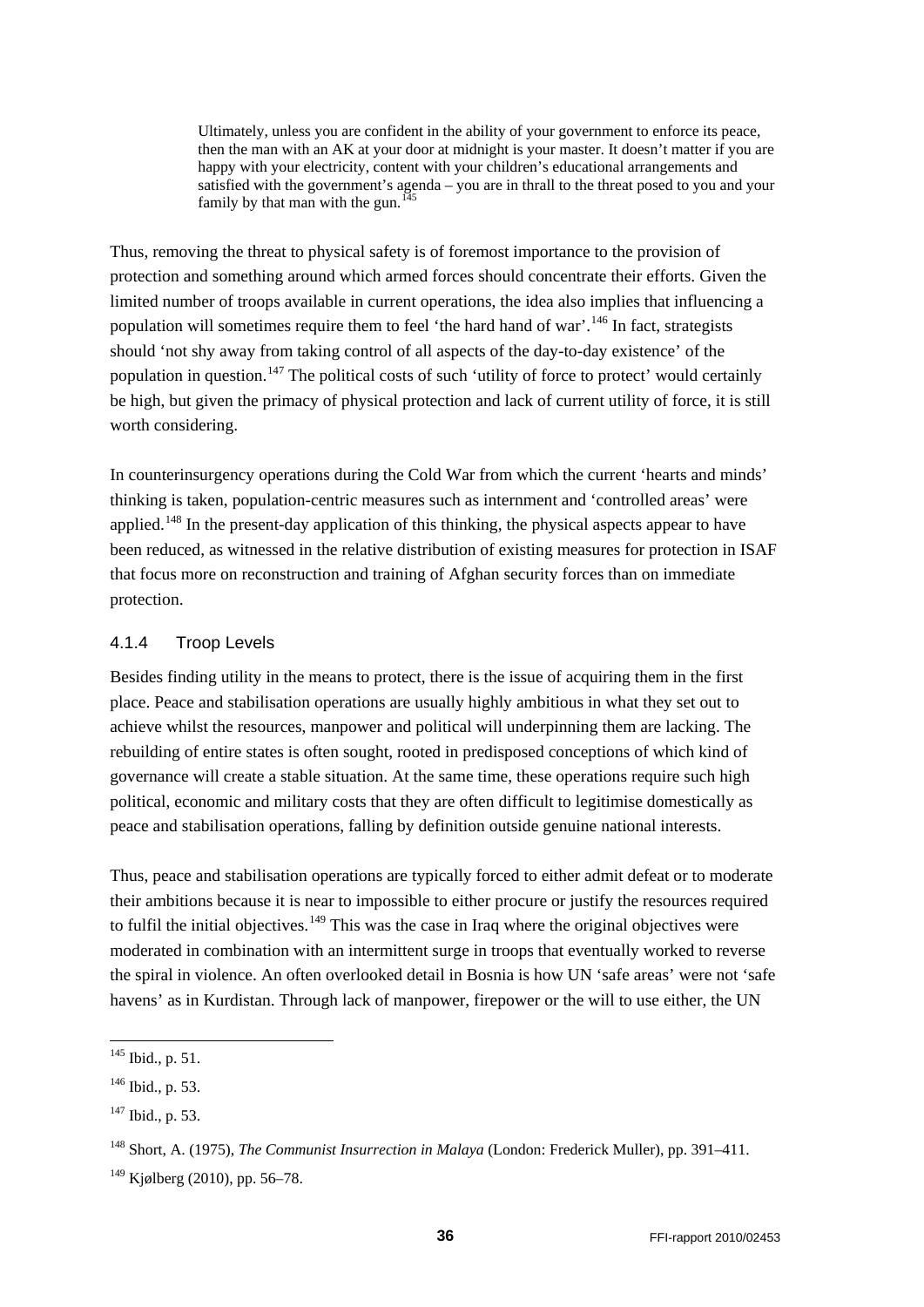deemed it impossible to protect the areas to the same extent as had been done before. The point here is that there are political realities that limit and dictate prospects for fulfilling the objectives initially set. Most important in terms of finding utility of force to protect is the number of troops available.

As head of the British Army, General Richards has repeatedly called for more boots on the ground because they provide 'the most choice and the most utility in today's sort of conflict'.<sup>[150](#page-36-1)</sup> Passive and active presence protection activities such as night patrols and escorts have proved to work, but also require significant numbers of troops. Boots on the ground also reduce the need to apply kinetic force, such as drone attacks or close-air-support, which can lead to civilian casualties. The highest demands for troops are in counterinsurgency operations where militaries are simultaneously aiming to defeat the insurgents, protect the population and preserve their own forces. In Malaya, Northern Ireland and Bosnia the force relation was around 20 per thousand inhabitants, which has been argued as the critical ratio required for success in stability operations.[151](#page-36-2) With the number of foreign troops in Afghanistan currently standing at 140,000, the ratio is less than five per thousand.<sup>[152](#page-36-3)</sup> Militaries are understandably calling for more troops.

In reality, the lack of political will in contributing countries excludes the deployment of half a million troops or more to Afghanistan. War amongst the people is 'limited war', and in limited war there will also be restrictions on the availability and use of resources. Thus, the objective of protection of civilians, which is both a very ambitious yet at the same time very basic goal, is likely to suffer in the future due to limited troop numbers compared with examples that have worked in the past. Training of local police and military forces has been pursued as an alternative and complimentary solution to sending more own troops in both Iraq and Afghanistan. Yet, increasing numbers do not necessarily solve the problem. In Iraq, it was not so much the surge itself that turned the tide as what the new troops were ordered to do. With the restricted availability of training instructions on how to protect, the effect of simply increasing troop numbers (of one's own or local forces) must not be overestimated.

### <span id="page-36-0"></span>**4.2 The Need for a Reconciliation of Aims and Means**

Protection of civilians might prove to be an impossible objective. Continued civilian insecurity increases demands on the utility of force at a time when war amongst the people is proving costly, especially in the face of highly dedicated enemies. Nonetheless, protection of civilians cannot yet

<span id="page-36-1"></span> <sup>150</sup> 'Army Chief calls for more troops and fewer ships to fight wars against insurgents', *The Telegraph*, 17 January 2010, [http://www.telegraph.co.uk/news/newstopics/politics/defence/7011209/Army-chief-calls](http://www.telegraph.co.uk/news/newstopics/politics/defence/7011209/Army-chief-calls-for-more-troops-and-fewer-ships-to-fight-wars-against-insurgents.html)[for-more-troops-and-fewer-ships-to-fight-wars-against-insurgents.html,](http://www.telegraph.co.uk/news/newstopics/politics/defence/7011209/Army-chief-calls-for-more-troops-and-fewer-ships-to-fight-wars-against-insurgents.html) accessed 28.07.2010.

<span id="page-36-2"></span><sup>151</sup> Quinlivan, J. T. (2003), 'Burden of Victory: the Painful Arithmetic of Stability Operations', *RAND Review*, Summer 2003, [http://www.rand.org/publications/randreview/issues/summer2003/burden.html,](http://www.rand.org/publications/randreview/issues/summer2003/burden.html)  accessed 03.10.2010.

<span id="page-36-3"></span><sup>&</sup>lt;sup>152</sup> Figure is based on a population of 29,000,000. Number of foreign troops includes US and Nato forces and is taken from Belasco, A. (2010), 'The Cost of Iraq, Afghanistan, and Other Global War on Terror Operations Since 9/11', *Congressional Research Service*, 2 September 2010, p. 11, [http://www.fas.org/sgp/crs/natsec/RL33110.pdf,](http://www.fas.org/sgp/crs/natsec/RL33110.pdf) accessed 02.10.2010.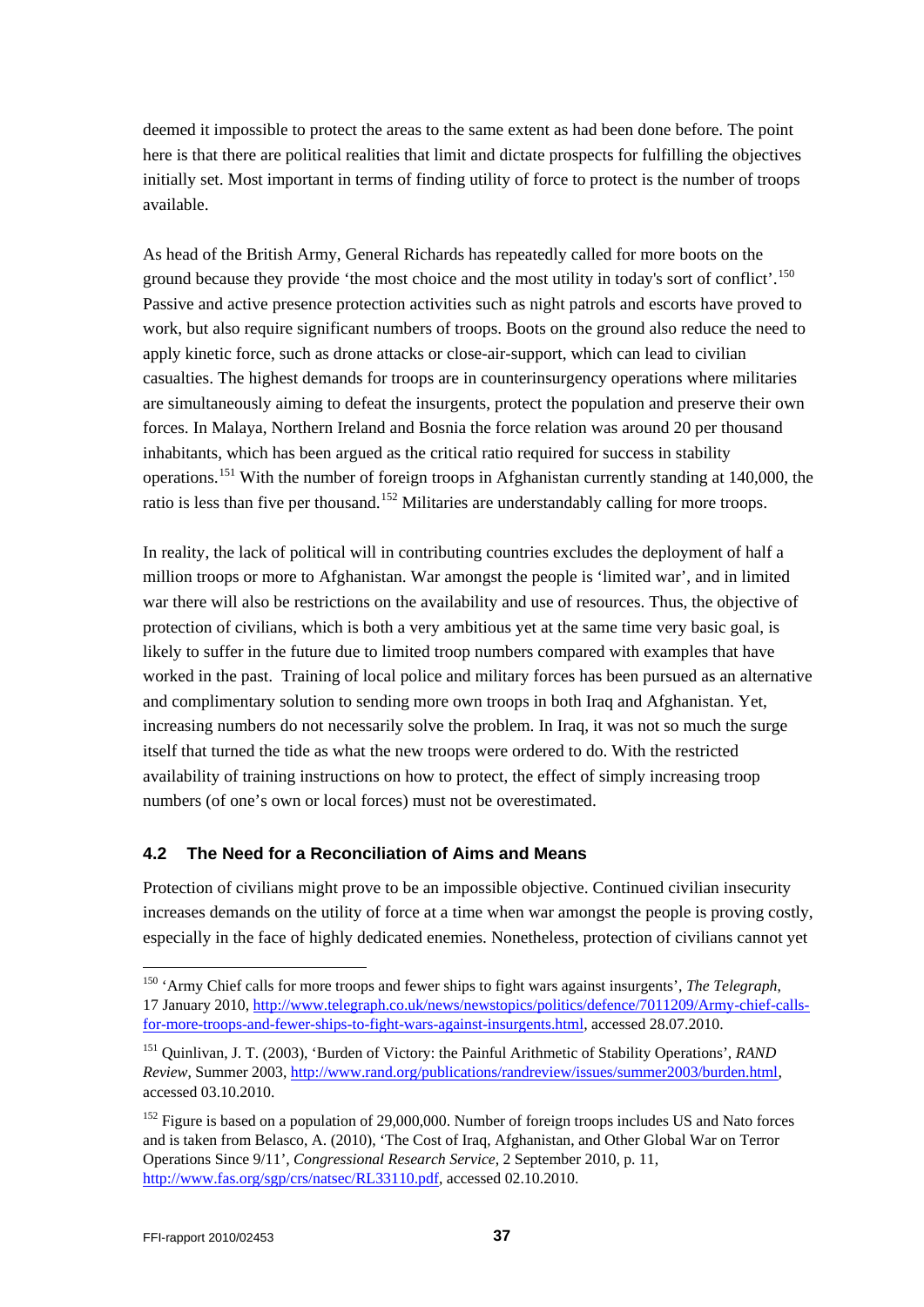be relinquished as an objective. There is too much drive behind the policy for it to be easily reversed, and there are too few alternatives. A heavy-handed escalation of the conflict in Afghanistan for other purposes than the protection of civilians, such as to kill further insurgents or to attack their sanctuaries in Pakistan in a more overt manner, would underpin the terrorist narrative of Western forces as 'evildoers' because of the resulting collateral damage. Simply withdrawing would render futile billions of dollars and thousands of lives, only to leave behind a reconstructed sanctuary for terrorists to return to. For the UN, reversing the 'paper revolution' on protection of the last decade would be a serious blow to its credibility and a major setback in the widest moral sense.

At the same time, current efforts at protecting civilians are untenable because of the striking incongruence between strategic and tactical levels, which for the UN means further fatal disappointments and for Nato diminished chances for winning 'hearts and minds'. For protection to be an implementable goal, a genuine reconciliation of aims and means is required. In terms of aims, the ambition to protect civilians 'in general' will most likely have to be moderated as in peace and stabilisation operations elsewhere, without relinquishing it as the principal objective. This will mean admitting that not 'all' Afghans or Congolese can be protected – and reflecting this in operational terms and in public statements.<sup>[153](#page-37-0)</sup>

However, at present, every suicide bombing is seen as 'a sign of [the] coalition's failure to deliver on its "promise" of "protecting" the people'.[154](#page-37-1) For Nato in Afghanistan, the creation of 'islands' has been suggested, whereby security is successfully established rather than trying to arrest the entire 'sea'.<sup>[155](#page-37-2)</sup> The adoption and standardisation of protection language has made many missions a 'marriage of high expectations and low capacity on protection, designed – despite good intentions – without the ability to succeed'.<sup>[156](#page-37-3)</sup> For the UN, such moderation of ambitions would have to be incorporated into the mission-wide strategies for protection that account for local circumstances.[157](#page-37-4) Moderation must be propagated to civilians to create more realistic expectations. Even if not 'total' in its aspiration, the objective of protection must still be understood comprehensively in its two-fold purpose of providing both basic and sustainable security. In the absence of either short or long-term security, civilians will not feel protected even in restricted areas. Given a lack of resources, this suggests that one must work comprehensively to protect fewer people as an alternative to protecting 'everyone'.

<span id="page-37-0"></span> <sup>153</sup> Khan, M. O. (2009), 'Don't Try to Arrest the Sea: an Alternative Approach for Afghanistan', *Small Wars Journal*, [http://smallwarsjournal.com/blog/journal/docs-temp/301-khan.pdf,](http://smallwarsjournal.com/blog/journal/docs-temp/301-khan.pdf) accessed 03.10.2010.

<span id="page-37-1"></span> $154$  Ibid., p. 2.

<span id="page-37-2"></span> $155$  Ibid., p. 3.

<span id="page-37-3"></span><sup>156</sup> Holt et. al. (2009), p. 159.

<span id="page-37-4"></span><sup>&</sup>lt;sup>157</sup> Mission-wide strategies are meant to unify common principles and aims around the acknowledgement that 'each mission has a unique mandate, different mission compositions and particular circumstances in its area of deployment' (*Lessons Learned Note*, para. 22). Recently in the DRC, a system-wide strategy has been developed (that integrate the mission with other UN agencies) exclusively dedicated for the protection of civilians, which is dealt with in detail in Kjeksrud and Ravndal (2010).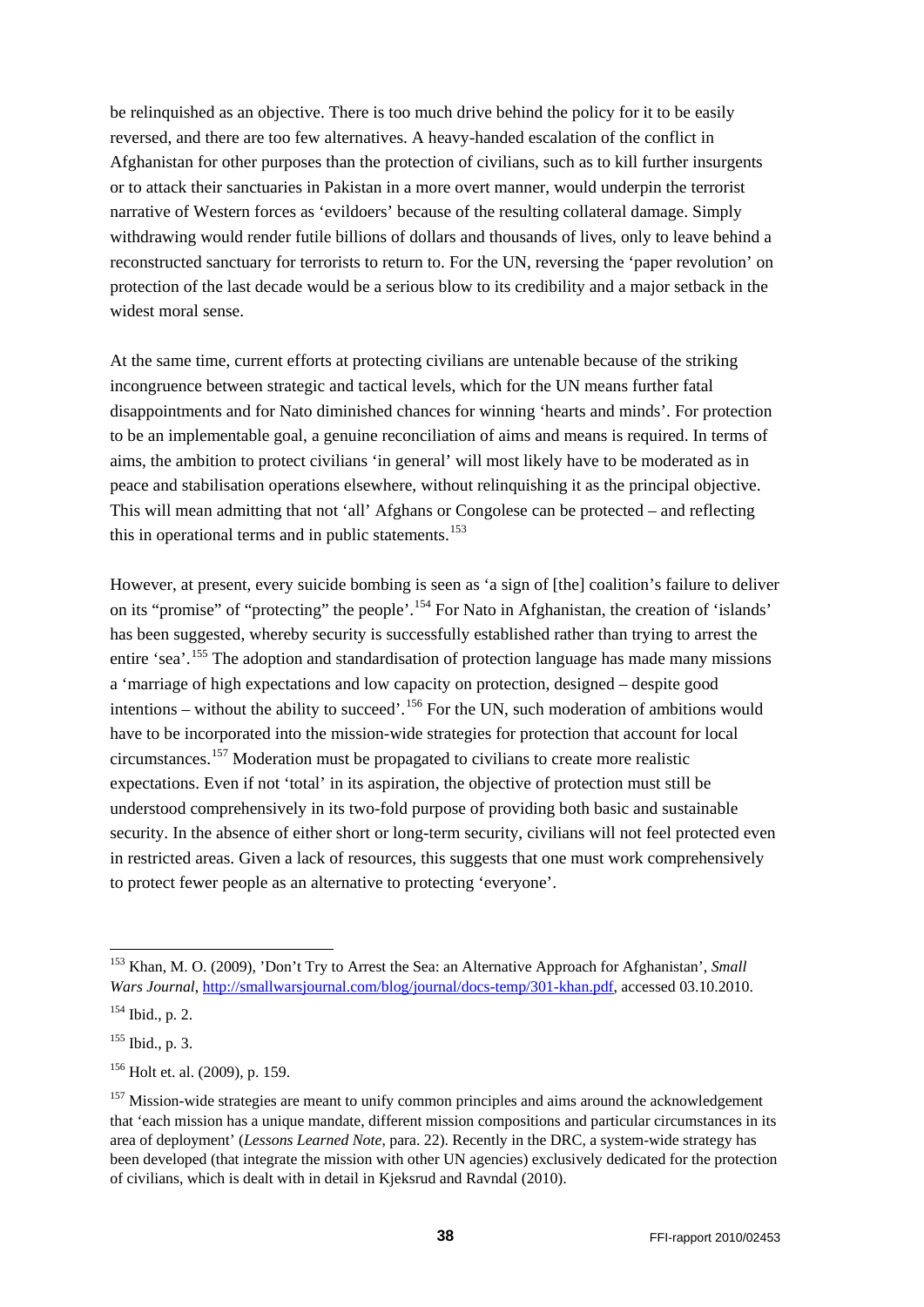Striking political deals with certain groups represents a way of lowering levels of violence and thus also the threat to civilian security. The American embracement of the Sunni Awakening in Iraq was 'one of the main reasons for the recent marked reduction in violence in the country'. [158](#page-38-0) Such deals may enable post-immediate protection efforts that both the UN and Nato are far better at conducting, but they fall short of proving an existing capability to provide basic protection. It is precisely the military inability to provide the most basic security to civilians that might necessitate striking a 'deal' with the Taliban in Afghanistan or with militias in Africa. Whilst some sort of negotiation with the Taliban is probably inevitable (the Afghan government itself is calling for it), the extent to which the more dedicated al-Qaeda groups will be deterred remains an open question. In any case, the logic is that if existing means had been more efficient in fulfilling protection objectives, the need for striking a politically undesirable deal would be lessened, or at least the terms upon which political agreements will be struck could be more favourable.

In terms of means, the implementation of protection is likely to improve when protection is defined as an operational objective and incorporated into the military CONOPS, from which better practical guidance can be provided. Aside from shows of force that cannot deter the most dedicated enemies from attacking civilians, there appear to be few alternative ways of applying force for basic protection in what, paradoxically, often happens to be the most violent and decisive phase. This must be the greatest weakness in the current utility of force to protect.

This report's findings also situate the protection of civilians well amongst the arguments for relinquishing Huntington's separation of civil and military affairs. Huntington's model defined the military profession in terms of its 'functional imperative' whose sole purpose and measure of success was its ability to defeat the enemy forces. This was best achieved when civilians declared the political ends for which force was to be used, whilst the military retained autonomy over the conduct. In contrast to conventional war, the conduct of protection by its two-fold and comprehensive nature belongs more to the realm of crisis management, which requires 'a quick response from flexible teams of people with various professional backgrounds who can address different types of challenges, i.e. filling immediate security gaps, while, at the same time, starting to build local capacity'.<sup>[159](#page-38-1)</sup> Essentially, civilian instruments 'cannot simply be "bolted on" once peace is restored', but must be involved from the very beginning.<sup>[160](#page-38-2)</sup> Successful protection of civilians calls for accurate judgements that cannot be divided between military and civilian compartments and are more comprehensive and complex than the mere destruction of the enemy. Huntington's strict separation of civilian and military spheres has today become 'an obstacle for the kind of tasks that the military is expected to carry out', including protection.<sup>[161](#page-38-3)</sup>

<span id="page-38-0"></span> <sup>158</sup> 'Baghdad to pay Sunni groups', *Al Jazeera English*, 3 October 2008,

[http://english.aljazeera.net/news/middleeast/2008/10/200810151630737451.html,](http://english.aljazeera.net/news/middleeast/2008/10/200810151630737451.html) accessed 27.07.2010. Petraeus had operated the same way previously during the early days of invasion in Mosul, which he managed to pacify until the city erupted in flames when the money stopped.

<span id="page-38-1"></span><sup>&</sup>lt;sup>159</sup> Norheim-Martinsen, P. M. (2010), 'Managing the Civil-Military Interface in the EU: Creating an Organisation Fit for Purpose', *European Integration Online Papers*, Vol. 14, No. 10, p. 5.

<span id="page-38-2"></span><sup>160</sup> Ibid., p. 5.

<span id="page-38-3"></span> $161$  Norheim-Martinsen (2010), p. 5.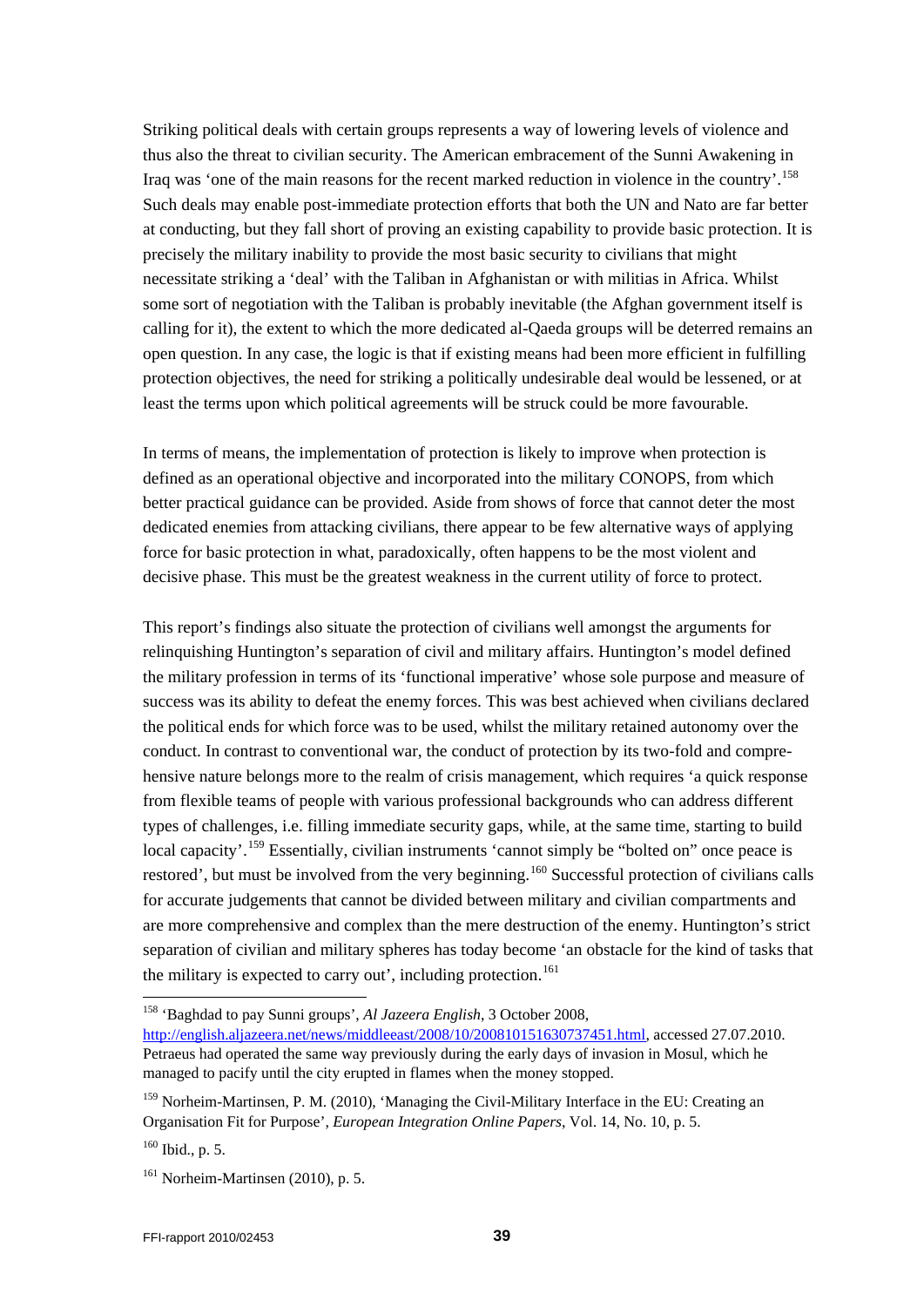## <span id="page-39-0"></span>**5 Concluding remarks**

The way in which the protection of civilians is currently being translated into operational principles and activities suggests two ways of looking at its implementation. On the one hand, protection can be viewed as an 'impossible objective'. This report has highlighted certain issues and difficulties in terms of finding 'utility of force to protect'. The report shows that at times when civilian lives are most directly threatened, and when faced with highly dedicated enemies that cannot be coerced, past methods of using force to protect are insufficient. The incapacity to provide the most basic protection is a fundamental flaw when the 'ultimate determinant in war is the man with the gun' and when provision of initial protection is a prerequisite for success in the longer run.

On the other hand, protection viewed through a comparison of UN and Nato approaches and the resulting overview of existing means have shown that there is significant room for improvement that can come from bridging the 'implementation gap'. It has been argued here that the current shortcomings at the tactical level can be attributed to the lack, or even absence, of sufficient guidance on *how* to actually go about protecting. Military troops and commanders on the ground cannot be blamed for this insufficiency. Rather, a proper reconciliation of means and ends towards protection of civilians must be undertaken. Crucially, this process must be based on a comprehensive understanding of the issue in which the factors highlighted above must be taken into account with regards to finding utility of force. Unrealistic ambitions to protect 'everyone' will probably have to be relinquished, while it is essential not to diminish the primary importance of protection for both moral and military-strategic reasons. Thus, for the military forces participating in peace and stabilisation operations, finding useful practices of doing so will be absolutely vital. The obvious place to start lies in developing more specific guidance, operational concepts, training and practices, so that operational and tactical activities reflect better the strategic primacy of protection.

This report has only explored some of the theoretical principles required to provide a muchneeded comprehensive understanding of the protection of civilians. Many issues have not been dealt with here and will require further examination. One such issue is the degree of legitimacy with which a party enters a theatre of operations. We have seen that in Afghanistan, the presence of Western troops is problematic due to their perception by the local population as a culturally disrespectful intrusion. Conversely, the UN has traditionally enjoyed more intrinsic legitimacy due to its adherence to the principle of impartiality. This suggests that preordained legitimacy matters when protection is to be provided. It gains particular relevance when combined with arguments in favour of imposing protection in situations where civilians sometimes have to feel the 'hard hand of war'. Furthermore there are other important providers of protection that have not been dealt with here, such as the European Union (EU). The EU has and continues to provide protection in a number of ways, through purely military bridging operations conducted in the DRC in the past and through the provision of sustainable security through missions like EULEX in Kosovo. Attention to the issue of protecting civilians is by no means new, but the strategic focus that it has received from the UN and Nato is unprecedented. This trend is unlikely to be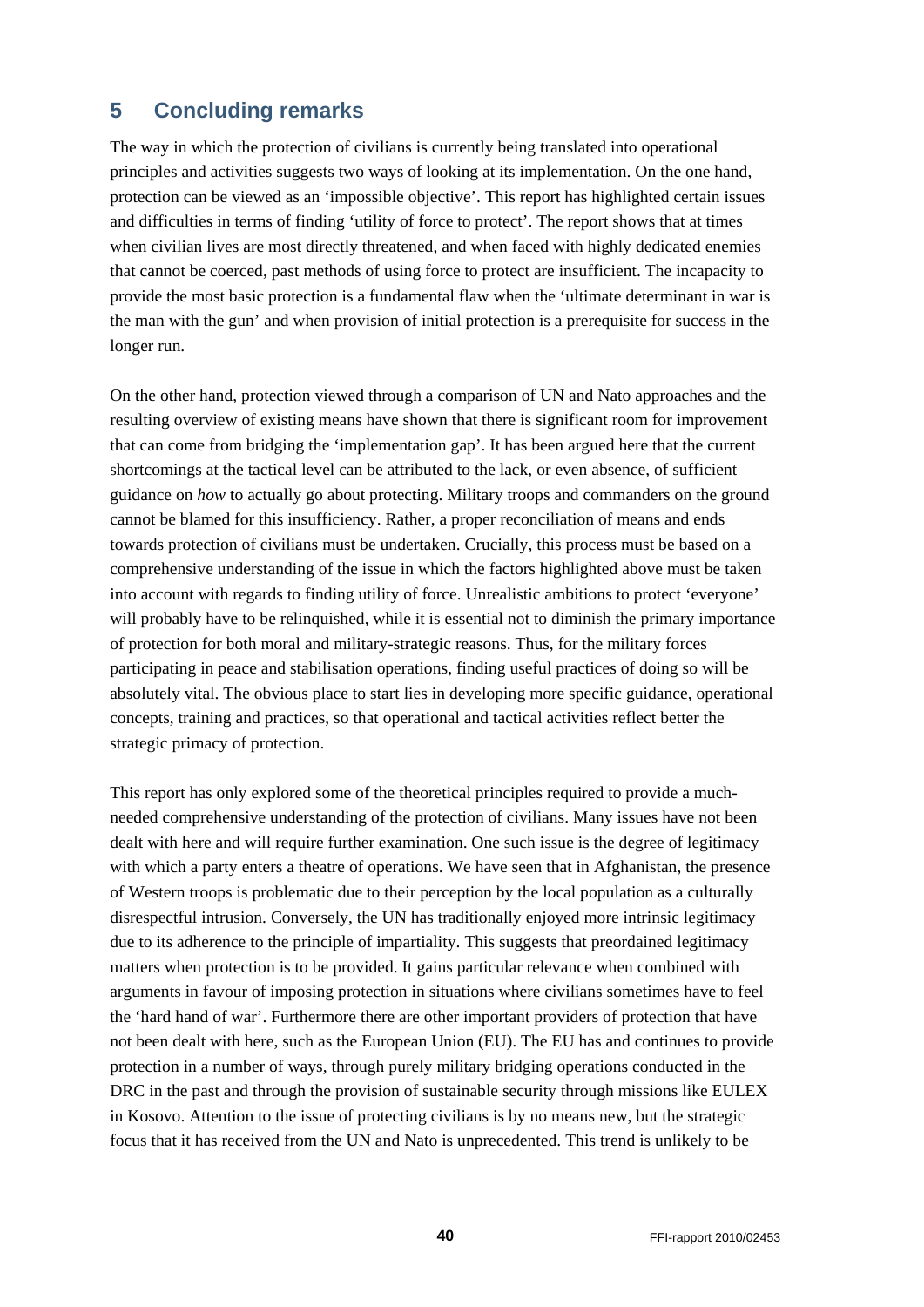reversed in the immediate future – rather, the theoretical principles underpinning the protection of civilians deserve further attention and scrutiny for many reasons, both moral and military.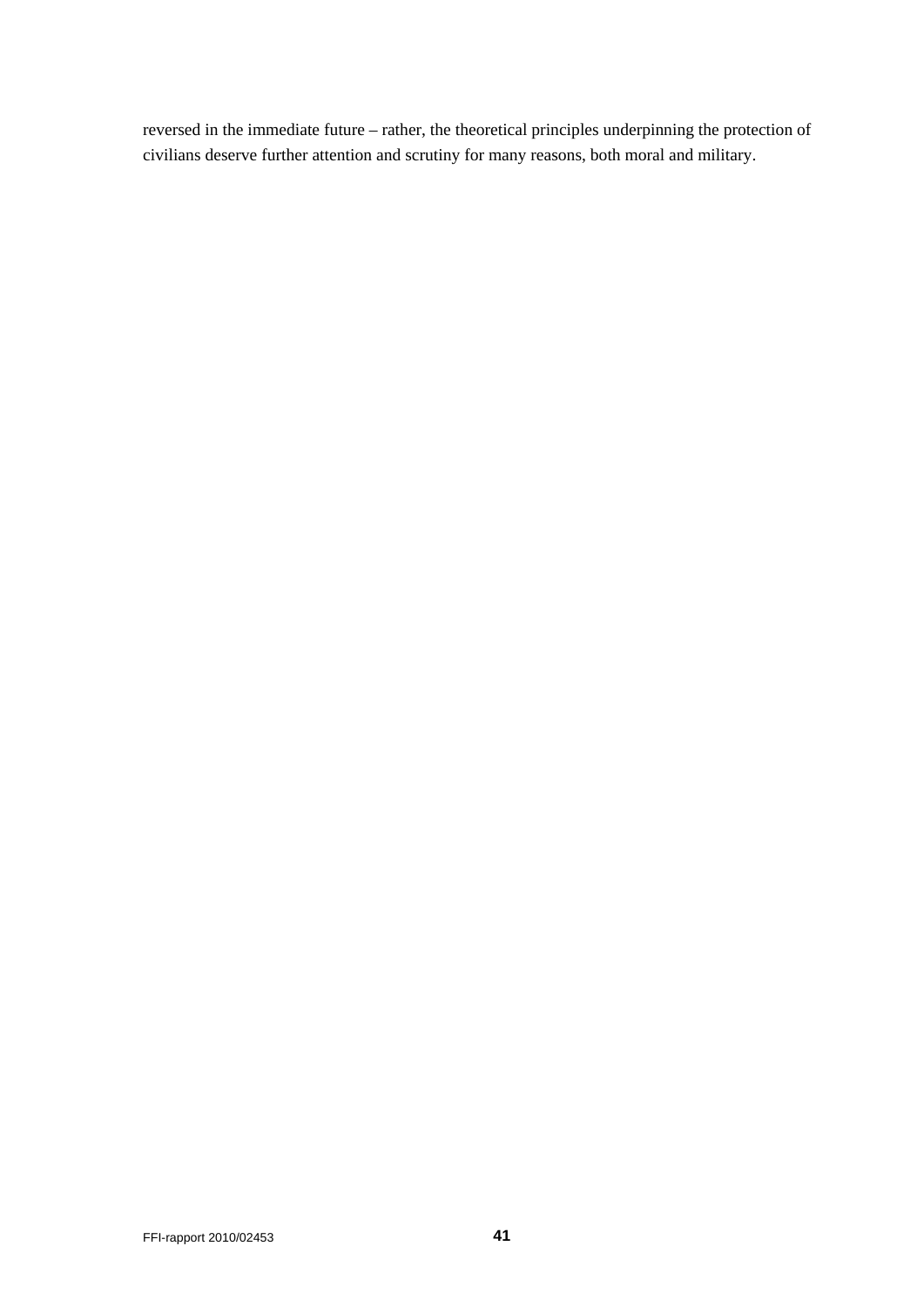## <span id="page-41-0"></span>**Bibliography**

#### **Books**

- Berdal, M. (2009), *Building Peace After War* (Abingdon: Routledge).
- Feste, K. A. (2003), *Intervention: Shaping the Global Order* (Westport, CT: Praeger Publishers).
- Gow, J. (2003), *The Serbian Project and its Adversaries: a Strategy of War Crimes* (London: Hurst & Company).
- Holt, V. (2005), *The Responsibility to Protect: Considering the Operational Capacity for Civilian Protection* (Washington, DC: The Henry L. Stimson Center).
- Holt, V. K. & Berkman, T. C. (2006), *The Impossible Mandate? Military Preparedness, the Responsibility to Protect and Modern Peace Operations* (Washington, DC: The Henry L. Stimson Center).
- Holt, V., Taylor, G. & Kelly, M. (2009), *Protecting Civilians in the Context of UN Peacekeeping Operations* (New York: DPKO & OCHA).
- Kaldor, M. (2007), *New & Old Wars* (Stanford, California: Stanford University Press).
- Kalyvas, S. (2006), *The Logic of Violence in Civil War* (Cambridge: Cambridge University Press).
- Kjølberg, A. (2010), 'Ambisjoner og illusjoner i stabiliseringsoperasjoner', in T. Nyhamar, ed., *Utfordringer og strategi i freds- og stabiliseringsoperasjoner* (Oslo: Abstrakt Forlag), pp. 56–78.
- Knox, M. & Murray, W. (2001), *The Dynamics of Military Revolution: 1300-2050* (Cambridge, UK: Cambridge University Press).
- Marston, D. (20), 'Lessons in 21st-Century Counterinsurgency: Afghanistan 2001–07', in Marston, D. & Malkasian, C., eds., *Counterinsurgency in Modern Warfare* (Osprey Publishing: Oxford, UK), pp. 220–240.
- Münkler, H. (2004), *The New Wars* (Cambridge, UK: Polity).
- Nagl, J. A. (2005), Lear*ning to Eat Soup with a Knife: Counterinsurgency Lessons from Malaya and Vietnam* (Chicago: University of Chicago Press).
- Nyhamar, T. (2010), ed., *Utfordringer og strategi i freds- og stabiliseringsoperasjoner* (Oslo: Abstrakt forlag).
- Ripley, T. (1999), *Operation Deliberate Force: The UN and Nato Campaign in Bosnia 1995* (Lancaster University, UK: CDISS).
- Short, A. (1975), *The Communist Insurrection in Malaya* (London: Frederick Muller).
- Smith, Rupert (2006), *The Utility of Force* (London: Penguin Press).
- Wheeler, N. J. (2000), *Saving Strangers: Humanitarian Intervention in International Society* (Oxford: Oxford University Press).
- Zedong, M (2000), *On Guerrilla Warfare*, trans. S.B. Griffith (Champaign, IL: University of Illinois Press).

#### **Journals**

Belasco, A. (2010), 'The Cost of Iraq, Afghanistan, and Other Global War on Terror Operations Since 9/11', *Congressional Research Service*, 2 September 2010, p. 11, [http://www.fas.org/sgp/crs/natsec/RL33110.pdf,](http://www.fas.org/sgp/crs/natsec/RL33110.pdf) accessed 02.10.2010.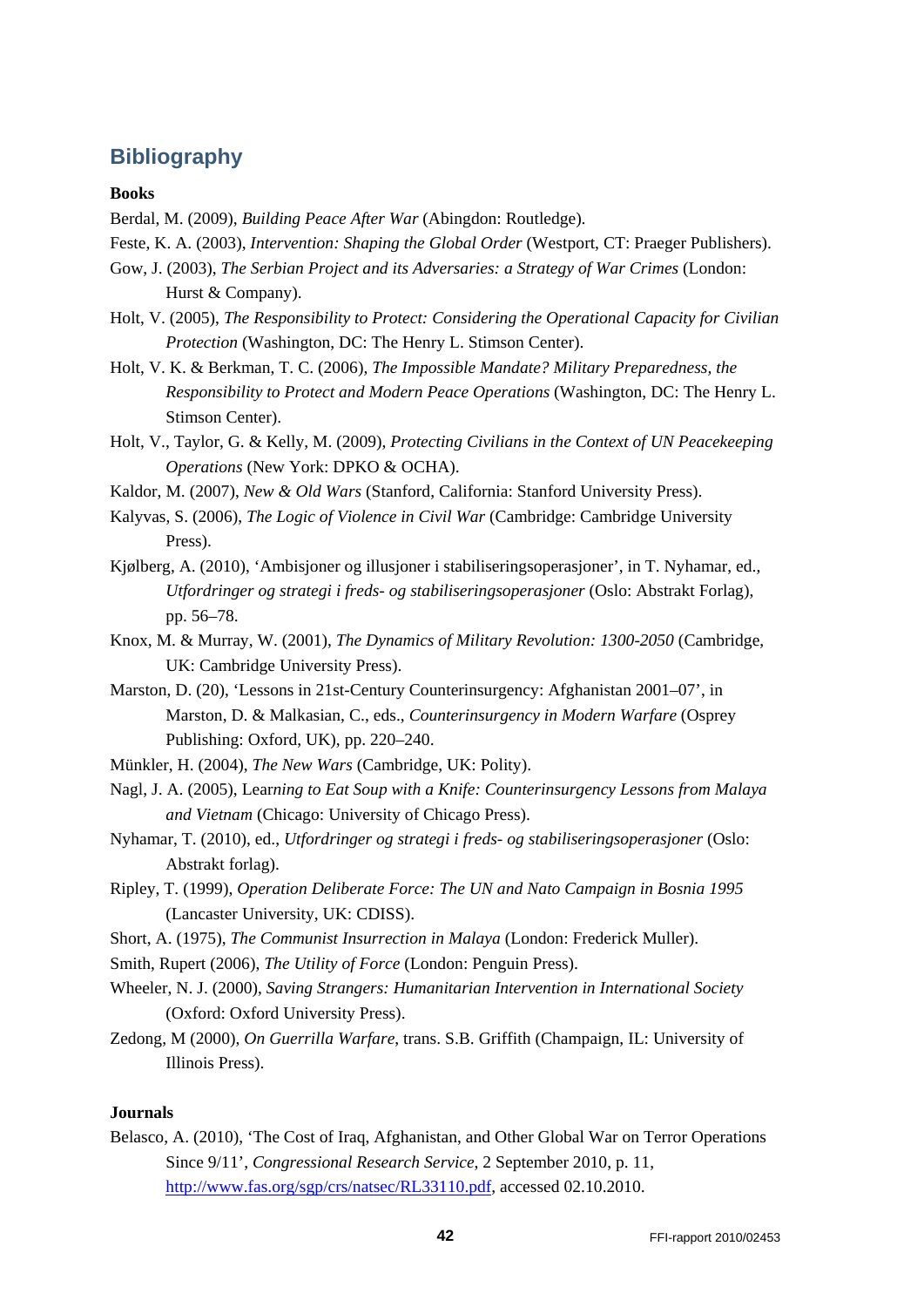- Daltveit, E., Geiner, J. F. & Ydstebø, P. (2010), *FFI-report* 2010/00692, Trender i militære operasjoner (Kjeller: FFI).
- Ellis, B. (2008), 'Back to the Future? The Lessons of Counterinsurgency for Contemporary Peace Operations', [www.carleton.ca/e-merge/docs\\_vol5/articles/article\\_Ellis1.pdf,](http://www.carleton.ca/e-merge/docs_vol5/articles/article_Ellis1.pdf) accessed 03.08.2010.
- Farrell, T. (2010), 'Appraising Moshtarak', *RUSI Briefing Note*, [http://www.rusi.org/news/ref:N4C223C1F023C7/,](http://www.rusi.org/news/ref:N4C223C1F023C7/) accessed 27.07.2010.
- Fick, N. C. & Nagl, J. A. (2009), 'Counterinsurgency Field Manual: Afghanistan Edition', *Foreign Policy Feature*, [http://www.foreignpolicy.com/articles/2009/01/05/counterinsurgency\\_field\\_manual\\_afgh](http://www.foreignpolicy.com/articles/2009/01/05/counterinsurgency_field_manual_afghanistan_edition) [anistan\\_edition,](http://www.foreignpolicy.com/articles/2009/01/05/counterinsurgency_field_manual_afghanistan_edition) accessed 05.08.2010.
- Foxley, T. (2008), 'Visit to Meymaneh PRT…', SIRRI, 5 August 2008, [http://www.sipri.org/blogs/Afghanistan/visit-to-meymaneh-prt,](http://www.sipri.org/blogs/Afghanistan/visit-to-meymaneh-prt) accessed 03.10.2010.
- Friis, K. (2010), 'Peacekeeping and Counter-insurgency Two of a Kind?', *International Peacekeeping*, Vol. 17, No. 1, pp. 49–66.
- Giffen, A. (2010), *Addressing the Doctrinal Deficit* (Washington, DC: The Henry L. Stimson Center).
- Homan, Kees (2007). 'Operation Artemis in the Democratic Republic of Congo', in European Commission, *Faster and more united? The Debate about Europe's crisis response capability*, pp. 151–155, [http://www.clingendael.nl/publications/2007/20070531\\_cscp\\_chapter\\_homan.pdf,](http://www.clingendael.nl/publications/2007/20070531_cscp_chapter_homan.pdf)

accessed 03.10.2010.

- Jakobsen, P. V. (2005), 'PRTs in Afghanistan: Successful but not Sufficient', *DIIS Report* (Copenhagen: DIIS).
- Kelly, J. & Brennan, M. (2010), 'Looking for the Hedgehog Idea', *Australian Army Journal*, Vol. 2, No. 1, pp. 41–56.
- Khan, M. O. (2009), 'Don't Try to Arrest the Sea: an Alternative Approach for Afghanistan', *Small Wars Journal*, [http://smallwarsjournal.com/blog/journal/docs-temp/301-khan.pdf,](http://smallwarsjournal.com/blog/journal/docs-temp/301-khan.pdf) accessed 03.10.2010.
- Kiszely, J. (2007), 'Post-Modern Challenges for Modern Warriors', *The Shrivenham Papers*, No. 5 (UK Defence Academy).
- Kjeksrud, S. (2009), *FFI-report* 2010/01016, Matching robust ambitions with robust action in UN peace operations – towards a conceptual overstretch? (Kjeller: FFI).
- Lie, J. H. S. & de Carvalho, B. (2008), 'A Culture of Protection? Perceptions of the Protection of Civilians from Sudan', *Security in Practice*, No. 7 (Oslo: NUPI).
- Lie, J. H. S. (2008), 'Protection of Civilians, the Responsibility to Protect and Peace Operations', *NUPI Report*, No. 8 (Oslo: NUPI).
- Norheim-Martinsen, P. M. (2010), 'Managing the Civil-Military Interface in the EU: Creating an Organisation Fit for Purpose', *European Integration Online Papers*, Vol. 14, No. 10.
- Nyhamar, T. (2009), *FFI-report* 2009/01342, Counterinsurgency Field Manual 3-24 and operations (Kjeller: FFI).
- Quinlivan, J. T. (2003), 'Burden of Victory: the Painful Arithmetic of Stability Operations', *RAND Review*, Summer 2003,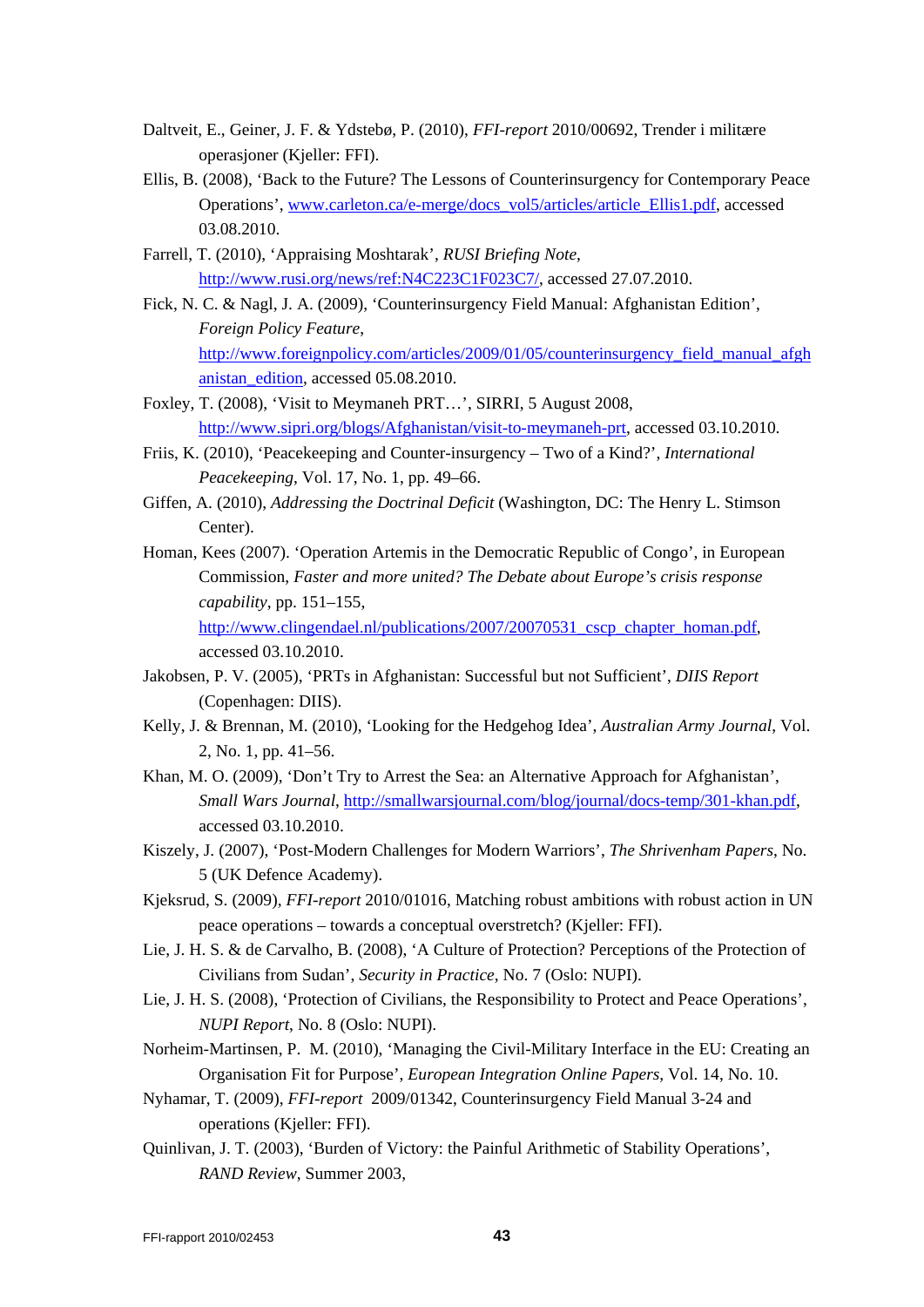[http://www.rand.org/publications/randreview/issues/summer2003/burden.html,](http://www.rand.org/publications/randreview/issues/summer2003/burden.html) accessed 03.10.2010.

- Ulriksen S. (2008), 'Power to Protect? The Evolution of Military Structure and Doctrine in Relation to the Responsibility to Prevent and Protect', *NUPI Report*, No. 7 (Oslo: NUPI).
- Glaser, M. (2005), 'The Darfur Crisis: simple needs, complex response', *Humanitarian Exchange Magazine*, No. 29, March 2005, [http://www.odihpn.org/report.asp?id=2637,](http://www.odihpn.org/report.asp?id=2637) accessed 03.08.2010.

### **Electronic Media Resources**

- '"The Kosovo Dilemma" Goes Astray', *In These Times*, 25.06.2008, [http://www.inthesetimes.com/article/3776/the\\_kosovo\\_dilemma\\_goes\\_astray/,](http://www.inthesetimes.com/article/3776/the_kosovo_dilemma_goes_astray/) accessed 03.10.2010.
- '3 Americans and a Civilian Die in Afghanistan Attack', *New York Times*, 26.05.2009, http://www.nytimes.com/2009/05/27/world/asia/27afghan.html? r=1, accessed 26.07.2010.
- 'Afghanistan strategy silently altered', *The Copenhagen Post Online*, 22.09.2010, [http://www.cphpost.dk/news/international/89-international/50059-afghanistan-strategy](http://www.cphpost.dk/news/international/89-international/50059-afghanistan-strategy-silently-altered.html)[silently-altered.html,](http://www.cphpost.dk/news/international/89-international/50059-afghanistan-strategy-silently-altered.html) accessed 15.11.2010.
- 'Afghanistan: Dip in civilian deaths in first two months of 2010', *Integrated Regional Information Networks*, 01.03.2010,

[http://www.irinnews.org/Report.aspx?ReportId=88268,](http://www.irinnews.org/Report.aspx?ReportId=88268) accessed 27.07.2010.

- 'Afghanistan: first stage of operation Moshtarak declared a success', *The Telegraph*, 13.02.2010, [http://www.telegraph.co.uk/news/worldnews/asia/afghanistan/7230940/Afghanistan-first](http://www.telegraph.co.uk/news/worldnews/asia/afghanistan/7230940/Afghanistan-first-stage-of-operation-Moshtarak-declared-a-success.html)[stage-of-operation-Moshtarak-declared-a-success.html,](http://www.telegraph.co.uk/news/worldnews/asia/afghanistan/7230940/Afghanistan-first-stage-of-operation-Moshtarak-declared-a-success.html) accessed 27.07.2010.
- 'Al-Qaeda fighters swell Taliban ranks', *Al-Jazeera English*, 11.09.2010, [http://english.aljazeera.net/news/asia/2010/09/201091183514798599.html,](http://english.aljazeera.net/news/asia/2010/09/201091183514798599.html) accessed 03.10.2010.
- 'Army Chief calls for more troops and fewer ships to fight wars against insurgents', *The Telegraph*, 17 January 2010,

[http://www.telegraph.co.uk/news/newstopics/politics/defence/7011209/Army-chief-calls](http://www.telegraph.co.uk/news/newstopics/politics/defence/7011209/Army-chief-calls-for-more-troops-and-fewer-ships-to-fight-wars-against-insurgents.html)[for-more-troops-and-fewer-ships-to-fight-wars-against-insurgents.html,](http://www.telegraph.co.uk/news/newstopics/politics/defence/7011209/Army-chief-calls-for-more-troops-and-fewer-ships-to-fight-wars-against-insurgents.html) accessed 28.07.2010.

- 'Baghdad to pay Sunni groups', *Al Jazeera English*, 3 October 2008, [http://english.aljazeera.net/news/middleeast/2008/10/200810151630737451.html,](http://english.aljazeera.net/news/middleeast/2008/10/200810151630737451.html) accessed 27.07.2010.
- 'Civilian death toll 1400 in Congo', *Times Live*, 14 December 2009, [http://www.timeslive.co.za/news/africa/article233568.ece,](http://www.timeslive.co.za/news/africa/article233568.ece) accessed 26.07.2010.
- 'Darfur situation remains 'volatile': UNAMID chief', *Relief Web*, 29 December 2009, [http://www.reliefweb.int/rw/RWB.NSF/db900SID/SODA-7Z7QTF?OpenDocument,](http://www.reliefweb.int/rw/RWB.NSF/db900SID/SODA-7Z7QTF?OpenDocument) accessed 03.10.2010.
- 'General claims progress in Helmand, but critics say it's fleeting', Stars and Stripes, 12 November 2010, [http://www.stripes.com/news/general-claims-progress-in-helmand](http://www.stripes.com/news/general-claims-progress-in-helmand-but-critics-say-it-s-fleeting-1.125318)[but-critics-say-it-s-fleeting-1.125318,](http://www.stripes.com/news/general-claims-progress-in-helmand-but-critics-say-it-s-fleeting-1.125318) accessed 15.11.2010.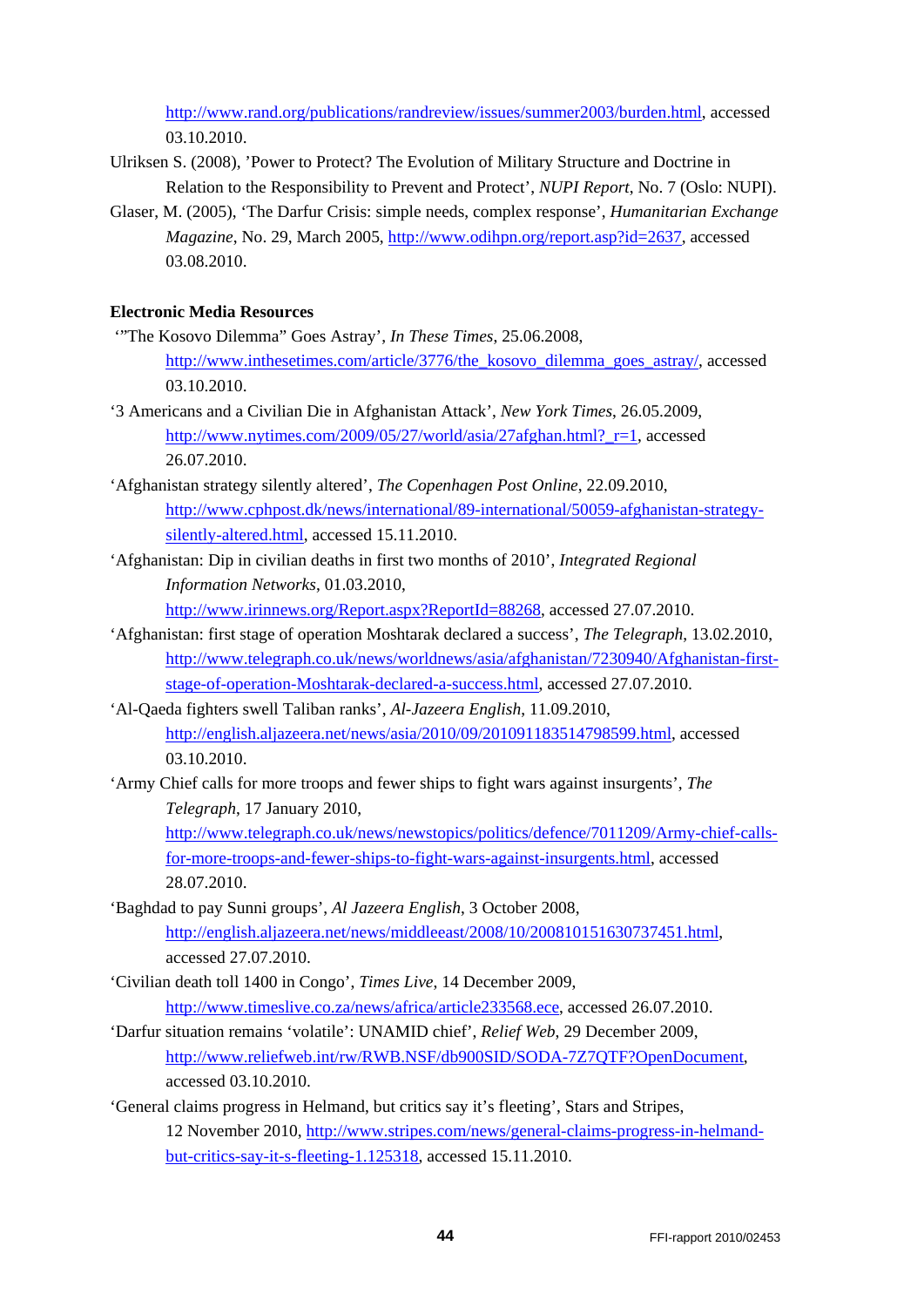- 'Less Peril for Civilians, but More for Troops', *The Washington Post*, 23 September 2009, [http://www.washingtonpost.com/wp](http://www.washingtonpost.com/wp-dyn/content/article/2009/09/22/AR2009092204296.html)[dyn/content/article/2009/09/22/AR2009092204296.html,](http://www.washingtonpost.com/wp-dyn/content/article/2009/09/22/AR2009092204296.html) accessed 27.07.2010.
- 'Marines plan joint mission to eject insurgents from last Helmand stronghold', *The Washington Post*, 10 February 2010, [http://www.washingtonpost.com/wp](http://www.washingtonpost.com/wp-dyn/content/article/2010/02/09/AR2010020903511.html)[dyn/content/article/2010/02/09/AR2010020903511.html,](http://www.washingtonpost.com/wp-dyn/content/article/2010/02/09/AR2010020903511.html) accessed 27.07.2010.
- 'McChrystal calls Marjah a 'bleeding ulcer' in Afghan campaign', *McClatchy*, 24 May 2010, [http://www.mcclatchydc.com/2010/05/24/94740/mcchrystal-calls-marjah-a](http://www.mcclatchydc.com/2010/05/24/94740/mcchrystal-calls-marjah-a-bleeding.html)[bleeding.html,](http://www.mcclatchydc.com/2010/05/24/94740/mcchrystal-calls-marjah-a-bleeding.html) accessed 03.10.2010.
- 'McChrystal: Civilian deaths endanger mission', *Marine Corps Times*, 2 June 2010, [http://www.marinecorpstimes.com/news/2010/05/military\\_afghanistan\\_civilian\\_casualtie](http://www.marinecorpstimes.com/news/2010/05/military_afghanistan_civilian_casualties_053010w/) s<sub>053010w</sub>/, accessed 27.07.2010.
- 'Nato not winning hearts and minds: poll', *Reuters*, 16 July 2010, [http://www.reuters.com/article/idUSTRE66F4Q820100716,](http://www.reuters.com/article/idUSTRE66F4Q820100716) accessed 05.08.2010.
- 'Provincial Reconstruction Teams (PRTs)', *Global Security*, [http://www.globalsecurity.org/military/ops/oef-prt.htm,](http://www.globalsecurity.org/military/ops/oef-prt.htm) accessed 27.07.2010.
- 'Sivile tap nører hevn', *Aftenposten*, 03.08.2010, [http://www.aftenposten.no/nyheter/uriks/article3755060.ece,](http://www.aftenposten.no/nyheter/uriks/article3755060.ece) accessed 05.08.2010.
- 'Spate of Afghan civilian deaths "disturbing" UN', *Alertnet*, 15 April 2010, [http://www.alertnet.org/thenews/newsdesk/SGE63E0DJ.htm,](http://www.alertnet.org/thenews/newsdesk/SGE63E0DJ.htm) accessed 27.07.2010.
- 'Srebrenica's New Victims', *Time*, 16 April 2002, 'Taliban Adjust, Wage Bomb Attacks in Afghan Town', *ABC News International*, 20 March 2010,

[http://abcnews.go.com/International/wireStory?id=10156609,](http://abcnews.go.com/International/wireStory?id=10156609) accessed 03.10.2010.

- 'Test of counterinsurgency strategy in Afghanistan', *Los Angeles Times*, 25.06.2010, [http://articles.latimes.com/2010/jun/25/world/la-fg-afghanistan-marja-20100625,](http://articles.latimes.com/2010/jun/25/world/la-fg-afghanistan-marja-20100625) accessed 03.10.2010.
- 'The Last Line of Defense' (2010), *Refugees International*, February 2010, [http://www.refugeesinternational.org/sites/default/files/10\\_LastLineDefense.pdf,](http://www.refugeesinternational.org/sites/default/files/10_LastLineDefense.pdf) accessed 03.10.2010.
- 'UN probe finds peacekeepers in DR Congo used excessive force', *UN New Centre*, 11 June 2007,

[http://www.un.org/apps/news/story.asp?NewsID=22862&Cr=democratic&Cr1=congo,](http://www.un.org/apps/news/story.asp?NewsID=22862&Cr=democratic&Cr1=congo) accessed 26.07.2010.

- 'White House shifts Afghanistan strategy towards talking with Taliban', *The Guardian*, 19 July 2010, [http://www.guardian.co.uk/world/2010/jul/19/obama-afghanistan-strategy-taliban](http://www.guardian.co.uk/world/2010/jul/19/obama-afghanistan-strategy-taliban-negotiate)[negotiate,](http://www.guardian.co.uk/world/2010/jul/19/obama-afghanistan-strategy-taliban-negotiate) accessed 27.07.2010.
- Thomas-Jensen, C. (2009), 'The Counterinsurgency Debate: A Tale of Two Countries', *The Huffington Post*, 28 September 2009, [http://www.huffingtonpost.com/colin](http://www.huffingtonpost.com/colin-thomasjensen/the-counterinsurgency-deb_b_301649.html)[thomasjensen/the-counterinsurgency-deb\\_b\\_301649.html,](http://www.huffingtonpost.com/colin-thomasjensen/the-counterinsurgency-deb_b_301649.html) both accessed 03.08.2010.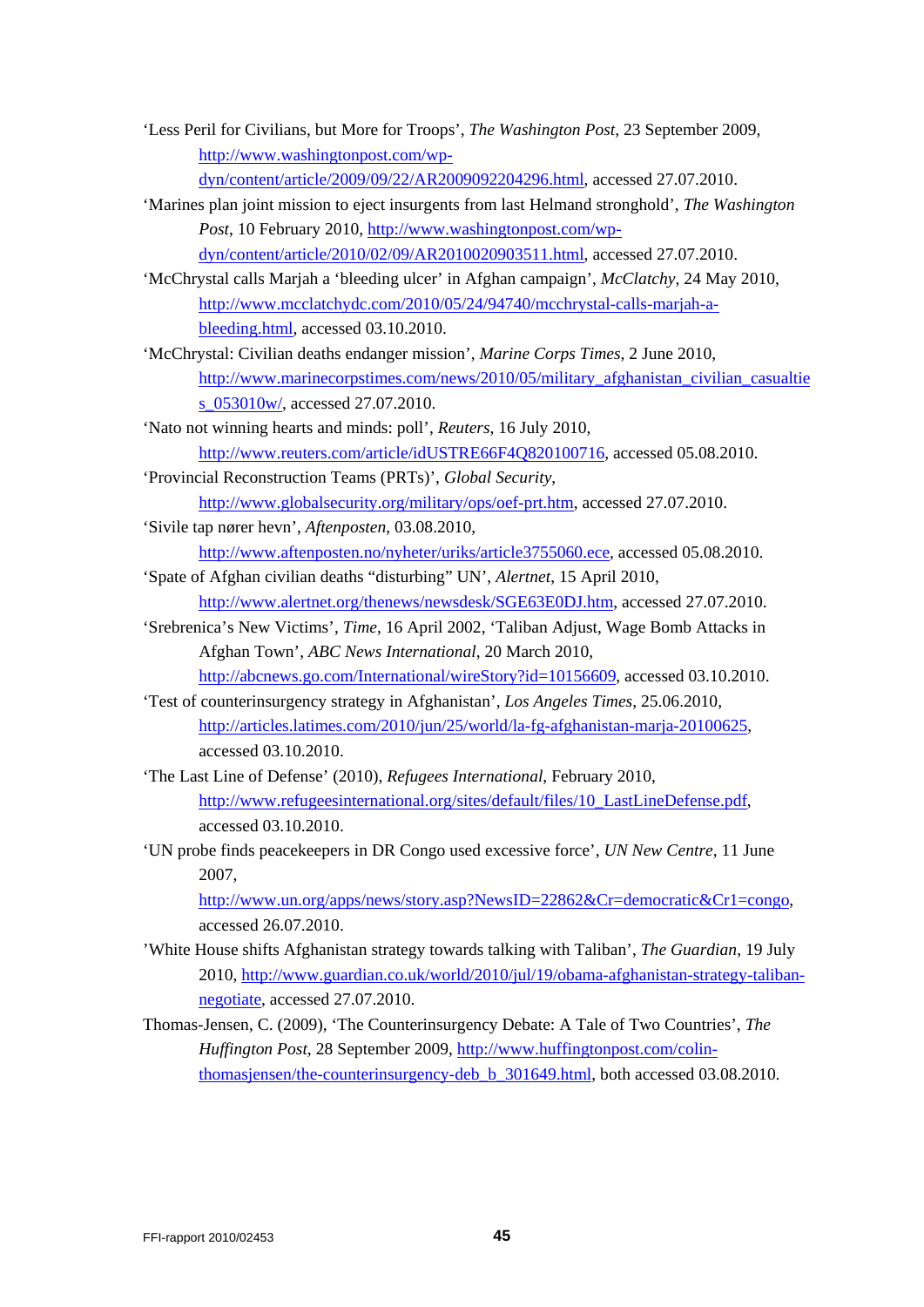#### **UN Related Documents**

'Afghanistan: Mid-Year Bulletin on Protection of Civilians in Armed Conflict, 2009', United Nations Assistance Mission to Afghanistan, Human Rights Unit, July 2009, [http://unama.unmissions.org/Portals/UNAMA/human%20rights/09july31-UNAMA-](http://unama.unmissions.org/Portals/UNAMA/human%20rights/09july31-UNAMA-HUMAN-RIGHTS-CIVILIAN-CASUALTIES-Mid-Year-2009-Bulletin.pdf)[HUMAN-RIGHTS-CIVILIAN-CASUALTIES-Mid-Year-2009-Bulletin.pdf,](http://unama.unmissions.org/Portals/UNAMA/human%20rights/09july31-UNAMA-HUMAN-RIGHTS-CIVILIAN-CASUALTIES-Mid-Year-2009-Bulletin.pdf) accessed 27.07.2010.

'Preamble', Charter of the United Nations.

- 'Ranking of Military and Police Contributions to UN Operations', [http://www.un.org/en/peacekeeping/contributors/2010/june10\\_2.pdf,](http://www.un.org/en/peacekeeping/contributors/2010/june10_2.pdf) accessed 26.07.2010.
- 'Statement BY UNAMID JSR to the United Nations Security Council', 14 June 2010, UNAMID, [http://unamid.unmissions.org/Default.aspx?ctl=Details&tabid=899&mid=1072&ItemID=](http://unamid.unmissions.org/Default.aspx?ctl=Details&tabid=899&mid=1072&ItemID=9218) [9218,](http://unamid.unmissions.org/Default.aspx?ctl=Details&tabid=899&mid=1072&ItemID=9218) accessed 29.09.2010.

'An open letter from the Darfur Consortium to the members of the African Union Peace and Security Council', 20 July 2010, [http://www.refugee](http://www.refugee-rights.org/Publications/ST/UNAMID_Letter_20_July_2010_Final.pdf)[rights.org/Publications/ST/UNAMID\\_Letter\\_20\\_July\\_2010\\_Final.pdf,](http://www.refugee-rights.org/Publications/ST/UNAMID_Letter_20_July_2010_Final.pdf) accessed

- 29.09.2010.
- *DPKO/DFS Lessons Learned Note on the Protection of Civilians in Armed Conflict*, January 2010 (New York: United Nations).
- *Draft DPKO/DFS Concept Note on Robust Peacekeeping*, January 2010 (New York: United Nations).
- *Draft DPKO/DFS Operational Concept on the Protection of Civilians in United Nations Peacekeeping Operations*, January 2010, (New York: United Nations).
- *Security Council Debate on the Protection of Civilians in Armed Conflict*, 8 July 2010, [http://www.afghanistan-un.org/2010/07/security-council-debate-on-the-protection-of](http://www.afghanistan-un.org/2010/07/security-council-debate-on-the-protection-of-civilians-in-armed-conflict-2/)[civilians-in-armed-conflict-2/,](http://www.afghanistan-un.org/2010/07/security-council-debate-on-the-protection-of-civilians-in-armed-conflict-2/) accessed 27.07.2010.
- *Report of the Secretary-General pursuant to General Assembly Resolution 53/55: The fall of Srebrenica*, 15 November 1999, A/545/49, [http://www.un.org/News/ossg/srebrenica.pdf,](http://www.un.org/News/ossg/srebrenica.pdf) accessed 15.11.2010.

#### **Nato and ISAF Related Documents**

- 'DoD News Briefing with Brig. Gen. Nicholson from Afghanistan', *US Department of Defense*, 8 July 2009, [http://www.defense.gov/transcripts/transcript.aspx?transcriptid=4442,](http://www.defense.gov/transcripts/transcript.aspx?transcriptid=4442) accessed 27.07.2010.
- 'General Petraeus Updated Tactical Directive Emphasizes "Disciplined Use of Force"', *ISAF News Release*, 4 August 2010 (Kabul: Headquarters ISAF).
- 'ISAF Commander Issues Driving Directive and Theatre Driving Principles', *ISAF Public Affairs Office*, 31 August 2009, [http://www.Nato.int/isaf/docu/pressreleases/2009/08/pr090831-](http://www.nato.int/isaf/docu/pressreleases/2009/08/pr090831-651.html) [651.html,](http://www.nato.int/isaf/docu/pressreleases/2009/08/pr090831-651.html) accessed 27.07.2010.

'Mission', ISAF, [http://www.isaf.Nato.int/mission.html,](http://www.isaf.nato.int/mission.html) accessed 27.07.2010.

'Nato Operations: Current Priorities and Lessons Learned', *Committee Report*, 14–18 November 2008, [http://www.Nato-pa.int/Default.asp?SHORTCUT=1476,](http://www.nato-pa.int/Default.asp?SHORTCUT=1476) accessed 27.07.2010.